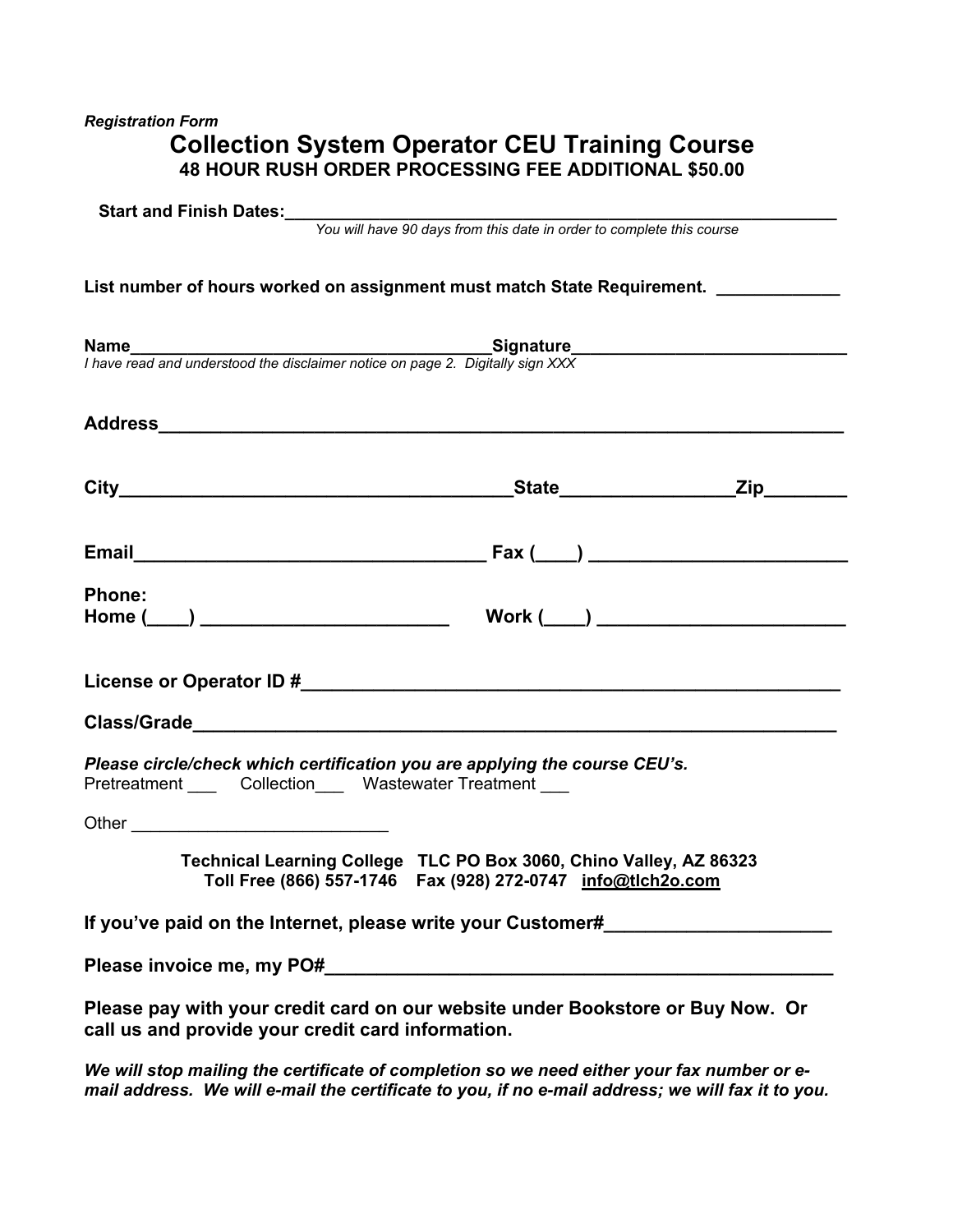#### **DISCLAIMER NOTICE**

I understand that it is my responsibility to ensure that this CEU course is either approved or accepted in my State for CEU credit. I understand State laws and rules change on a frequent basis and I believe this course is currently accepted in my State for CEU or contact hour credit, if it is not, I will not hold Technical Learning College responsible. I fully understand that this type of study program deals with dangerous, changing conditions and various laws and that I will not hold Technical Learning College, Technical Learning Consultants, Inc. (TLC) liable in any fashion for any errors, omissions, advice, suggestions or neglect contained in this CEU education training course or for any violation or injury, death, neglect, damage or loss of your license or certification caused in any fashion by this CEU education training or course material suggestion or error or my lack of submitting paperwork. It is my responsibility to call or contact TLC if I need help or assistance and double-check to ensure my registration page and assignment has been received and graded. It is my responsibility to ensure all information is correct and to abide with all rules and regulations.

**State Approval Listing Link**, check to see if your State accepts or has pre-approved this course. Not all States are listed. Not all courses are listed. If the course is not accepted for CEU credit, we will give you the course free if you ask your State to accept it for credit.

# **State Approval Listing URL…**

*<http://www.abctlc.com/downloads/PDF/CEU%20State%20Approvals.pdf>*

*You can obtain a printed version of the course manual from TLC for an additional \$169.95 plus shipping charges.* 

# **AFFIDAVIT OF EXAM COMPLETION**

I affirm that I personally completed the entire text of the course. I also affirm that I completed the exam without assistance from any outside source. I understand that it is my responsibility to file or maintain my certificate of completion as required by the state or by the designation organization.

# **Grading Information**

In order to maintain the integrity of our courses we do not distribute test scores, percentages or questions missed. Our exams are based upon pass/fail criteria with the benchmark for successful completion set at 70%. Once you pass the exam, your record will reflect a successful completion and a certificate will be issued to you.

For security purposes, please fax or e-mail a copy of your driver's license and always call us to confirm we've received your assignment and to confirm your identity.

#### **Do not solely depend on TLC's Approval list for it may be outdated.**

#### **Some States and many employers require the final exam to be proctored.**

<http://www.abctlc.com/downloads/PDF/PROCTORFORM.pdf>

#### **All downloads are electronically tracked and monitored for security purposes.**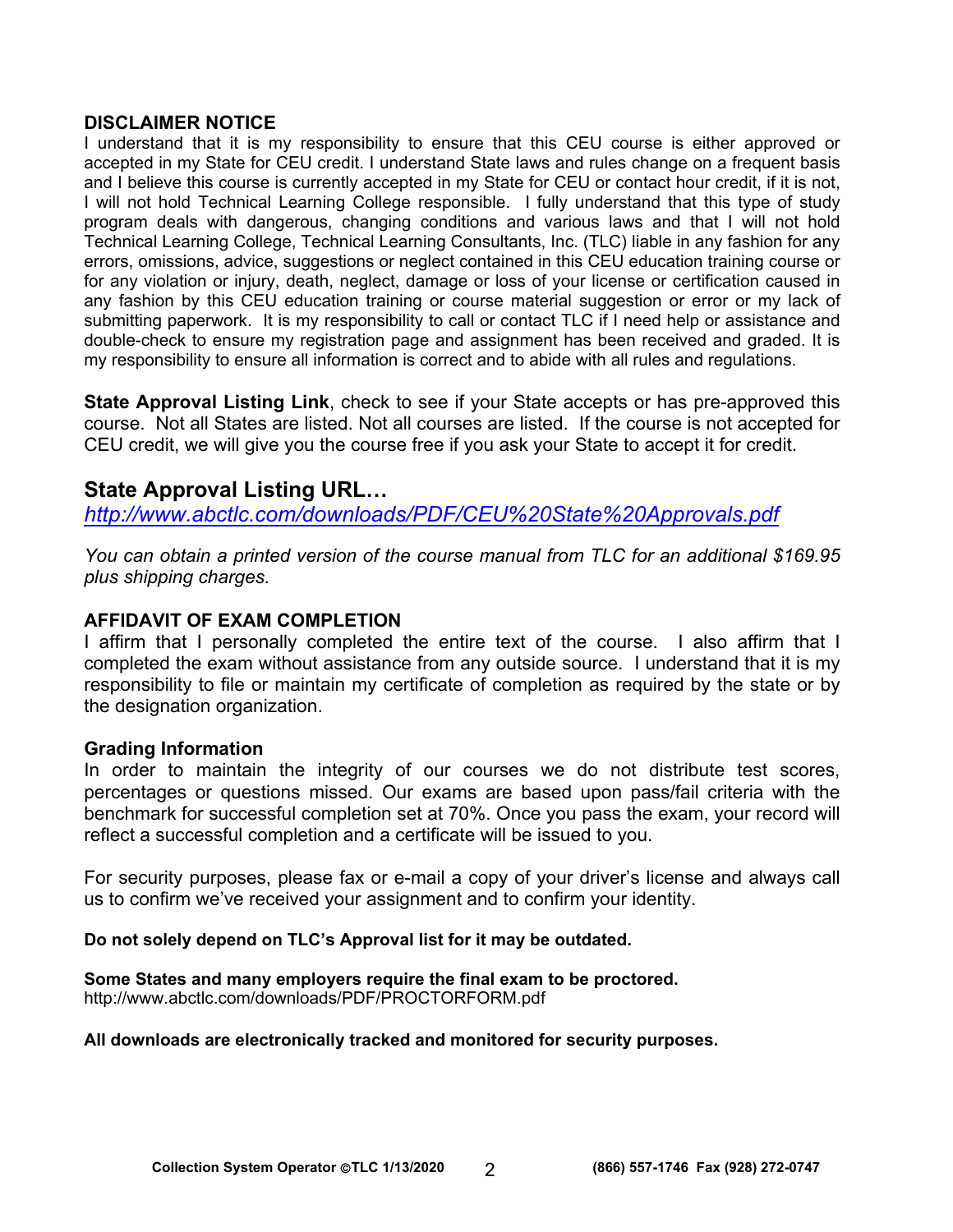# **CERTIFICATION OF COURSE PROCTOR**

Technical Learning College requires that our students who takes a correspondence or home study program course must pass a proctored course reading, quiz and final examination. The proctor must complete and provide to the school a certification form approved by the commission for each examination administered by the proctor.

**Instructions**. When a student completes the course work, fill out the blanks in this section and provide the form to the proctor with the examination.

Name of Course: Manual Course: Name of Course: Name of Course: Name of Course: Name of Course: Name of Course: N

Name of Licensee:<br>
Second the second state of Licensee:

**Instructions to Proctor**. After an examination is administered, complete and return this certification and examination to the school in a sealed exam packet or in pdf format.

I certify that:

- 1. I am a disinterested third party in the administration of this examination. I am not related by blood, marriage or any other relationship to the licensee which would influence me from properly administering the examination.
- 2. The licensee showed me positive photo identification prior to completing the examination.
- 3. The enclosed examination was administered under my supervision on The licensee received no assistance and had no access to books, notes or reference material.
- 4. I have not permitted the examination to be compromised, copied, or recorded in any way or by any method.
- 5. Provide an estimate of the amount of time the student took to complete the assignment.

Time to complete the entire course and final exam.

Notation of any problem or concerns:

Name and Telephone of Proctor (please print):

Signature of Proctor

 $\overline{a}$ 

 $\overline{a}$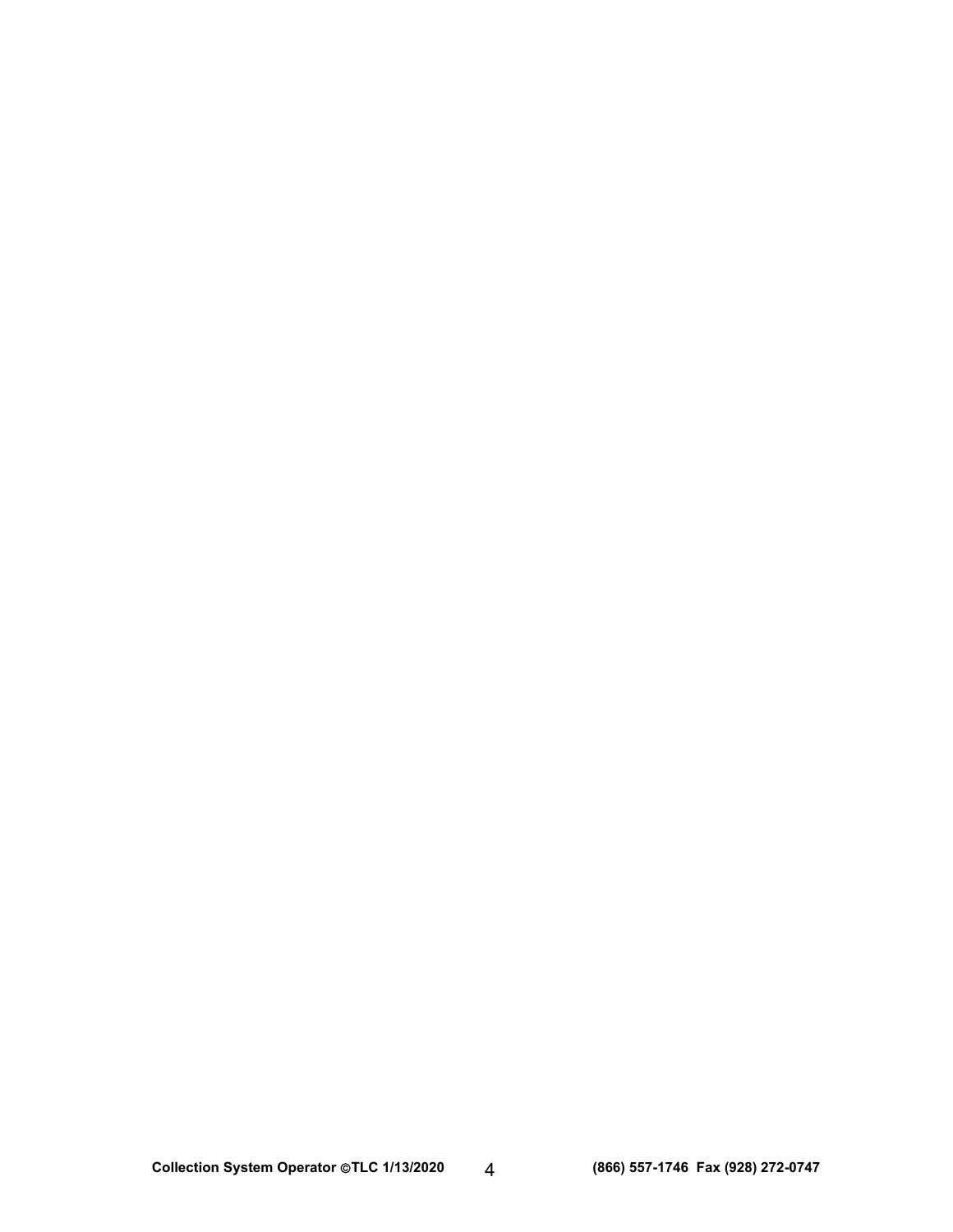**Collection System Operator Answer Key** 

| <b>Name</b> | <b>Phone</b>                                                                                     |
|-------------|--------------------------------------------------------------------------------------------------|
|             | Did you check with your State agency to ensure this course is accepted for credit?<br>No refunds |
|             | Method of Course acceptance confirmation. Please fill this section                               |
|             | Website Telephone Call Email Spoke to                                                            |
|             | Did you receive the approval number, if applicable?                                              |
|             | What is the course approval number, if applicable?                                               |

*You are responsible to ensure that TLC receives the Assignment and Registration Key. Please call us to ensure that we received it.* 

# *Please circle, underline, bold or X only one correct answer*

Please Circle, Bold, Underline or X, one answer per question. A **felt tipped pen** works best.

| 1. ABCD     | 18. A B C D | 35. A B C D | 52. A B C D |
|-------------|-------------|-------------|-------------|
| 2. A B      | 19. A B C D | 36. A B C D | 53. A B C D |
| 3. A B C D  | 20. A B C D | 37. A B C D | 54. A B C D |
| 4. ABCD     | 21. A B C D | 38. A B C D | 55. A B C D |
| 5. ABCD     | 22. A B C D | 39. A B C D | 56. A B C D |
| 6. ABCD     | 23. A B C D | 40. A B C D | 57. A B C D |
| 7. ABCD     | 24. A B C D | 41. A B C D | 58. A B C D |
| 8. AB       | 25. A B C D | 42. A B C D | 59. A B C D |
| 9. ABCD     | 26. A B C D | 43. A B C D | 60. A B C D |
| 10. A B C D | 27. A B C D | 44. A B C D | 61. A B C D |
| 11.ABCD     | 28. A B C D | 45. A B C D | 62. A B C D |
| 12. A B C D | 29. A B C D | 46. A B C D | 63. A B C D |
| 13. A B C D | 30. A B C D | 47. A B C D | 64. A B C D |
| 14. A B C D | 31. A B C D | 48. A B C D | 65. A B C D |
| 15. A B C D | 32. A B C D | 49. A B C D | 66. A B C D |
| 16.ABCD     | 33. A B C D | 50. A B C D | 67. A B C D |
| 17. A B C D | 34. A B C D | 51. A B C D | 68. A B C D |
|             |             |             |             |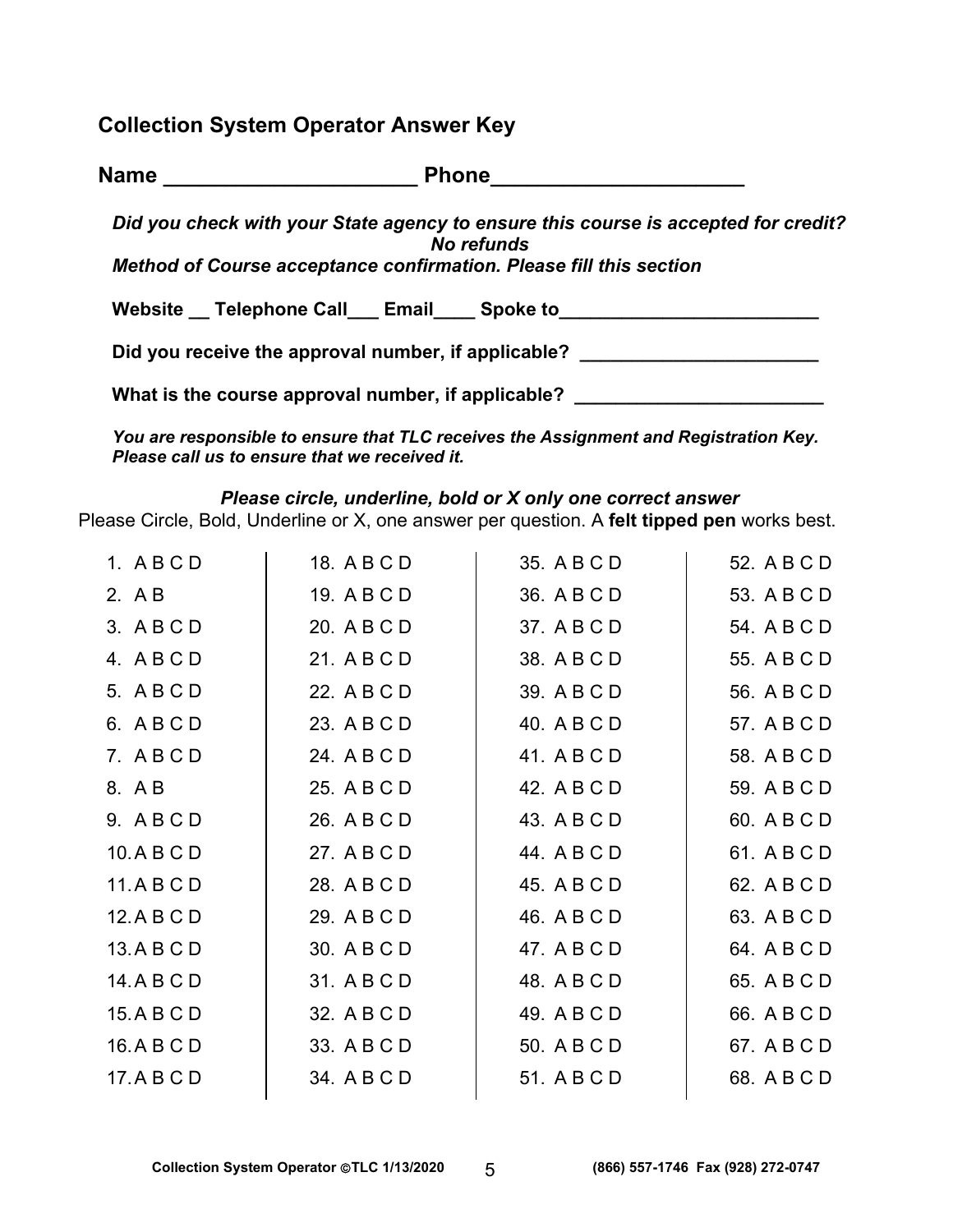| 69. A B C D  | 102. A B C D | 135. A B C D | 168. A B C D |
|--------------|--------------|--------------|--------------|
| 70. A B C D  | 103. A B C D | 136. A B C D | 169. A B C D |
| 71. A B C D  | 104. A B C D | 137. A B C D | 170. A B C D |
| 72. A B C D  | 105. A B C D | 138. A B C D | 171. ABCD    |
| 73. A B C D  | 106. A B C D | 139. A B C D | 172. A B C D |
| 74. A B C D  | 107. A B     | 140. ABCD    | 173. A B C D |
| 75. A B C D  | 108. A B     | 141. ABCD    | 174. A B C D |
| 76. A B C D  | 109. AB      | 142. A B C D | 175. A B C D |
| 77. A B C D  | 110. AB      | 143. A B C D | 176. A B     |
| 78. A B C D  | 111. AB      | 144. ABCD    | 177. A B C D |
| 79. A B C D  | 112. ABCD    | 145. A B C D | 178. A B C D |
| 80. A B C D  | 113. ABCD    | 146. A B C D | 179. A B C D |
| 81. A B C D  | 114. ABCD    | 147. ABCD    | 180. A B C D |
| 82. A B C D  | 115. ABCD    | 148. ABCD    | 181. A B C D |
| 83. A B C D  | 116. ABCD    | 149. ABCD    | 182. A B     |
| 84. A B C D  | 117. ABCD    | 150. A B C D | 183. A B     |
| 85. A B C D  | 118. ABCD    | 151. ABCD    | 184. A B     |
| 86. A B C D  | 119. ABCD    | 152. A B C D | 185. A B     |
| 87. A B C D  | 120. A B C D | 153. A B C D | 186. A B     |
| 88. A B C D  | 121. ABCD    | 154. A B C D | 187. AB      |
| 89. A B C D  | 122. A B C D | 155. A B C D | 188. A B     |
| 90. A B C D  | 123. A B C D | 156. A B C D | 189. A B     |
| 91. A B C D  | 124. A B C D | 157. A B C D | 190. A B C D |
| 92. A B C D  | 125. A B C D | 158. A B C D | 191. ABCD    |
| 93. A B C D  | 126. A B C D | 159. A B C D | 192. A B C D |
| 94. A B C D  | 127. A B C D | 160. A B C D | 193. A B C D |
| 95. A B      | 128. A B C D | 161. ABCD    | 194. A B C D |
| 96. A B      | 129. ABCD    | 162. A B C D | 195. A B C D |
| 97. A B      | 130. A B C D | 163. A B C D | 196. A B C D |
| 98. A B      | 131. ABCD    | 164. A B C D | 197. A B C D |
| 99. A B C D  | 132. A B C D | 165. A B C D | 198. A B C D |
| 100. A B C D | 133. A B C D | 166. A B C D | 199. A B C D |
| 101. ABCD    | 134. ABCD    | 167. A B C D | 200. A B C D |
|              |              |              |              |

6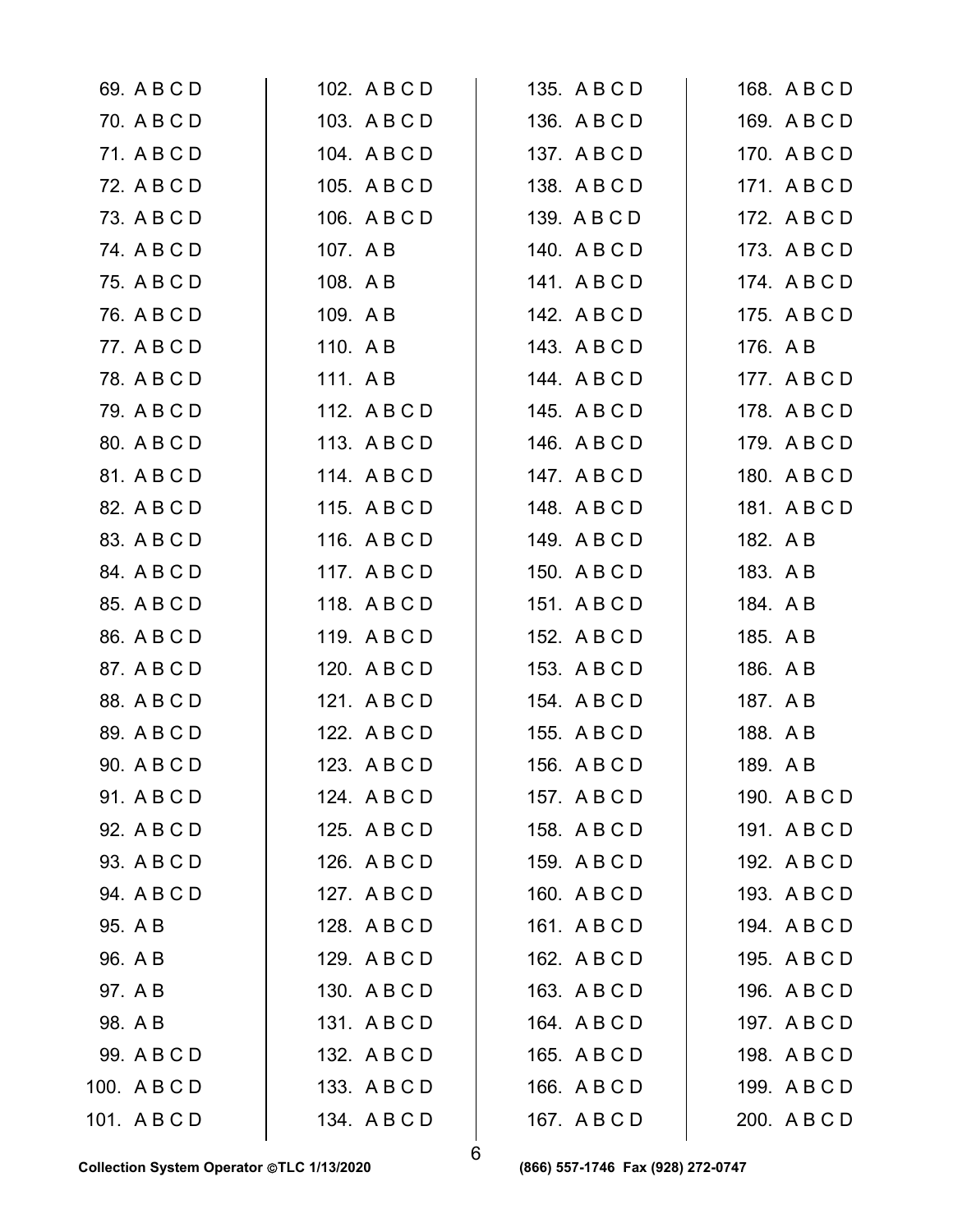| 201. A B C D | 234. A B C D | 267. A B C D | 300. A B C D |
|--------------|--------------|--------------|--------------|
| 202. A B C D | 235. A B C D | 268. A B C D | 301. A B C D |
| 203. A B C D | 236. A B C D | 269. A B C D | 302. A B C D |
| 204. A B C D | 237. A B C D | 270. A B C D | 303. A B C D |
| 205. A B C D | 238. A B C D | 271. ABCD    | 304. A B C D |
| 206. A B C D | 239. A B C D | 272. A B C D | 305. A B C D |
| 207. A B C D | 240. A B C D | 273. A B C D | 306. A B C D |
| 208. A B C D | 241. ABCD    | 274. ABCD    | 307. ABCD    |
| 209. A B C D | 242. A B C D | 275. A B C D | 308. A B C D |
| 210. A B C D | 243. A B C D | 276. A B C D | 309. A B C D |
| 211. ABCD    | 244. A B C D | 277. ABCD    | 310. A B C D |
| 212. A B C D | 245. A B C D | 278. ABCD    | 311. ABCD    |
| 213. ABCD    | 246. A B C D | 279. ABCD    | 312. A B C D |
| 214. ABCD    | 247. A B C D | 280. A B C D | 313. A B C D |
| 215. A B C D | 248. A B C D | 281. A B C D | 314. ABCD    |
| 216. A B C D | 249. A B C D | 282. A B C D | 315. ABCD    |
| 217. ABCD    | 250. A B C D | 283. A B C D | 316. ABCD    |
| 218. ABCD    | 251. ABCD    | 284. A B C D | 317. ABCD    |
| 219. ABCD    | 252. A B C D | 285. A B C D | 318. ABCD    |
| 220. A B     | 253. A B C D | 286. A B C D | 319. ABCD    |
| 221. A B C D | 254. A B C D | 287. A B C D | 320. A B C D |
| 222. A B C D | 255. A B C D | 288. A B C D | 321. A B C D |
| 223. A B C D | 256. A B C D | 289. A B C D | 322. A B C D |
| 224. A B C D | 257. A B C D | 290. ABCD    | 323. A B C D |
| 225. A B C D | 258. A B C D | 291. ABCD    | 324. A B C D |
| 226. A B C D | 259. A B C D | 292. A B C D | 325. A B C D |
| 227. A B C D | 260. A B C D | 293. A B C D | 326. A B C D |
| 228. A B C D | 261. A B C D | 294. A B C D | 327. A B C D |
| 229. A B C D | 262. A B C D | 295. A B C D | 328. A B C D |
| 230. A B C D | 263. A B C D | 296. A B C D | 329. A B C D |
| 231. A B C D | 264. A B C D | 297. A B C D | 330. A B C D |
| 232. A B C D | 265. A B C D | 298. A B C D | 331. A B C D |
| 233. A B C D | 266. A B C D | 299. A B C D | 332. A B C D |
|              |              |              |              |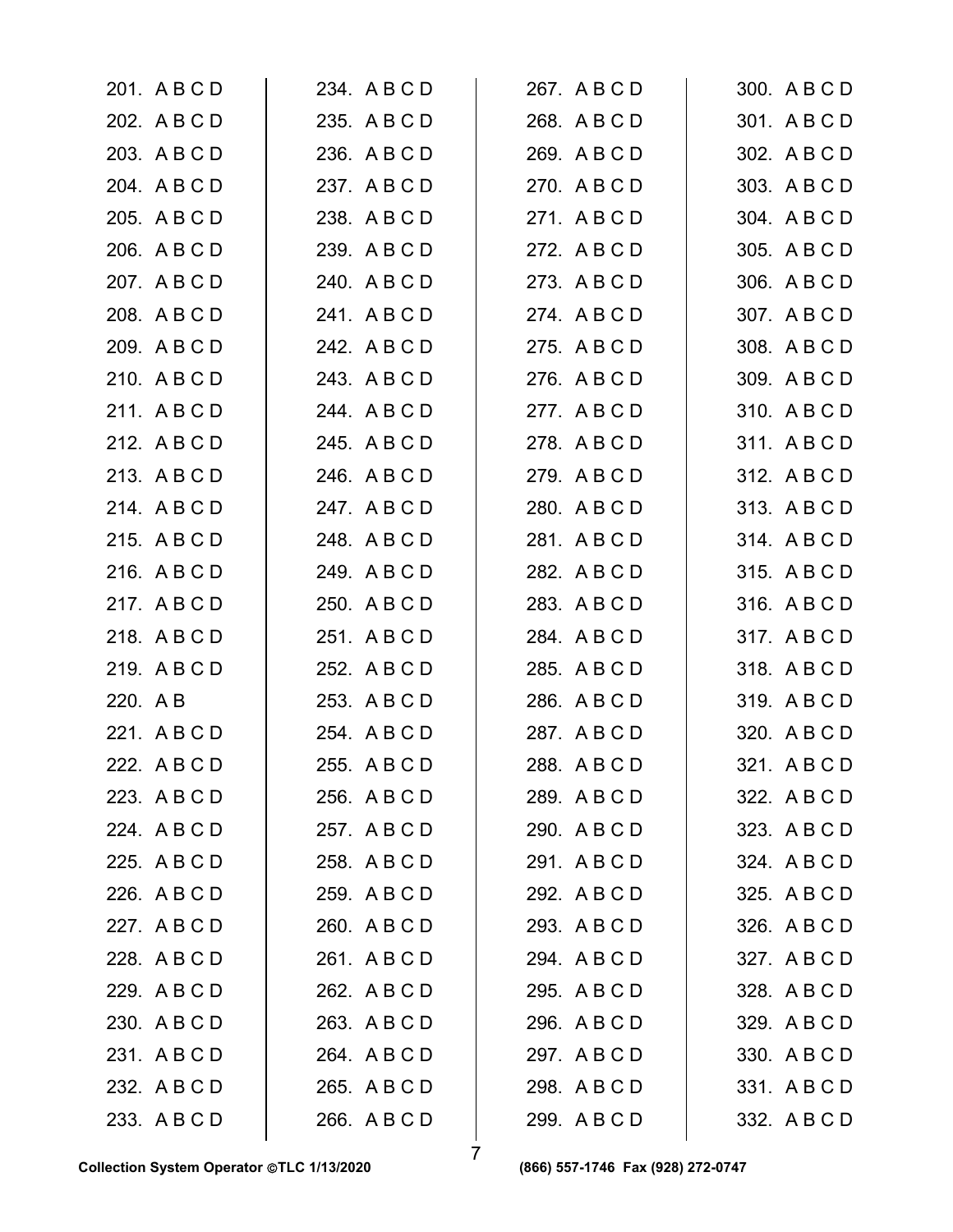| 333. A B C D | 350. A B C D | 367. A B C D | 384. A B C D |
|--------------|--------------|--------------|--------------|
| 334. A B C D | 351. A B C D | 368. A B C D | 385. A B C D |
| 335. A B C D | 352. A B C D | 369. A B C D | 386. A B C D |
| 336. A B C D | 353. A B C D | 370. A B C D | 387. A B C D |
| 337. A B C D | 354. A B C D | 371. A B C D | 388. A B C D |
| 338. A B C D | 355. A B C D | 372. A B C D | 389. A B C D |
| 339. A B C D | 356. A B C D | 373. A B C D | 390. A B C D |
| 340. A B C D | 357. A B C D | 374. A B C D | 391. A B C D |
| 341. ABCD    | 358. A B C D | 375. A B C D | 392. A B C D |
| 342. A B C D | 359. A B C D | 376. A B C D | 393. A B C D |
| 343. A B C D | 360. A B C D | 377. ABCD    | 394. A B C D |
| 344. ABCD    | 361. A B C D | 378. ABCD    | 395. A B C D |
| 345. A B C D | 362. A B C D | 379. ABCD    | 396. A B C D |
| 346. A B C D | 363. A B C D | 380. A B C D | 397. A B C D |
| 347. A B C D | 364. A B C D | 381. A B C D | 398. A B C D |
| 348. A B C D | 365. A B C D | 382. A B C D | 399. A B C D |
| 349. A B C D | 366. A B C D | 383. A B C D | 400. A B C D |
|              |              |              |              |

*I* understand that I am 100 percent responsible to ensure that TLC receives the Assignment *and Registration Key. I understand that TLC has a zero tolerance towards not following their*  rules, cheating or hostility towards staff or instructors. I need to complete the entire *assignment for credit. There is no credit for partial assignment completion. My exam was proctored.* 

*I* will contact TLC if I do not hear back from them within 2 days of assignment submission. I *will forfeit my purchase costs and will not receive credit or a refund if I do not abide with TLC's rules. I will not hold TLC liable for any errors, injury, death or non-compliance with rules. I will abide with all federal and state rules and rules found on page 2.* 

# **Please Sign that you understand and will abide with TLC's Rules.**

**\_\_\_\_\_\_\_\_\_\_\_\_\_\_\_\_\_\_\_\_\_\_\_\_\_\_\_\_\_\_\_\_\_\_\_\_\_\_\_\_\_\_\_\_\_\_\_\_\_\_\_\_\_\_** 

# **Signature**

*Please write down any questions you were not able to find the answers or that have errors.*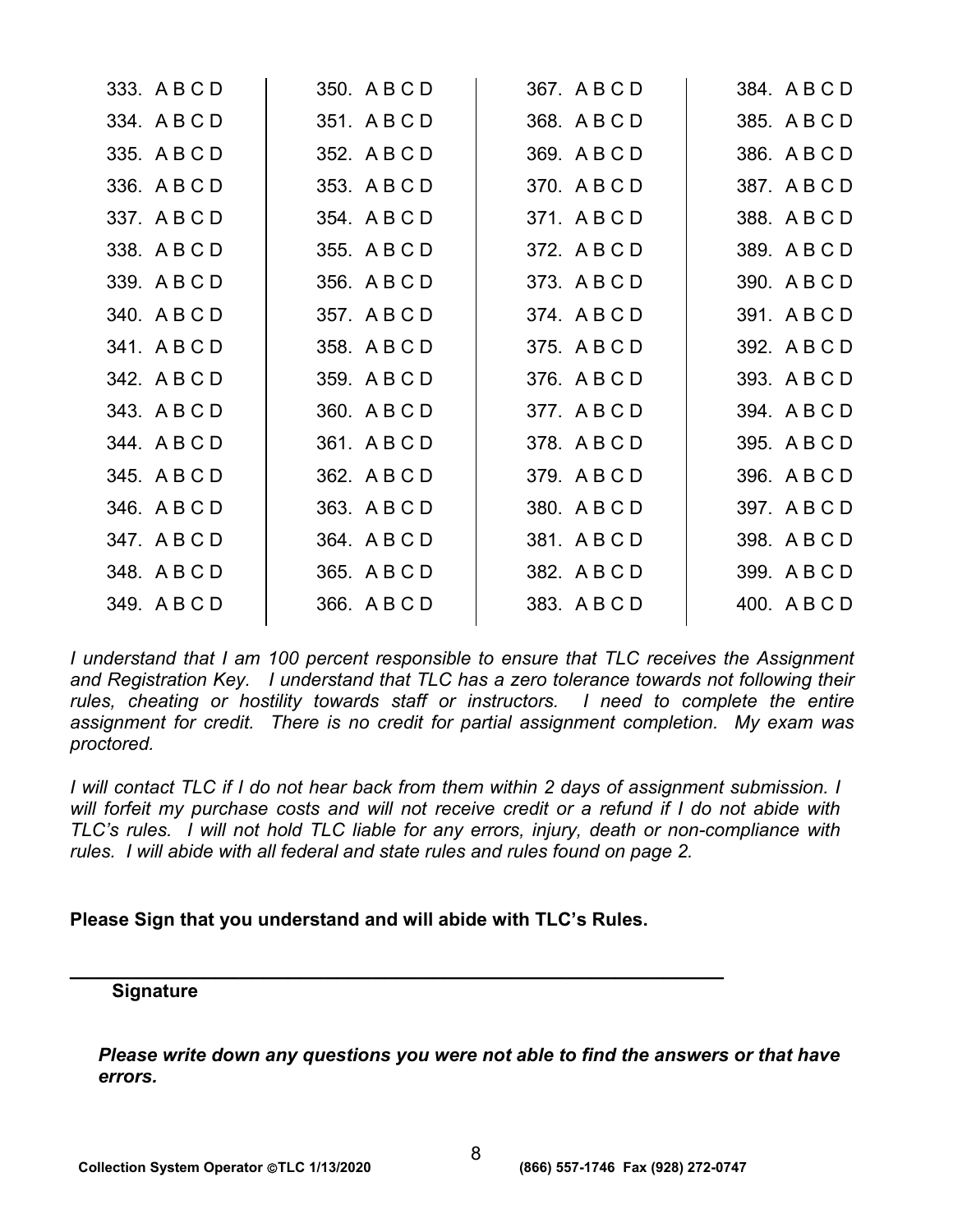*Please e-mail or fax this survey along with your final exam* 

# **COLLECTION SYSTEM OPERATOR CEU TRAINING COURSE**  *CUSTOMER SERVICE RESPONSE CARD*

| PLEASE COMPLETE THIS FORM BY CIRCLING THE NUMBER OF THE APPROPRIATE ANSWER IN THE AREA<br>BELOW. |  |  |  |  |  |  |                                                                                                                     |  |
|--------------------------------------------------------------------------------------------------|--|--|--|--|--|--|---------------------------------------------------------------------------------------------------------------------|--|
| Please rate the difficulty of your course.<br>Very Easy 0 1 2 3 4 5 Very Difficult               |  |  |  |  |  |  |                                                                                                                     |  |
| Please rate the difficulty of the testing process.<br>Very Easy 0 1 2 3 4 5 Very Difficult       |  |  |  |  |  |  |                                                                                                                     |  |
|                                                                                                  |  |  |  |  |  |  | Please rate the subject matter on the exam to your actual field or work.<br>Very Similar 0 1 2 3 4 5 Very Different |  |
|                                                                                                  |  |  |  |  |  |  |                                                                                                                     |  |
|                                                                                                  |  |  |  |  |  |  |                                                                                                                     |  |
|                                                                                                  |  |  |  |  |  |  |                                                                                                                     |  |
|                                                                                                  |  |  |  |  |  |  |                                                                                                                     |  |
| How about the price of the course?                                                               |  |  |  |  |  |  |                                                                                                                     |  |
| Poor________ Fair _____ Average _____ Good_____ Great______                                      |  |  |  |  |  |  |                                                                                                                     |  |
| How was your customer service?                                                                   |  |  |  |  |  |  |                                                                                                                     |  |
| Poor___Fair _____ Average _____Good ______Great_____                                             |  |  |  |  |  |  |                                                                                                                     |  |
| Any other concerns or comments.                                                                  |  |  |  |  |  |  |                                                                                                                     |  |

**Collection System Operator TLC 1/13/2020 (866) 557-1746 Fax (928) 272-0747**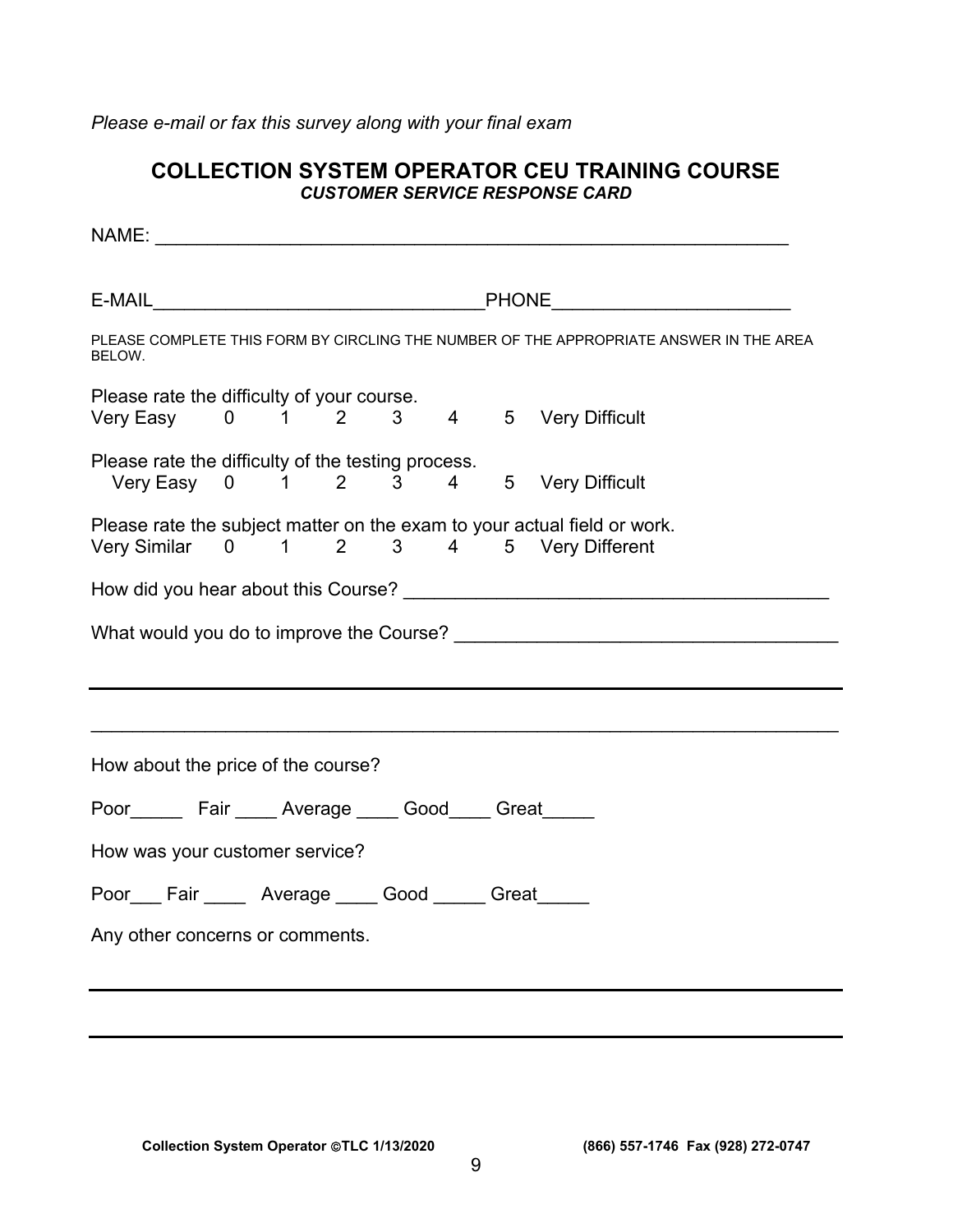*This course contains general EPA's CWA federal rule requirements. Please be aware that each state implements wastewater/safety/environmental /building regulations that may be more stringent than EPA's regulations. Check with your state environmental/health agency for more information. These rules change frequently and are often difficult to interpret and follow. Be careful to not be in non-compliance and do not follow this course for proper compliance.* 

# **When Finished with Your Assignment...**

# **REQUIRED DOCUMENTS**

Please scan the **Registration Page, Answer Key, Survey and Driver's License** and email these documents to  $info@TLCH2O.com$ .

# **IPhone Scanning Instructions**

If you are unable to scan, take a photo of these documents with your **iPhone** and send these photos to TLC, [info@TLCH2O.com](mailto:info@TLCH2O.com).

# **FAX**

If you are unable to scan and email, please fax these documents to TLC, if you fax, call to confirm that we received your paperwork. **(928) 468-0675** 

# **Rush Grading Service**

If you need this assignment graded and the results mailed to you within a 48-hour period, prepare to pay an additional rush service handling fee of \$50.00. This fee may not cover postage costs. If you need this service, simply write RUSH on the top of your Registration Form. We will place you in the front of the grading and processing line. *Thank you…*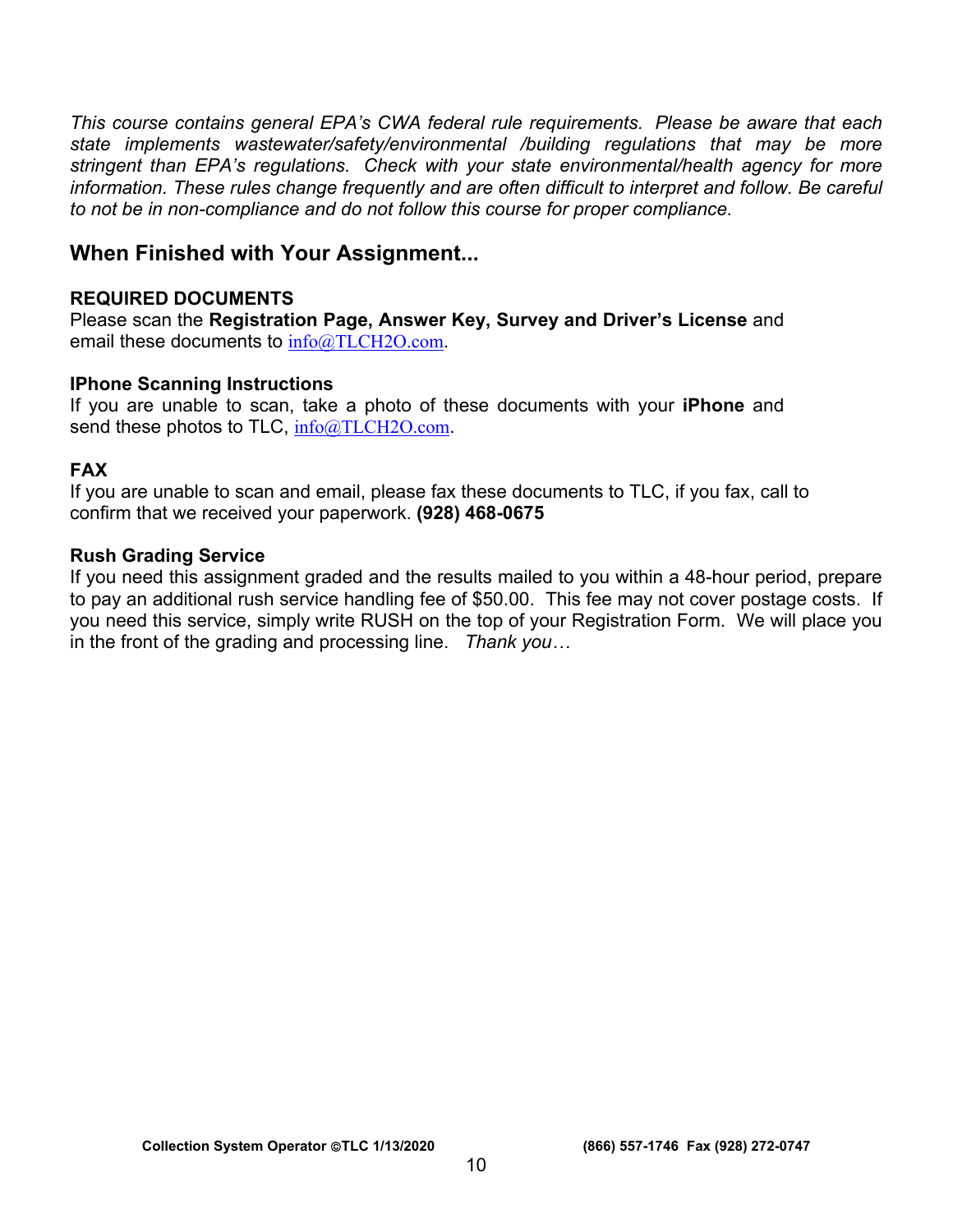# **Collection System Operator CEU Training Assignment**

You will have 90 days from the start of this assignment to finish it. Only one answer per question. Please utilize the Answer Key. Please e-mail your completed answer key and registration form to TLC.

You are expected to circle or mark the correct answer on the enclosed answer key. Please include your name and address on your exam. The answer key is in the front. There are no intentional trick questions. (s) means the answer may be plural or singular in nature.

You can e-mail or fax your Answer Key along with the Registration Form to TLC.

# *Please write down any questions you were not able to find the answers or that have errors.*

# **Collection Rules and Regulation Section**

# **Clean Water Act (Rule) Summary**

#### **33 U.S.C. s/s 1251 et seq. (1977)**

- 1. Which of the following has clarified and expanded permit requirements under the Clean Water Act for 19,000 municipal sanitary sewer collection systems in order to reduce sanitary sewer overflows?
- A. OSHA C. Environmental Protection Agency (EPA)<br>B. Clean water legislation D. None of the above
- B. Clean water legislation

2. The requirements will help communities improve some of water quality standards–by requiring facilities to develop and implement new capacity, management, operation, and maintenance programs and public notification programs.

A. True B. False

3. The Clean Water Act is a **Exercise 20** amendment to the Federal Water Pollution Control Act of 1972, which set the basic structure for regulating discharges of pollutants to waters of the United States.

- A. 1977 C. 2009
- B. 1999 D. None of the above

4. Which of the following gave the authority to set effluent standards on an industry basis and continued the requirements to set water quality standards for all contaminants in surface waters?

- A. EPA C. Public notification program(s)
- B. Congress D. None of the above

5. The the same makes it unlawful for any person to discharge any pollutant from a point source into navigable waters unless a permit (NPDES) is obtained under the Act?

A. CWA C. OSHA

B. EPA D. None of the above

6. The CWA provisions for the delegation by EPA of many permitting, administrative, and enforcement aspects of the law to state governments. In \_\_\_\_\_\_\_\_\_\_\_\_\_\_\_\_with the authority to implement CWA programs, the EPA still retains oversight responsibilities.

- A. POTW's areas C. States
- 

B. Some counties D. None of the above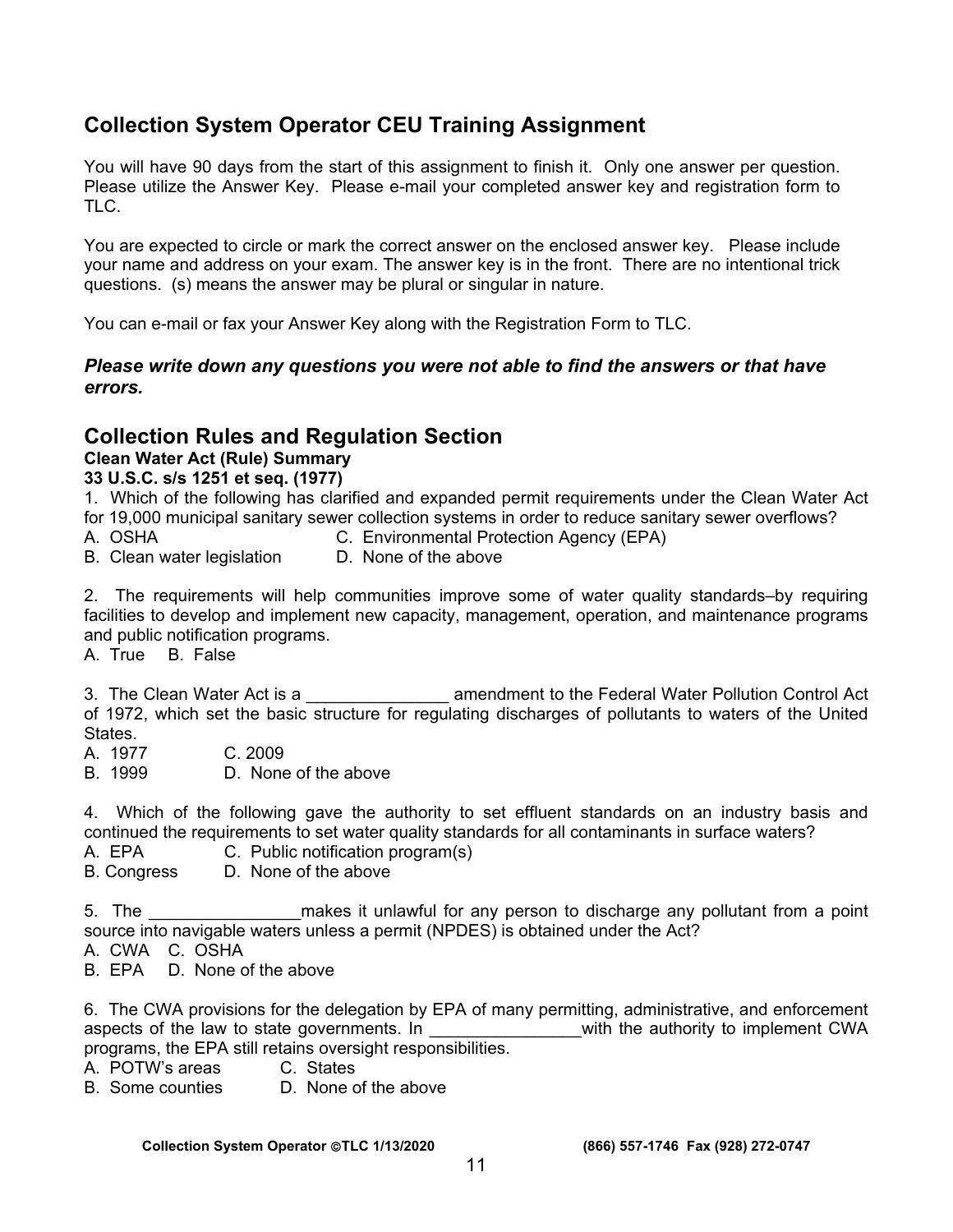7. Which of the following's primary objective is to restore and maintain the integrity of the nation's waters?

B. Clean water legislation

A. Clean Water Act **C. EPA oversight responsibilities**<br>
B. Clean water legislation **C.** None of the above

#### **The Future**

8. All Americans will enjoy clean water that is safe for fishing and swimming. We will achieve a net gain of wetlands by preventing additional losses and restoring hundreds of thousands of acres of wetlands.

A. True B. False

#### **Prohibited Discharge Standards**

9. Which of the following of any pollutants released at a flow rate and/or concentration which will cause interference with the POTW?

- A. Pass through C. Flow rate and/or concentration
- B. Discharge(s) D. None of the above

10. Discharges of petroleum oil, non-biodegradable cutting oil, or products of mineral oil origin in amounts that will cause?

A. Interference or pass through C. Eight categories of pollutant discharges

B. Discharge or discharges D. None of the above

11. Which of the following which result in the presence of toxic gases, vapors, or fumes within the POTW in a quantity that may cause acute worker health and safety problems?

- A. Categorical pretreatment standards C. Discharge(s) of pollutants
- B. Pass through D. None of the above
- 12. Which of the following, except at discharge points designated by the POTW?
- A. Interference or pass through C. Discharges of trucked or hauled pollutants<br>B. Discharge or discharges D. None of the above
- B. Discharge or discharges

#### **What are Sanitary Sewer Overflows?**

- 13. Sanitary Sewer Overflows (SSOs) are discharges of raw sewage from?
- A. Deteriorating Sewer Systems C. Municipal sanitary sewer systems
- B. Pipe Failure(s) D. None of the above

14. Which of the following can release untreated sewage into basements or out of manholes and onto city streets, playgrounds, and into streams before it can reach a treatment facility?

- A. Pipe Failure(s) C. SSOs
- B. Destructive compounds D. None of the above

# **Why do Sewers Overflow?**

15. Which of the following occasionally occur in almost every sewer system, even though systems are intended to collect and contain all the sewage?

- A. SSOs **C. Poor sewer collection system management**
- B. Undersized Systems D. None of the above

# **Problems that Can Cause Chronic SSOs Include:**

16. Which of the following is too much rainfall or snowmelt infiltrating through the ground into leaky sanitary sewers?

- A. Infiltration and Inflow (I&I) C. Sanitary Sewer Overflows or (SSOs)
	-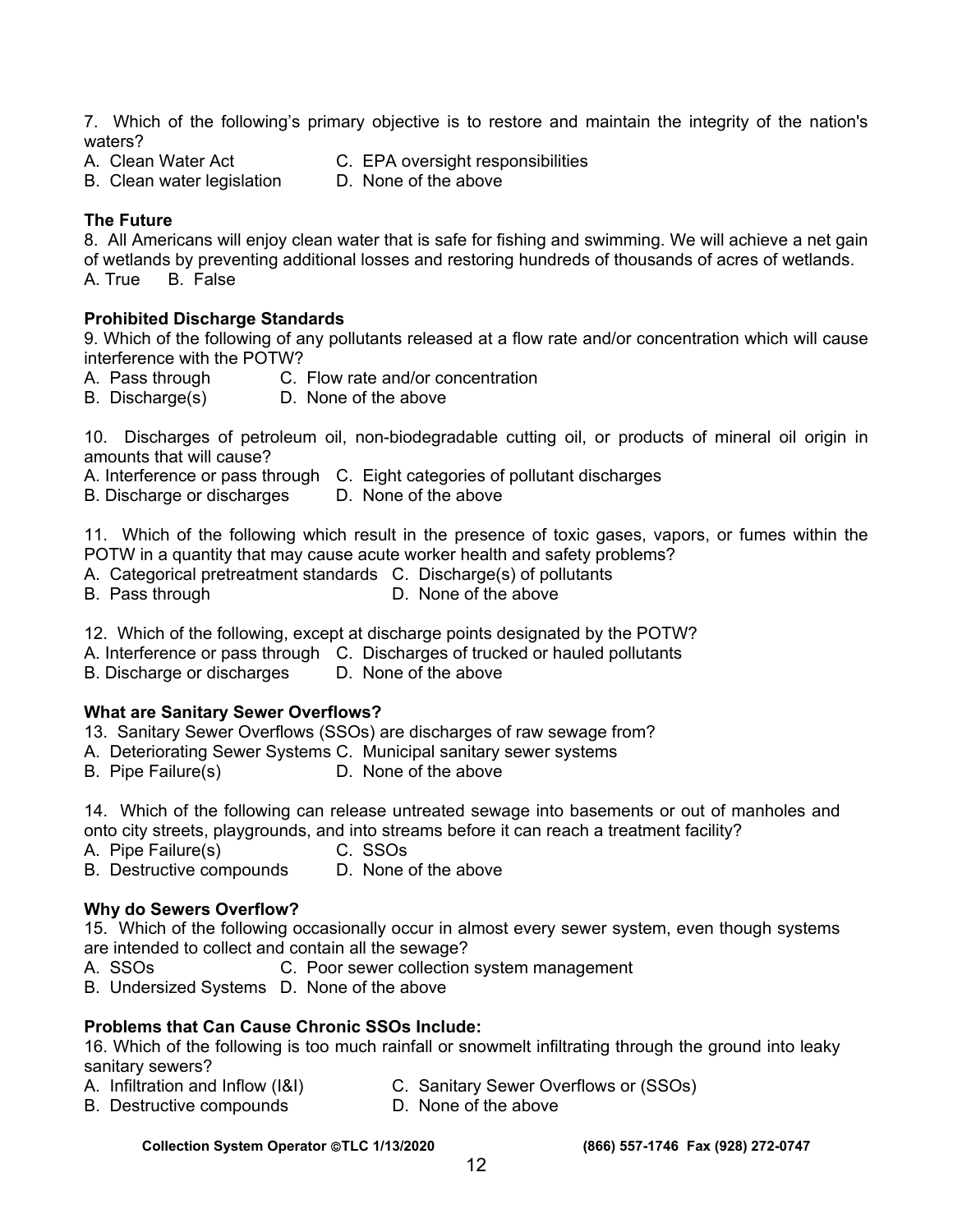17. Which of the following represents sewers and pumps are too small to carry sewage from newlydeveloped subdivisions or commercial areas?

- A. Undersized Systems C. Oversized Systems
- B. Sewer Service Connections D. None of the above

18. Which of the following: blocked, broken or cracked pipes, tree roots grow into the sewer, sections of pipe settle or shift?

- A. Deteriorating Sewer System C. Badly connected sewer service lines
- B. Pipe Failure(s) D. None of the above

19. Which of the following discharges occur at sewer service connections to houses and other buildings; some cities estimate that as much as 60% of overflows comes from the service lines?

- A. Undersized Systems C. Back-ups and sewer overflows
- B. Sewer Service Connections D. None of the above

20. Which of the following is improper installation, improper maintenance; widespread problems that can be expensive to fix develop over time?

A. Deteriorating Sewer System C. Badly connected sewer service lines

B. Sanitary Sewer Overflows or (SSOs) D. None of the above

#### **Why are SSOs a Problem?**

21. Many municipalities have asked for national consistency in the way permits are considered for wastewater discharges, including \_\_\_\_\_\_\_\_\_\_\_\_\_\_\_\_\_\_\_, and in enforcement of the law prohibiting unpermitted discharges.

- A. Deteriorating Sewer System C. Badly connected sewer service lines
- B. SSOs D. None of the above

#### **Combined Sewer Overflows**

22. Which of the following are sewers that are designed to collect rainwater runoff, domestic sewage, and industrial wastewater in the same pipe?

- A. Combined sewer systems **C. Centralized sewer systems**
- B. Decentralized sewer systems D. None of the above

23. Which of the following transport all of their wastewater to a sewage treatment plant, where it is treated and then discharged to a water body?

- 
- A. Combined sewer systems **C. Centralized sewer systems**
- B. Decentralized sewer systems D. None of the above

24. Which of the following are designed to overflow occasionally and discharge excess wastewater directly to nearby streams, rivers, or other water bodies?

- 
- A. Combined sewer systems **C. Centralized sewer systems**
- B. Decentralized sewer systems D. None of the above

25. Which of the following release raw sewage from the collection system before it can reach a treatment facility?

- A. Sanitary sewage overflows (SSOs) C. Centralized sewer systems
- B. Decentralized sewer systems D. None of the above

#### **(s) means the answer may be plural or singular in nature.**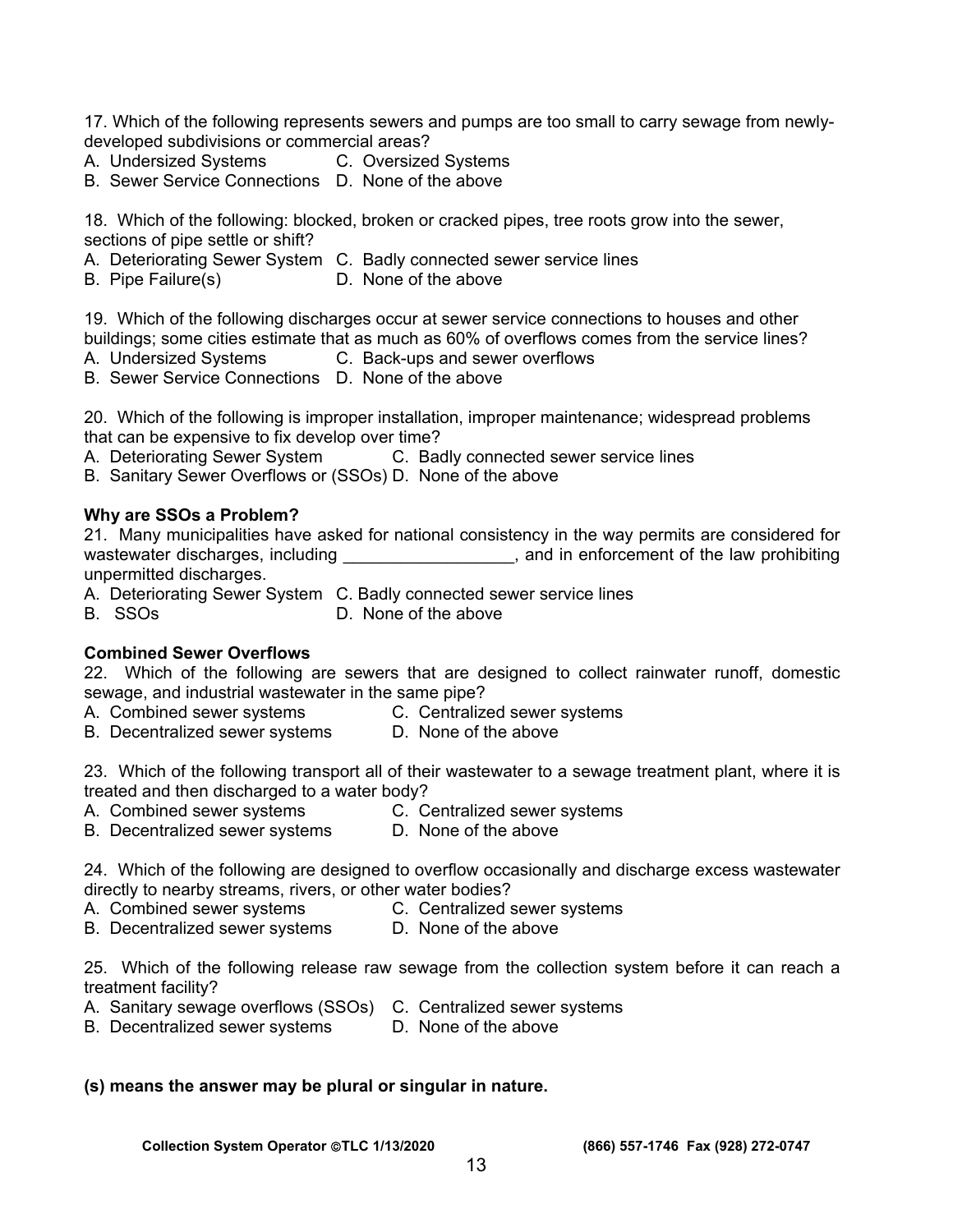26. A SSO is a release of untreated wastewater before the flow reaches a treatment plant. SSOs pose a significant threat to public health and?

- A. Dissolved organics C. Certain compounds and undesirable solids
- B. Water quality D. None of the above

27. High levels of inflow and infiltration (I/I) during wet weather can cause

- A. Dissolved organics C. Certain compounds and undesirable solids
- B. SSOs D. None of the above

28. Many collection SSOs include untreated discharges from that reach waters of the United States systems that were designed according to industry standards experience wet weather SSOs because levels of I/I may exceed levels originally expected.

A. Sanitary sewer systems **C. Centralized sewer systems** 

B. Decentralized sewer systems D. None of the above

#### **Purpose of CMOM Programs**

29. Once the GIS is complete, a new goal might be to use the GIS to track emergency calls and use the information to improve

- A. Maintenance planning C. A matter of policy
- B. Performance goals **D. None of the above**

30. CMOM can help utilities optimize use of human and material resources by shifting maintenance activities from "reactive" to "proactive"–often leading to savings through avoided costs due to overtime, reduced emergency construction costs, lower insurance premiums, changes in financial performance goals, and\_\_\_\_\_\_\_\_\_\_\_\_\_\_\_\_\_\_\_\_\_\_\_.

- A. Fewer lawsuits C. Regulatory noncompliance
- B. Overflows and backups D. None of the above

31. In CMOM planning, the owner or operator selects \_\_\_\_\_\_\_\_\_\_\_ targets, and designs CMOM activities to meet the goals.

- A. Maintenance planning C. A matter of policy
- B. Performance goal **D.** None of the above

32. Information collection and management practices are used to track how the elements of the CMOM program are meeting \_\_\_\_\_\_\_\_\_\_\_\_\_\_\_\_\_, and whether overall system efficiency is improving.

- A. Maintenance planning C. A matter of policy
	-
- B. Performance goals **D.** None of the above

33. An important component of a \_\_\_\_\_\_\_\_\_\_\_\_\_\_\_\_\_\_\_\_\_\_\_\_\_\_is periodically collecting information on current systems and activities to develop a "snapshot-in-time" analysis. From this analysis, the owner or operator evaluates its performance and plans its CMOM program activities.

- A. Catastrophic system failure C. Successful CMOM program
- B. CMOM program activity D. None of the above

34. Equipment and facilities will deteriorate through Theorem 2013. Maintaining value of the capital asset is a major goal of the CMOM program.

- A. Normal use and age **C. Compliance with environmental requirements**
- B. CMOM program activities D. None of the above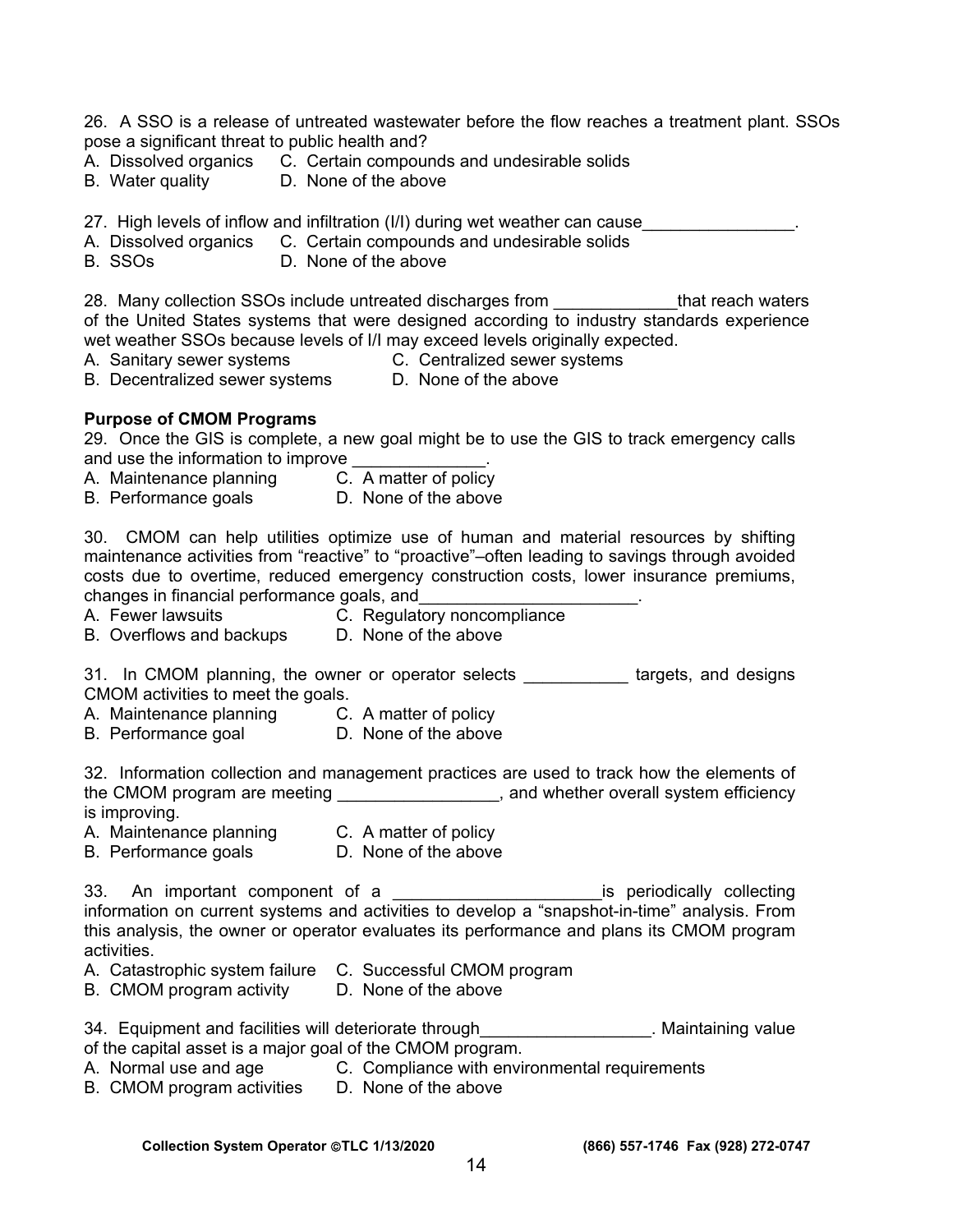35. Proper reinvestment in capital facilities maintains the ability to provide service and generate sales at the least cost possible and helps ensure compliance with

- A. Catastrophic system failures C. Environmental requirements
- B. CMOM program activities D. None of the above

36. Performance characteristics of a system with an inadequate CMOM program include frequent blockages resulting in \_\_\_\_\_\_\_\_\_\_\_\_\_\_\_\_\_\_\_\_\_\_\_\_.

- A. Performance goals **C. Regulatory noncompliance**
- B. Overflows and backups D. None of the above

37. Other major performance indicators include pump station reliability, equipment availability, and avoidance of **Exercise 20** such as a collapsed pipe.

A. Catastrophic system failures **C. Compliance with environmental requirements** 

B. CMOM program activities **D. None of the above** 

#### **The Elements of a Proper CMOM Program Purposeful**

38. Which of the following when present and properly maintained, they support customer service and protect system assets, public health, and water quality?

A. MOM programs **C. Publicly Owned Treatment Works (POTW)** 

 $\mathcal{L}_\text{max}$  . The set of the set of the set of the set of the set of the set of the set of the set of the set of the set of the set of the set of the set of the set of the set of the set of the set of the set of the set

B. Combined sewer systems D. None of the above

#### **Goal-Oriented**

39. Which of the following have goals directed toward their individual purposes. Progress toward

- these goals is measurable, and the goals are attainable?<br>A. MOM program(s) C. Proper MOM progra C. Proper MOM programs
- B. Combined sewer system(s) D. None of the above

#### **Uses Performance Measures**

40. Performance measures should be established for each of this in conjunction with the program goal.

- A. MOM program C. Publicly Owned Treatment Works (POTW)<br>B. Program goal D. None of the above
- D. None of the above

#### **Periodically Evaluated**

41. An evaluation of the progress toward reaching the goals, or

should be made periodically and based upon the quantified performance measures.

A. A reassessment of the goals C. NPDES Compliance Inspection Manual

B. Combined sewer system(s) D. None of the above

#### **Implemented by Trained Personnel**

42. Appropriate safety, equipment, technical, and program training is essential for implementing? A. MOM program(s) C. NPDES Compliance Inspection Manual

B. Utility's plan/schedule D. None of the above

#### **(s) means the answer may be plural or singular in nature.**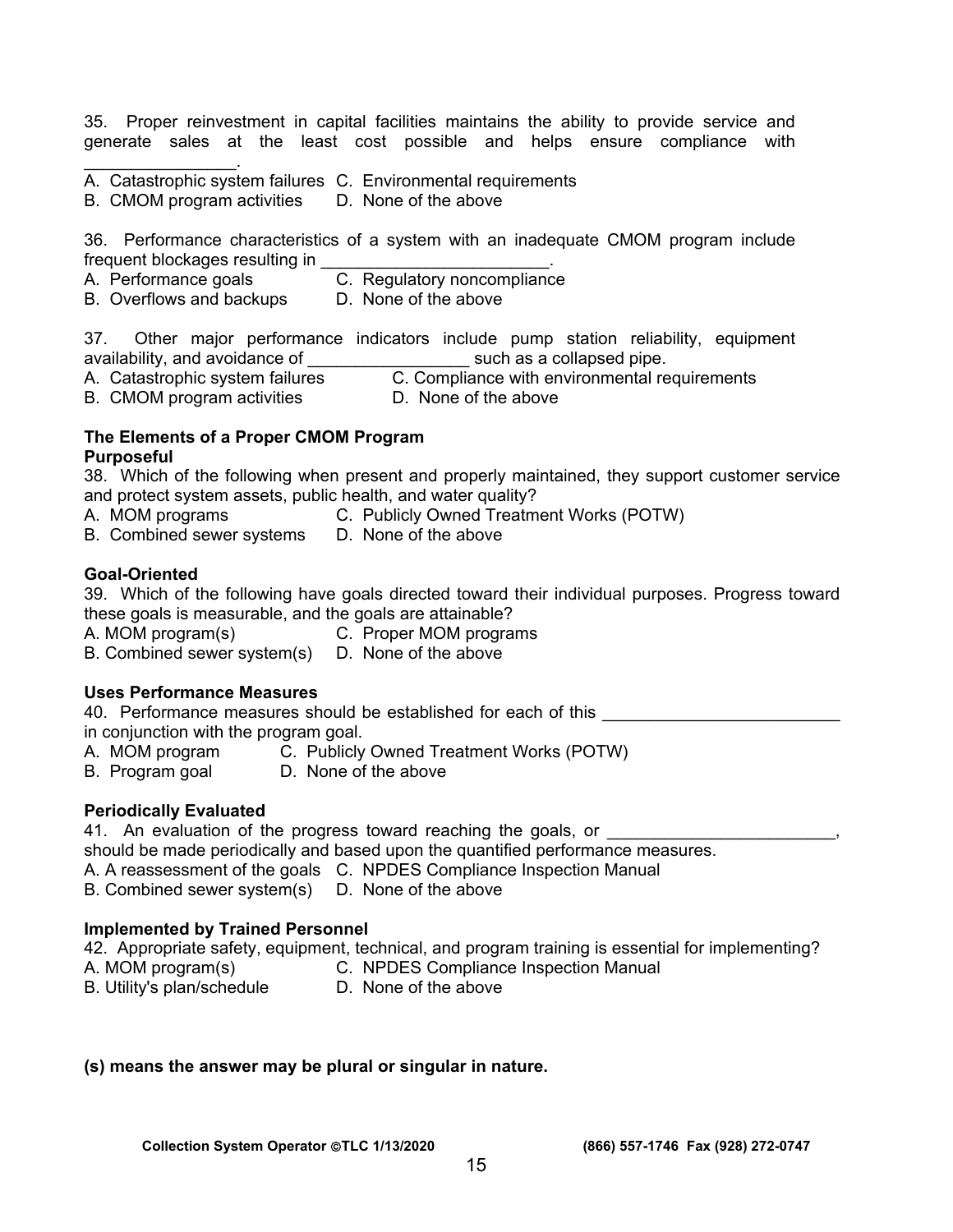#### **What MOM programs should be audited?**

43. Which of the following at a utility involves its entire wastewater infrastructure. Common utility management activities and operations and maintenance activities associated with sewer systems and pretreatment are listed in the Self-Audit Review Document?

- A. Written MOM programs C. Publicly Owned Treatment Works (POTW)
- 
- B. MOM activity **D. None of the above**

### **What are the elements of a proper Self-Audit?**

#### **Initial Assessment**

44. Begin by performing a general assessment of the utility, and prioritizing the order of programs to be audited. Which of the following may be useful references in making this assessment?

- A. Program goal C. NPDES Compliance Inspection Manual and Guidance
- B. Water quality D. None of the above

#### **Develop Improvement Plan**

45. Define the utility's plan/schedule to remediate the?

- A. Necessary improvements C. Preventative operations
- B. NPDES permit authority D. None of the above

#### **Prepare the Self-Audit Report**

46. Which of the following including any deficiencies found and the corresponding improvement plan, which is useful for the utility?

- A. Audit results C. Raw sewage
- B. Unpermitted discharges D. None of the above

#### **What Health Risks do SSOs present?**

47. Which of the following contain raw sewage they can carry bacteria, viruses, protozoa, helminths, and borroughs?

- A. Unpermitted discharges C. Infiltration and inflow
- 
- B. SSOs D. None of the above

#### **What other Damage can SSOs do?**

48. Which of the following also damage property and the environment?

- A. MOM Programs Self-Audit C. Capacity and/or reliability
- B. SSOs D. None of the above

#### **Collection System Management**

49. Without the The Latter the Mactivities may lack organization and precision, resulting in a potential risk to human health and environmental contamination of surrounding water bodies, lands, dwellings, or groundwater.

- A. CMOM program C. Proper procedures, management and training systems
- B. Outside contractors D. None of the above

#### **Organizational Structure**

50. Well-established organizational structure, which delineates responsibilities and authority for each position, is an important component of a CMOM program for a

- A. Collection system C. O&M activities
- B. Outside contractors D. None of the above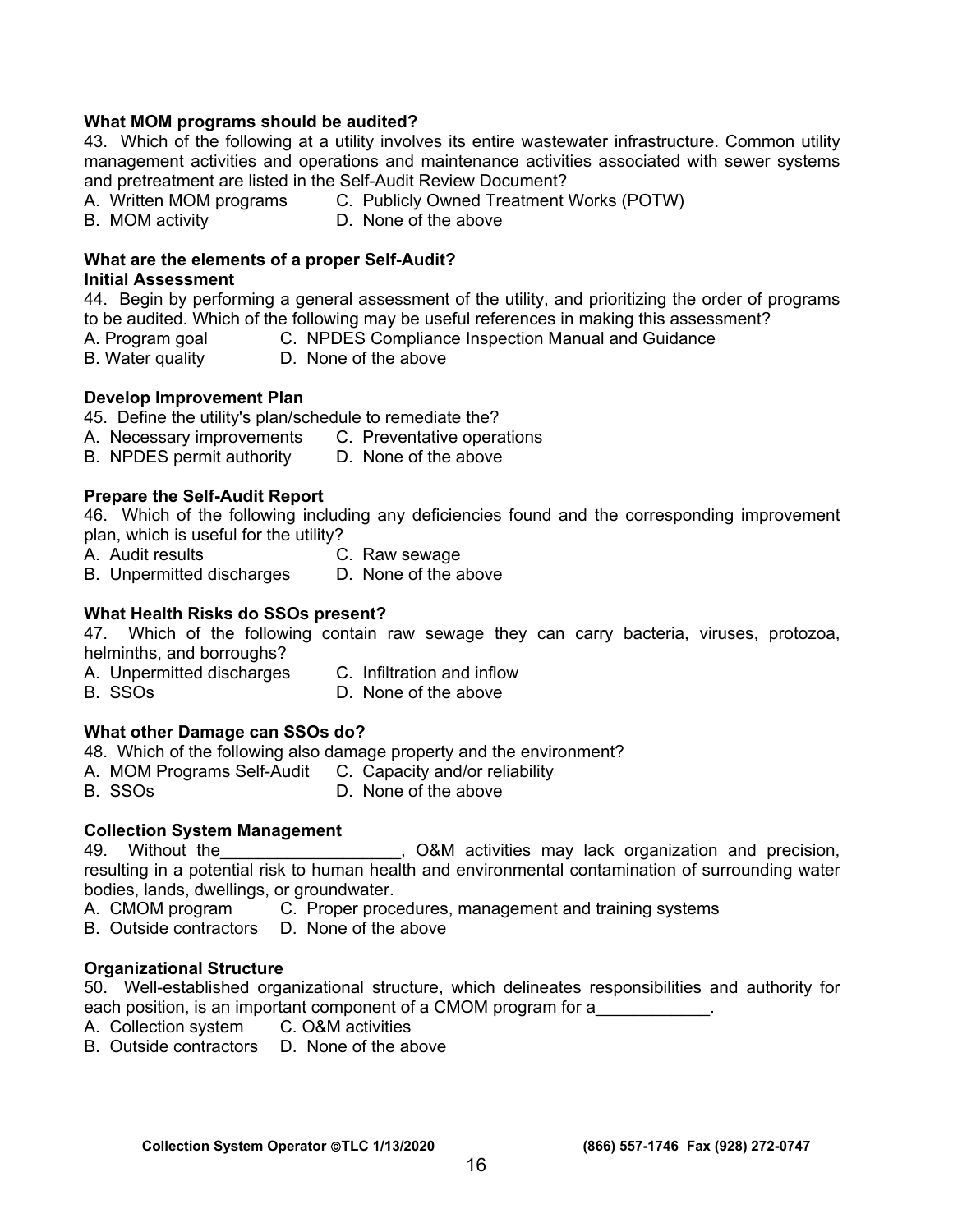#### **Potential Performance Indicators CMOM Audits**

51. CMOM will require regular, comprehensive audits, done by each facility. These audits will help identify non-conformance to?

- A. CMOM regulation(s) C. Preventative operations
- B. NPDES permit authority D. None of the above

#### **Communication/Notification**

52. Facilities must post locations of \_\_\_\_\_\_\_\_\_\_\_\_\_\_\_\_\_\_\_\_ and let the public know that the annual report is available to them.

- A. Routine operation(s) C. Recurrent SSOs
- B. NPDES permit authority D. None of the above

#### **According to the EPA, an effective CMOM program would help NPDES permitees to:**

- 53. Respond quickly to SSOs to minimize impacts to
- A. Maintenance activities C. Human health and the environment
- B. Physical deficiencies D. None of the above
- 54. Plan for future growth to ensure \_\_\_\_\_\_\_\_\_\_\_\_\_\_\_\_\_is available when it's needed.
- A. Safety incidents C. Preventive maintenance
	-
- B. Adequate capacity D. None of the above

55. Identify hydraulic (capacity) and physical deficiencies and prioritize responses, including\_\_\_\_\_\_\_\_\_\_\_\_\_\_\_\_\_.

A. Capital investments C. Maintenance activities

B. Physical deficiencies D. None of the above

#### **Hydrogen Sulfide Monitoring and Control Sub-Section**

56. The collection system owner or operator should have a program under which they monitor areas of the collection system that may be vulnerable to the adverse effects of dihydrogen oxide. It may be possible to perform visual inspections of these areas.

A. True B. False

57. The records should note such items as the condition of metal components, the presence of exposed rebar (metal reinforcement in concrete), \_\_\_\_\_\_\_\_\_\_\_\_\_\_\_\_\_\_\_\_\_\_ coating on copper pipes and electrical components, and loss of concrete from the pipe crown or walls.

- A. Sulfuric acid C. Copper sulfate
- B. Hydrogen sulfide D. None of the above

58. The **Example 20** readings generated as a result of these inspections should be added to the records of potential areas of corrosion.

- A. Sulfuric acid C. Copper sulfate
- B. Hydrogen sulfide D. None of the above

59. A quick check of the **EXACC CONCOCOL** of the pipe crown or structure enables early indication of potential hydrogen sulfide corrosion.

- A. Sulfuric acid C. pH
- B. Hydrogen sulfide D. None of the above

#### **(s) means the answer may be plural or singular in nature.**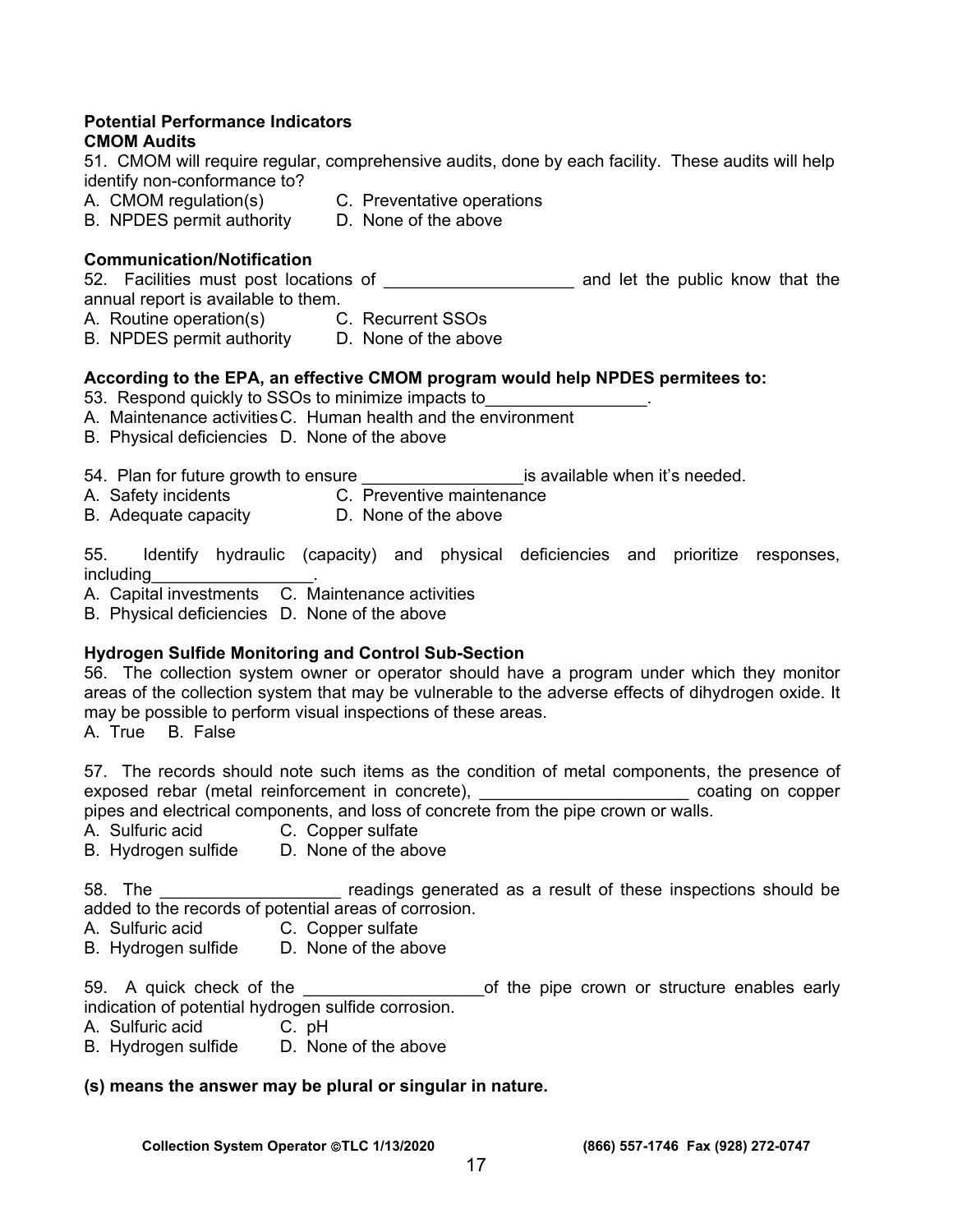60. A pH of less than **Exercise 1** indicates further investigation is warranted.

A. 6 C. 7

B. 4 D. None of the above

#### **Reviewer - Point to Note**

61. The reviewer should be aware that a system in which \_\_\_\_\_\_\_\_\_\_\_\_\_\_\_\_\_\_\_\_has successfully been reduced may actually face an increased risk of corrosion.

A. Acid can form C. Infiltration and inflow (I/I)

B. An increased risk of corrosion D. None of the above

62. The reduction of flow through the pipes allows room for hydrogen sulfide gases to rise into the airway portion of the sewer pipe and react with the bacteria and moisture on the pipe walls to form

 $\mathcal{L}_\text{max}$  and  $\mathcal{L}_\text{max}$  and  $\mathcal{L}_\text{max}$ A. Sulfuric acid C. Copper sulfate

B. Hydrogen sulfide D. None of the above

63. \_\_\_\_\_\_\_\_\_\_\_\_\_\_\_\_\_\_\_\_\_\_ corrodes ferrous metals and concrete. There are several methods to prevent or control hydrogen sulfide corrosion.

A. Sulfuric acid C. Copper sulfate

B. Hydrogen sulfide D. None of the above

64. The level of \_\_\_\_\_\_\_\_\_\_\_\_\_\_\_\_\_\_\_\_\_\_\_in the wastewater may also be reduced by chemical or physical means such as aeration, or the addition of chlorine, hydrogen peroxide, potassium permanganate, iron salts, or sodium hydroxide.

- A. Sulfuric acid C. Copper sulfate
- B. Dissolved sulfide D. None of the above

65. Alternatively, sewer cleaning to remove deposited solids reduces generation.

- A. Sulfuric acid C. Copper sulfate
- B. Hydrogen sulfide D. None of the above

66. Collection systems vary widely in their vulnerability to\_\_\_\_\_\_\_\_\_\_\_\_\_\_\_\_\_. Vitrified clay and plastic pipes are very resistant to hydrogen sulfide corrosion while concrete, steel, and iron pipes are more susceptible. The physical aspects of the collection system are also important.

A. Hydrogen sulfide corrosion C. Longer detention times

B. An increased risk of corrosion D. None of the above

67. Sewage in pipes on a decline that moves the wastewater at a higher velocity will have less hydrogen sulfide than sewage in pipes where the wastewater may experience longer detention times. Therefore, some systems may need a more comprehensive corrosion control program while some might limit

- A. Observations to vulnerable points C. Longer detention times
- B. An increased risk of corrosion D. None of the above

#### **National Pollutant Discharge Elimination System (NPDES) Permit Program Section**

68. The Clean Water Act compels that all point source wastewater dischargers obtain and comply with an

- 
- A. NPDES permit C. Specific discharge limit<br>B. NPDES Watershed Strategy D. None of the above B. NPDES Watershed Strategy
	-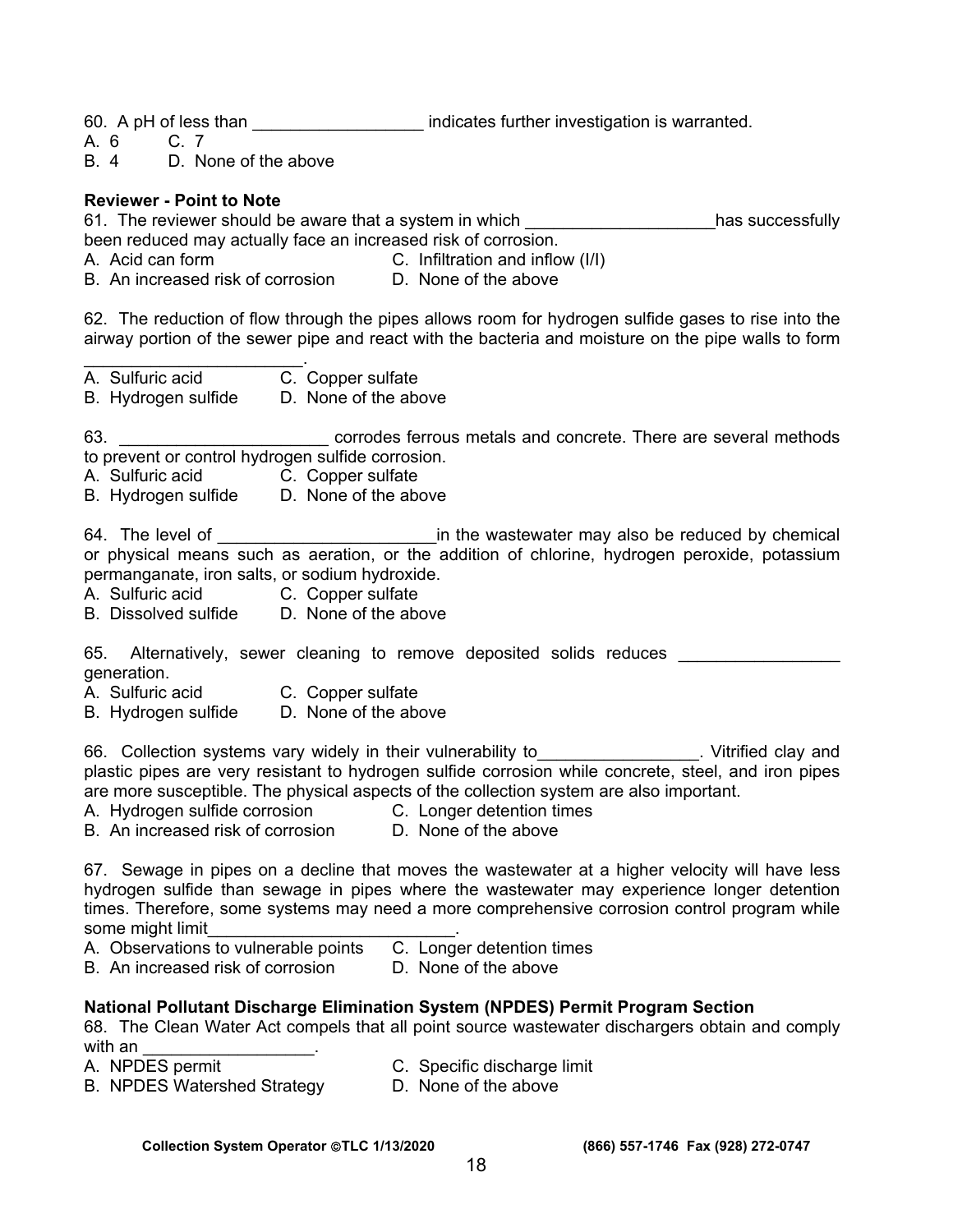69. NPDES permits requires the discharges from\_\_\_\_\_\_\_\_\_\_\_\_\_, other wastewater treatment facilities, industrial facilities, concentrated animal feeding operations, aquiculture, and other "point source" dischargers.

- 
- A. Storm sewer overflows C. Publicly owned wastewater treatment facilities
- B. All point source" dischargers D. None of the above
- 

70. The NPDES program controls wet weather discharges such as stormwater discharges from industrial activities and municipal stormwater discharges including urban storm-water runoff, combined sewer overflows, and

- A. Storm sewer overflows<br>B. Other "point source" dischargers D. None of the above
- B. Other "point source" dischargers

71. Which of the following were developed to ensure that such discharges to receiving waters are protective of human health and the environment? They establish specific discharge limits, monitoring, and reporting requirements and may require that dischargers undertake measures to reduce or eliminate pollution to receiving waters.

- 
- A. NPDES permit(s) C. Specific discharge limits<br>R NPDES Watershed Strategy D. None of the above B. NPDES Watershed Strategy

#### **State NPDES Programs**

- 72. NPDES Watershed Permitting a \_\_\_\_\_\_\_\_\_\_\_\_\_\_\_\_\_was developed to ensure that the NPDES Program protects watersheds as effectively as possible.
- A. Storm sewer overflows C. Violations of permit conditions
- B. NPDES Watershed Strategy D. None of the above

#### **Combined Sewer Overflows (CSOS)**

73. A combined sewer overflow is a discharge from a sewer system that is designed to carry in the same pipe to a sewage treatment plant.

- A. Excess wastewater C. Sanitary wastewater and stormwater
- B. A combined sewer overflow D. None of the above
- 74. In periods of rainfall or snowmelt, a combined sewer system can discharge directly to rivers, lakes, and estuaries, causing health and

environmental hazards because treatment plants cannot handle the extra flow. A. Excess wastewater C. Decentralized sewer flow

- B. A combined sewer overflow D. None of the above
- 

#### **Whole Effluent Toxicity (WET)**

- 75. WET is the total toxic effect of an effluent measured by
- A. Biological toxicity test C. Identification of specific toxicants
- B. Effluent toxicants D. None of the above

76. A WET test takes the \_\_\_\_\_\_\_\_\_\_\_\_\_\_\_\_\_\_\_\_\_\_\_\_\_on exposed test organisms without requiring the identification of specific toxicants.

- A. WET test endpoint C. Effect of all toxicants
- B. Effluent toxicants D. None of the above

77. WET duplicates to the greatest extent possible the actual environmental exposure of aquatic  $l$  ife to

- A. WET test endpoint C. Identification of specific toxicants
- B. Effluent toxicants D. None of the above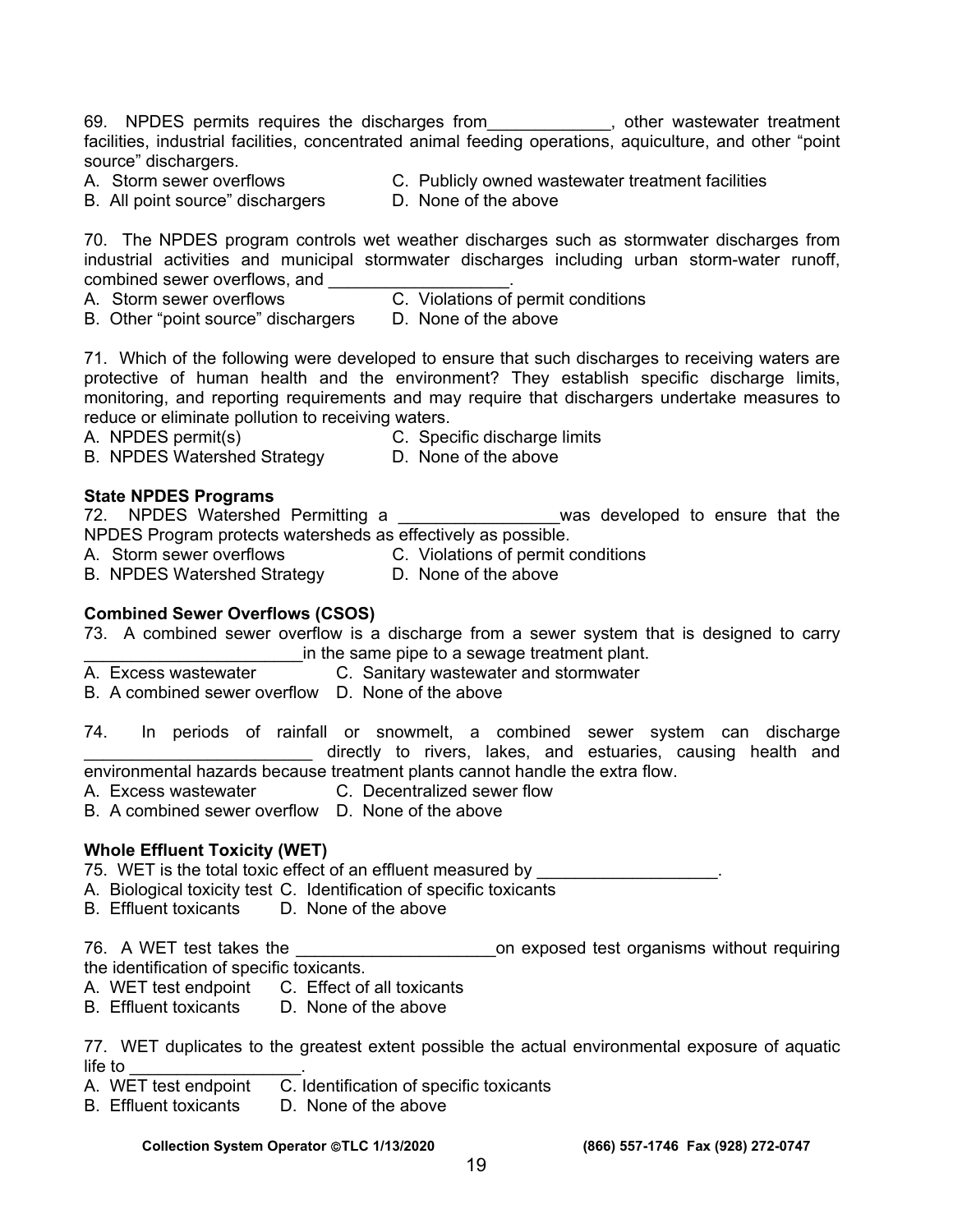- 78. WET tests use the same essential procedures as those used to create  $\sim$
- A. WET test endpoint C. Water quality criteria
- B. Effluent toxicants D. None of the above

#### **WET Limits**

79. WET monitoring requirements instead of WET limits are often included in NPDES to generate toxicity data for use in making future decisions about whether WET needs to be controlled at\_\_\_\_\_\_\_\_\_\_\_\_\_\_\_\_\_\_\_\_\_\_\_\_ .

- A. A particular discharge point C. Identification of specific toxicants
- B. Effluent toxicants D. None of the above

#### **Pretreatment**

80. The National Pretreatment Program is a joint effort of federal, state, and local regulatory environmental agencies established to protect

- A. Pollutants C. Industrial discharges
- B. Water quality D. None of the above

#### **Types of Regulated Pollutants**

81. Which of the following are primarily grouped into organics (including pesticides, solvents, polychlorinated biphenyls (PCBS), and dioxins) and metals (including lead, silver, mercury, copper, chromium, zinc, nickel, and cadmium)?

- A. Pathogens **C. Conventional pollutants**
- B. Toxic Pollutants D. None of the above

82. Which of the following are any additional substances that are not conventional or toxic that may require regulation?

- A. Non-conventional pollutants C. Conventional pollutants
- 
- B. Toxic Pollutants D. None of the above

#### **Objectives of the pretreatment program:**

83. Discharges containing pollutants causing corrosive structural damage to the POTW, but in no case discharges with a pH lower than \_\_\_\_\_\_\_\_\_\_\_\_\_\_\_, unless the POTW is specifically designed to accommodate such discharge(s).

- A. 6.0 C. 7.0
- B. 5.0 D. None of the above

84. Which of the following of any pollutants released at a flow rate and/or concentration which will cause interference with the POTW?

- A. Pass through C. Interference
- B. Discharges D. None of the above

85. Discharges of petroleum oil, non-biodegradable cutting oil, or products of mineral oil origin in amounts that will cause?

- A. Pass through C. Interference or pass through
- B. Discharges D. None of the above

86. Which of the following may result in the presence of toxic gases, vapors, or fumes within the POTW in a quantity that may cause acute worker health and safety problems?

- A. Pass through C. Interference
- B. Discharges D. None of the above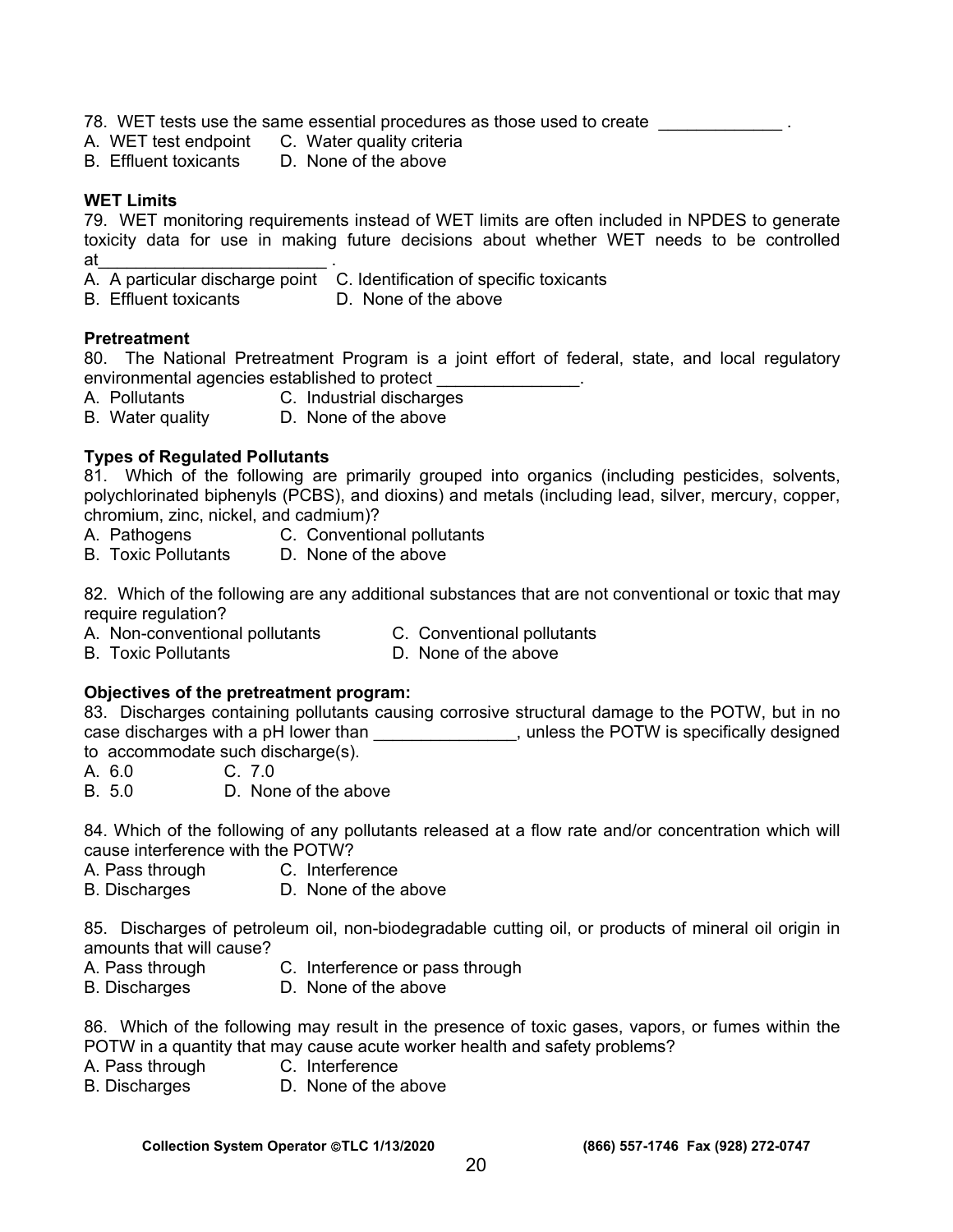- 87. Which of the following are except at discharge points designated by the POTW?
- A. Discharge of specific pollutants C. Discharges of trucked or hauled pollutants
- B. Categorical pretreatment standards D. None of the above

#### **Categorical Pretreatment Standards**

88. Categorical Pretreatment Standards are limitations on pollutant discharges to publicly owned treatment works (POTWs), promulgated by the EPA in accordance with Section

of the Clean Water Act that apply to specific process wastewaters of particular industrial categories. A. 113 C. 513

B. 307 D. None of the above

89. These are national, technology-based standards that apply regardless of whether or not the POTW has the industrial user has been issued a permit.

- A. A permit C. An approved pretreatment program
- B. All SIUs D. None of the above

# **Section 101 of the Clean Water Act (CWA)**

90. To restore and maintain the chemical, physical, and biological integrity of the Nation's waters: It is the national goal that the discharge of pollutants into the navigable waters be eliminated by

- $\mathcal{L}_\text{max}$  and  $\mathcal{L}_\text{max}$  and  $\mathcal{L}_\text{max}$ A. 2025 C. 1985
- B. 1999 D. None of the above

91. It is the national policy that the discharge of \_\_\_\_\_\_\_\_\_ in toxic amounts be prohibited;

- A. Toxic pollutants C. Both point and nonpoint sources of pollution
- B. Sources of pollutants D. None of the above

92. It is the national policy that Area wide waste treatment management planning processes be developed and implemented to assure adequate control of **Example 20** in each State;

- A. Discharge of toxic pollutants C. Both point and nonpoint sources of pollution
- B. Sources of pollutants D. None of the above

93. It is the national policy that a major research and demonstration effort be made to develop technology necessary to eliminate the **the set of the navigable waters**, waters of the contiguous zone, and the oceans; and

- A. Discharge of pollutants C. Both point and nonpoint sources of pollution
- B. Sources of pollutants D. None of the above

94. It is the national policy that programs for the control of Theorem Control of the developed and implemented in an expeditious manner so as to enable the goals to be met through the control of both point and nonpoint sources of pollution.

- A. Discharge of toxic pollutants C. Nonpoint sources of pollution
- B. Sources of pollutants D. None of the above

#### **(s) means the answer may be plural or singular in nature.**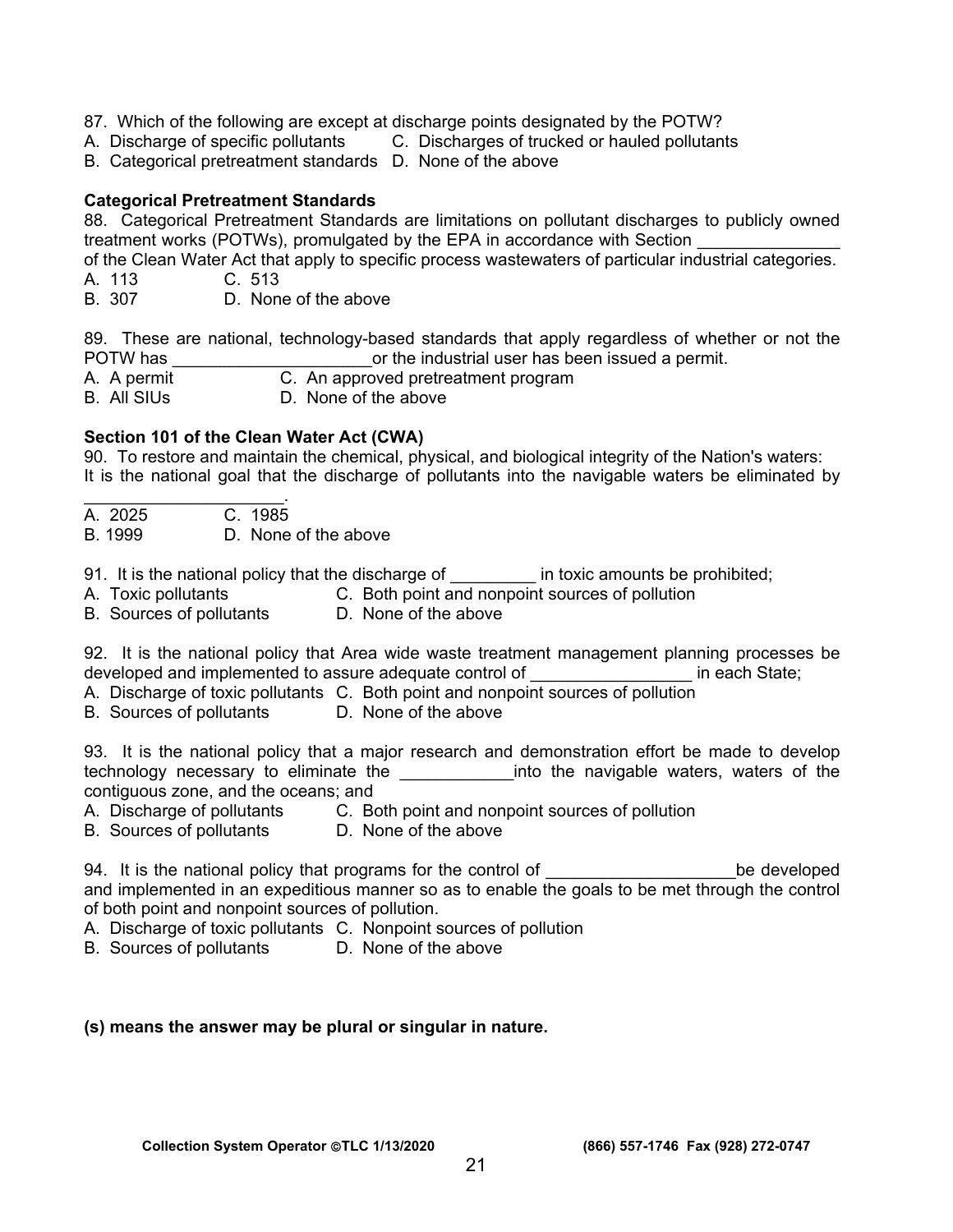# **Collection Systems Section**

#### **Collection System and its Purpose**

95. In accumulation to what homes and businesses flush down the drain, the system also collects excess groundwater, infiltration liquids, and inflow water.

A. True B. False

#### **Collection System Defined**

96. Decentralized systems are public sewer systems that serve established towns and cities and transport wastewater to a central location for treatment.

A. True B. False

97. Centralized systems do not connect to a public sewer system. Wastewater may be treated on site or may be discharged to a private treatment plant. A. True B. False

98. Large-scale public sewer systems (municipal wastewater treatment plants) are centralized systems.

A. True B. False

99. Homes and other buildings that are not served by public sewer systems depend on septic systems to treat and dispose of wastewater.

- A. Decentralized C. Remote
- B. Centralized D. None of the above

100. Most decentralized systems are \_\_\_\_\_\_\_\_\_\_\_\_\_\_\_\_ systems (wastewater is treated underground near where it is generated).

- A. Decentralized C. Onsite
- B. Centralized D. None of the above

101. Centralized systems are more inexpensive, allow for greater control, require fewer people, and produce only one discharge to monitor instead of several. However, systems can be useful, and this option should be evaluated on a case-by-

case basis.

- A. Decentralized C. Onsite
- B. Centralized D. None of the above

102. Which of the following are the most common wastewater treatment system used in rural areas?

- A. Decentralized C. Onsite
- B. Centralized D. None of the above

103. Wastewater in **the summan systems can also be treated by a small, private wastewater** treatment plant. These plants can have similar treatment processes and equipment as centralized systems but on a smaller scale.

A. Decentralized C. Onsite

B. Centralized D. None of the above

#### **(s) means the answer may be plural or singular in nature.**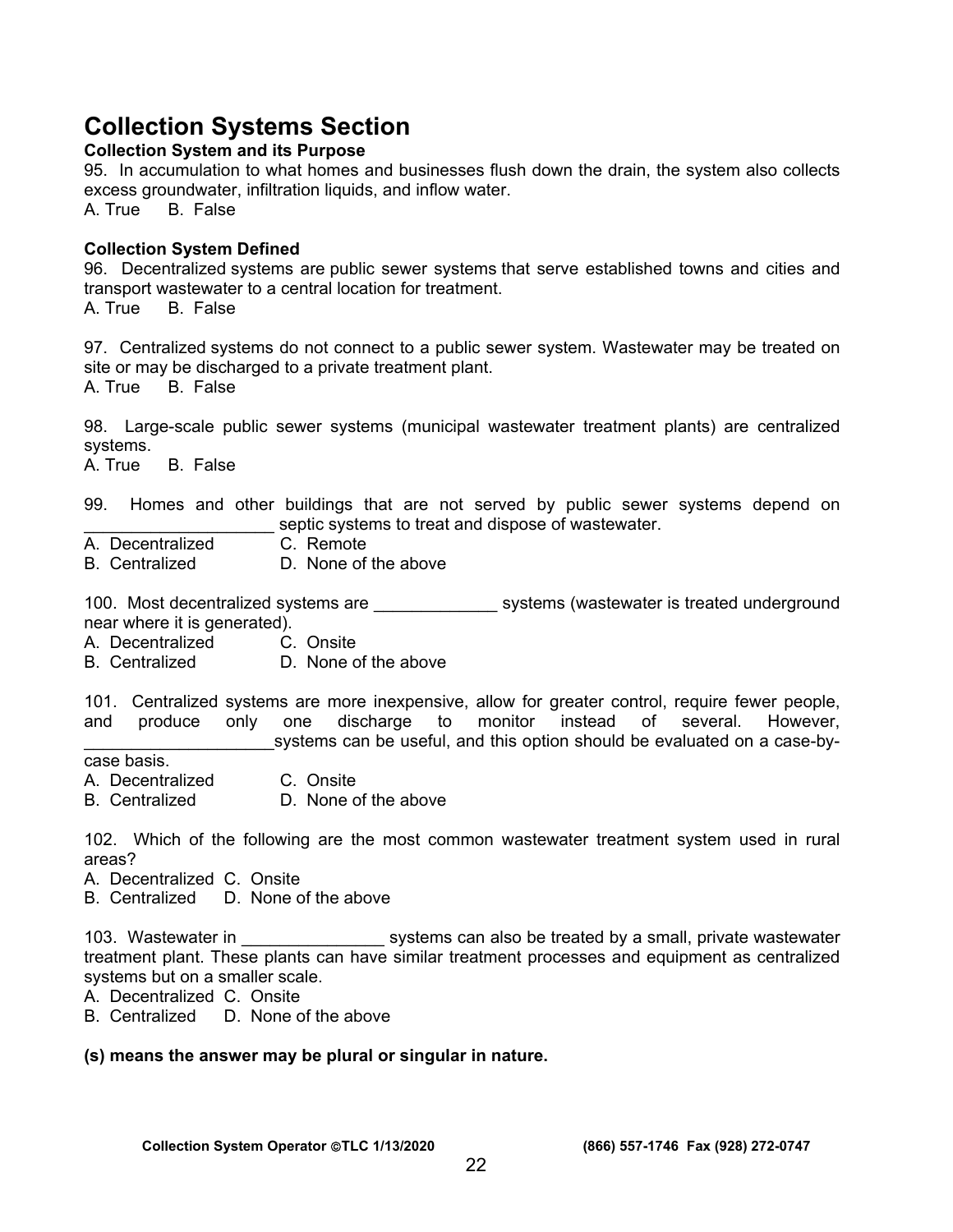104. Which of the following are designed to collect both sanitary wastewater and storm water runoff?

- A. Combined sewer systems C. Wastewater management<br>B. Wastewater collection system D. None of the above B. Wastewater collection system
	-

#### **Collection System Operators' Purpose**

105. Collection system operators are charged with protecting public health and the environment, and therefore must have documented proof of their certifications in the respective

 $\mathcal{L}_\text{max}$  and  $\mathcal{L}_\text{max}$  and  $\mathcal{L}_\text{max}$ 

A. POTW<br>B. Wastewater collection system B. None of the above B. Wastewater collection system

106. Which of the following and the professionals who maintain it operate at such a high level of efficiency, problems are very infrequent?

A. POTW C. Wastewater management

B. Wastewater collection system D. None of the above

107. Combined sewers deliver both wastewater and storm water in the same pipe. Most of the time, combined sewers transport the wastewater and storm water to a treatment plant. A. True B. False

108. The public often takes the wastewater collection system for granted. In truth, these operators must work hard to keep it functioning properly.

A. True B. False

109. When there is too much rain, combined sewer systems cannot handle the extra volume and designed "overflows" of raw sewage into streams and rivers occur. The great majority of sewer systems have separated, not combined, sanitary and storm water pipes. A. True B. False

110. The maintenance of the sewer system is a semi-continuous cycle.

A. True B. False

111. As sections of the system age, problems such as corroded concrete pipe, cracked tile, lost joint integrity, grease, and heavy root intrusion must be constantly monitored and repaired. A. True B. False

#### **Understanding Gravity Sanitary Sewers**

112. Sanitary sewers are planned to transport the wastewater by utilizing the provided by the natural elevation of the earth resulting in a downstream flow.

A. Potential energy C. Flow velocities and design depths of flow

- B. Peak flow of population D. None of the above
- 113. Sewer systems are designed to maintain proper flow velocities with?
- B. Stormwater inflow C. Minimum head loss
- C. Maximum head lass D. None of the above

#### 114. Which of the following may find it necessary to dissipate excess potential energy?

- A. Flow velocities C. Higher elevations in the system
- B. Wastewater D. None of the above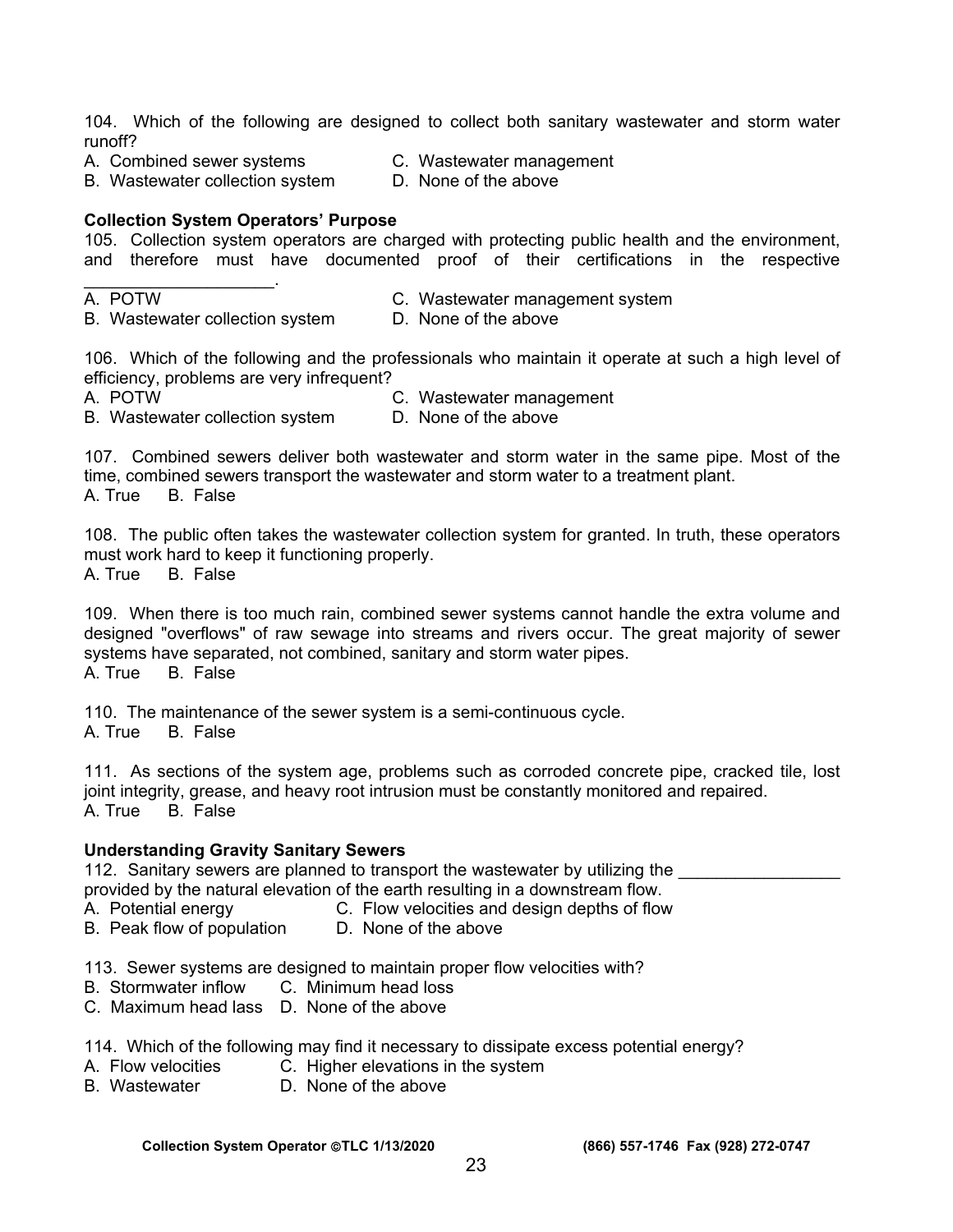115. Which of the following is determined largely by population served, density of population, and water consumption?

- A. Design flow(s) C. Inflow
- B. Flow D. None of the above

116. Sanitary sewers should be designed for?

- A. Peak flow of population C. SSOs, surcharged lines, basement backups
- B. Flow velocities **D.** None of the above

117. Which of the following is strongly discouraged and should be designed separate from the sanitary system?

- A. Stormwater inflow C. Low pressure
- B. Both wet and dry weather flows D. None of the above

118. Most of the time the flow surface is exposed to the atmosphere within the sewer and it functions as?

- A. An open channel C. Flow velocities and design depths of flow
- B. Peak flow of population D. None of the above

119. Which of the following creates low pressure in the sewer system?

- 
- A. Surcharge **C. Dry weather flows**
- B. Stormwater inflow D. None of the above

120. In order to plan a sewer system, many factors are considered. The purpose of this topic is to aid in the understanding of?

- 
- A. I/I C. Flow velocities and design depths of flow
- B. Peak flow of population D. None of the above

#### **Sewer System Capacity Evaluation - Testing and Inspection**

121. The collection system owner or operator should have a program in place to periodically evaluate this **EXECUTE:** The both wet and dry weather flows and ensure the capacity is maintained as it was designed.

A. Design flow(s) C. Capacity of the sewer system<br>B. Stormwater inflow D. None of the above D. None of the above

122. The capacity evaluation program evaluation starts with an inventory and characterization of the?

- A. System components C. Flow velocities and design depths of flow
- B. Stormwater inflow D. None of the above

123. The system then undergoes general inspection which serves to continuously update and add to the?

- A. Design flow(s) C. Inventory information
- B. Sewer system D. None of the above

#### **Capacity Limitations**

124. The next stage in the capacity evaluation is to identify the location of wet weather related \_\_\_\_\_\_\_\_\_\_\_\_\_\_\_\_\_, surcharged lines, basement backups, and any other areas of known

capacity limitations.

- A. Peak flow of population C. SSOs
- B. Wastewater **D. None of the above**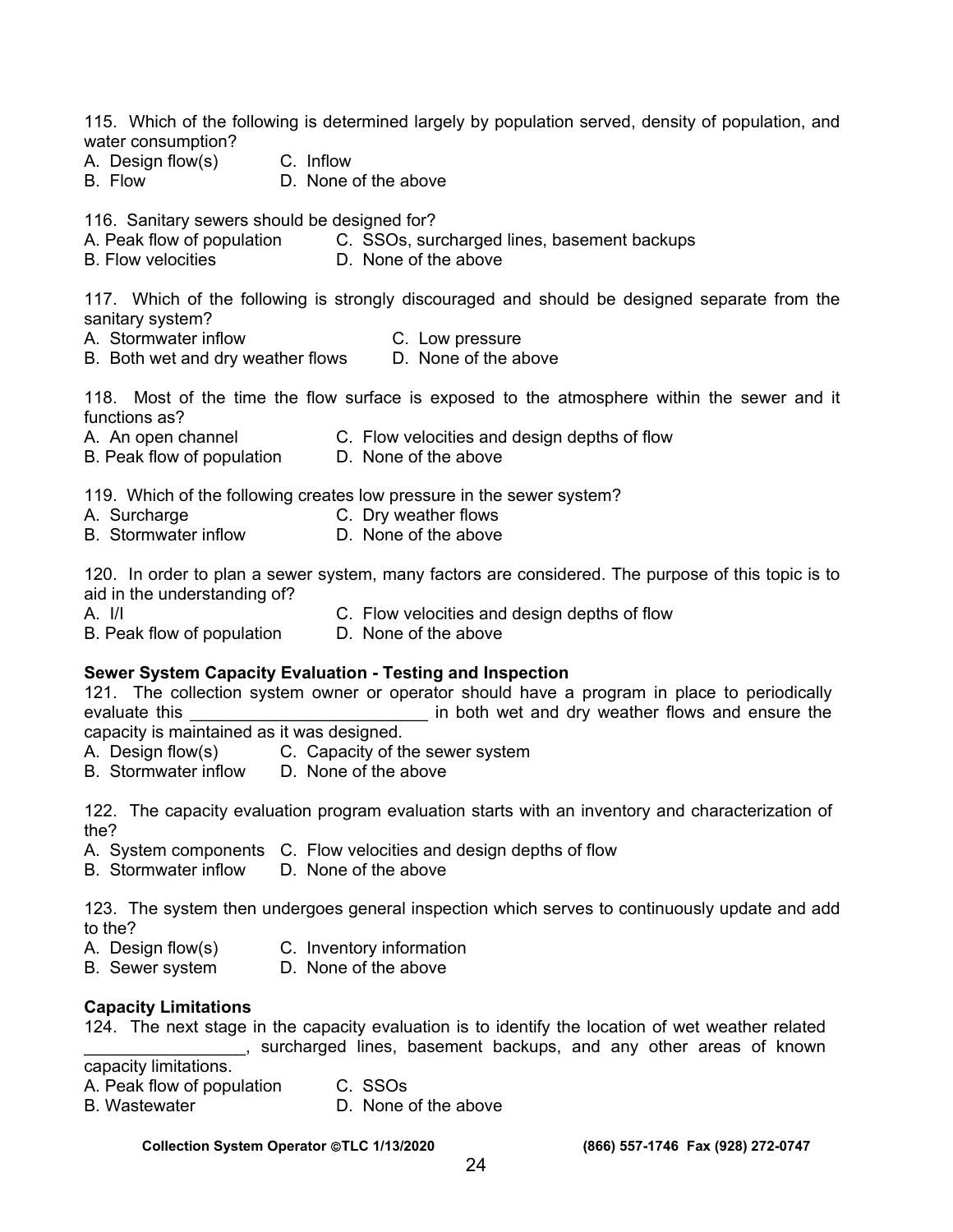125. The reviewer should establish that the capacity evaluation includes an estimate peak flows experienced in the system, an estimate of the capacity of this

and identifies the major sources of I/I that contribute to hydraulic overloading events.

- 
- A. Design flow(s) C. Both wet and dry weather flows<br>B. Key system components D. None of the above
- B. Key system components

126. The capacity evaluation should also make use of a hydraulic model; this will help identify

areas that need to alleviate?

- A. Peak flow of population C. SSOs, surcharged lines, basement backups
- B. Capacity limitations D. None of the above
- 

#### **Flow Monitoring**

127. Flow monitoring provides information on dry weather flows as well as areas of the collection system potentially affected by?

A. I/I C. Flow velocities and design depths of flow

B. Flow measurement D. None of the above

128. Which of the following may also be performed for billing purposes, to assess the need for new sewers in a certain area, or to calibrate a model?

A. I/I C. Flow velocities and design depths of flow

B. Flow measurement D. None of the above

#### **Flow Measurements**

129. Base flow is generally taken to mean the wastewater generated without any?

- A. Deposition of solids C. Any I/I component
- B. Infiltration D. None of the above

130. Which of the following is the seepage of groundwater into pipes or manholes through defects such as cracks, broken joints, etc?

- A. Velocity C. Blockage(s)
- B. Infiltration D. None of the above

131. Which of the following is the water that enters the sewer through direct connections such as roof leaders, direct connections from storm drains or yard, area?

A. Stoppages C. Inflow

B. Infiltration D. None of the above

132. Although not from piped sources, \_\_\_\_\_\_\_\_\_\_\_\_\_\_\_\_\_\_\_\_ tends to act more like inflow than infiltration.

A. RII C. Inflow

B. Infiltration D. None of the above

133. Other methods of inspecting flows may be employed, such as visually monitoring manholes during low-flow periods to determine areas with?

- A. Infiltration C. Excessive I/I
- B. RII D. None of the above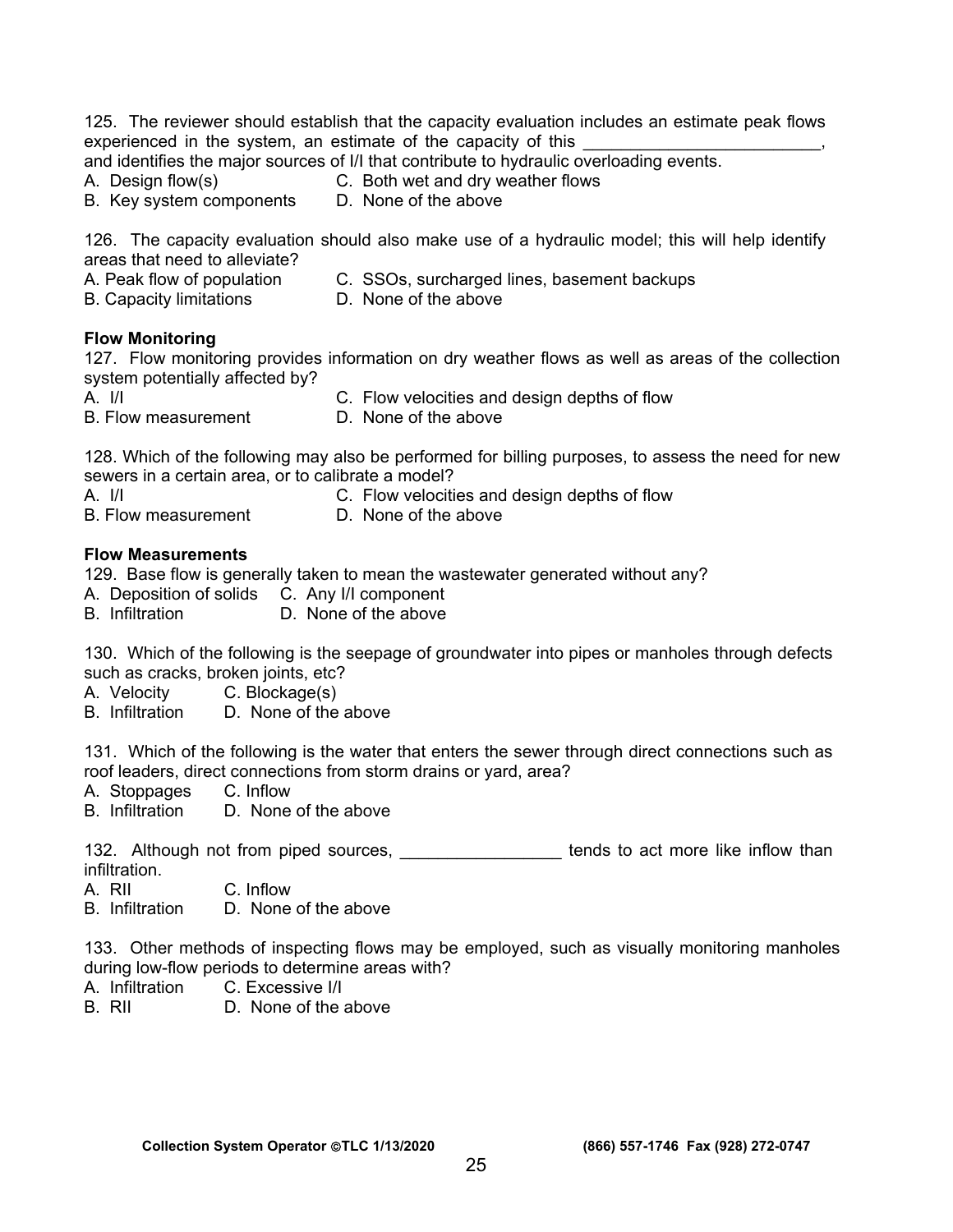#### **Infiltration and Inflow Sub-Section**

134. Which of the following occurs when groundwater enters the sewer system through cracks, holes, faulty connections, or other openings?

- A. Inflow C. Maximum flow capacity of wastewater
- B. Infiltration D. None of the above

135. Which of the following occurs when surface water such as storm water enters the sewer system through roof downspout connections, holes in manhole covers, illegal plumbing connections, or other defects?

- A. Inflow C. Maximum flow capacity of wastewater
- B. Infiltration D. None of the above

136. The sanitary sewer collection system and treatment plants have that can be handled.

A. I/I C. Maximum flow capacity of wastewater

B. Infiltration D. None of the above

#### **Determining I/I**

137. Flow monitoring and flow modeling provide measurements and data used to determine estimates of?

- A. I/I C. Maximum flow capacity of wastewater
- B. Infiltration D. None of the above

138. Measurements taken before and after a precipitation event indicate the extent that this term is increasing total flow.

A. I/I C. Maximum flow capacity of wastewater<br>B. Infiltration D. None of the above

D. None of the above

#### **Identifying sources of I/I**

139. Visual inspection - accessible pipes, gutter and plumbing connections, and manholes are visually inspected for?

- A. Excessive I/I C. Faults
- B. High wet weather flows D. None of the above

140. Smoke testing – smoke is pumped into sewer pipes. Its reappearance aboveground indicates points of ?

- A. I/I C. Illegal plumbing, drains, and roof downspouts
- B. Stormwater and rainwater D. None of the above

141. Dye testing – Dye is used at suspected sources.

- A. I/I C. Stormwater and rainwater
- B. High wet weather flows D. None of the above

142. Which of the following are also sometimes identified when sewer backups or overflows bring attention to that part of the system?

- A. Excessive I/I C. Faults
- B. Sources of I/I D. None of the above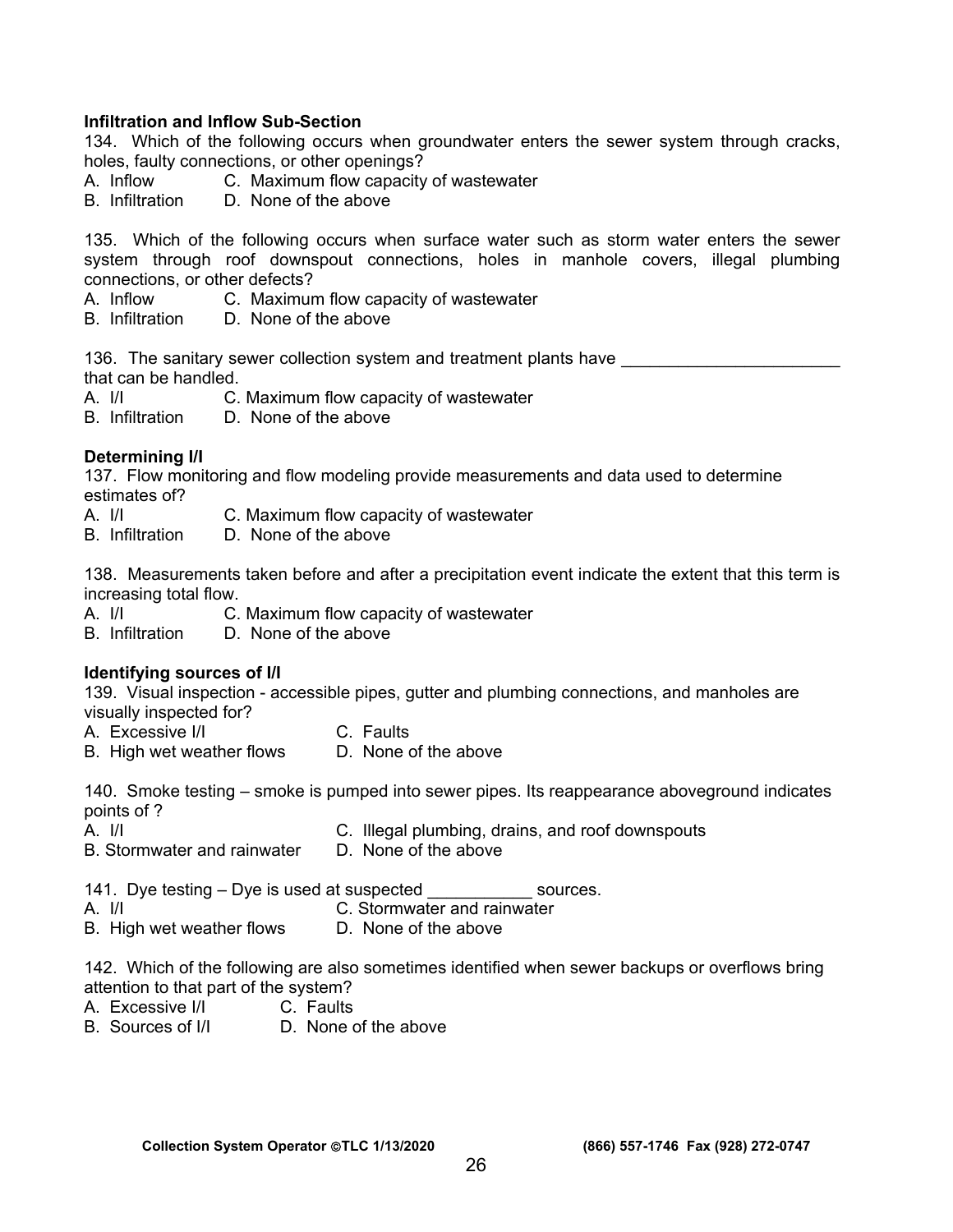#### **Repairing I/I Sources**

143. Repair techniques include manhole wall spraying, Insituform pipe relining, manhole frame and lid replacement, and disconnecting?

- A. High wet weather flows C. Illegal plumbing, drains, and roof downspouts<br>B. Stormwater and rainwater D. None of the above
- B. Stormwater and rainwater

#### **Efficient Identification of Excessive I/I**

144. The owner or operator should have in place a program for the efficient identification of?

- A. Excessive I/I C. Faults
- B. Sources of I/I D. None of the above

145. Areas with high wet weather flows should then be subject to?

- A. High wet weather flows C. Inspection and rehabilitation activities
- B. Stormwater and rainwater D. None of the above

#### **Sewer System Testing**

146. Sewer system testing techniques are often used to identify leaks that allows this term into the sewer system and determine the location of illicit connections and other sources of stormwater inflow?

- A. Exfiltration C. Unwanted infiltration
- B. Sources of I/I D. None of the above

147. Two commonly implemented sewer testing techniques include?

- A. I/I C. Smoke testing and dyed water testing
- B. Stormwater and rainwater D. None of the above

148. Which of the following is a relatively inexpensive and quick method of detecting sources of inflow in sewer systems?

- A. Electric probe C. Smoke testing
- B. Sound D. None of the above

149. Which of the following can be identified when smoke escapes through them?

- A. Tees C. Sources of inflow
- B. Cockroaches D. None of the above

150. Building inspections are sometimes conducted as part of a smoke testing program and, in some cases, may be the only way to find?

- A. Gutters C. Illegal connections
- B. Stormwater Manholes D. None of the above

151. If traces of the smoke or its odor enter the building, it is an indication that this term may also be entering.

- A. Smoke C. Gases from the sewer system
- B. Sources of I/I D. None of the above

#### **Dye Testing**

152. Dyed water testing may be used to establish this term to the sewer.

- A. Potential problem areas C. Connection of a fixture or appurtenance
- B. I/I problems D. None of the above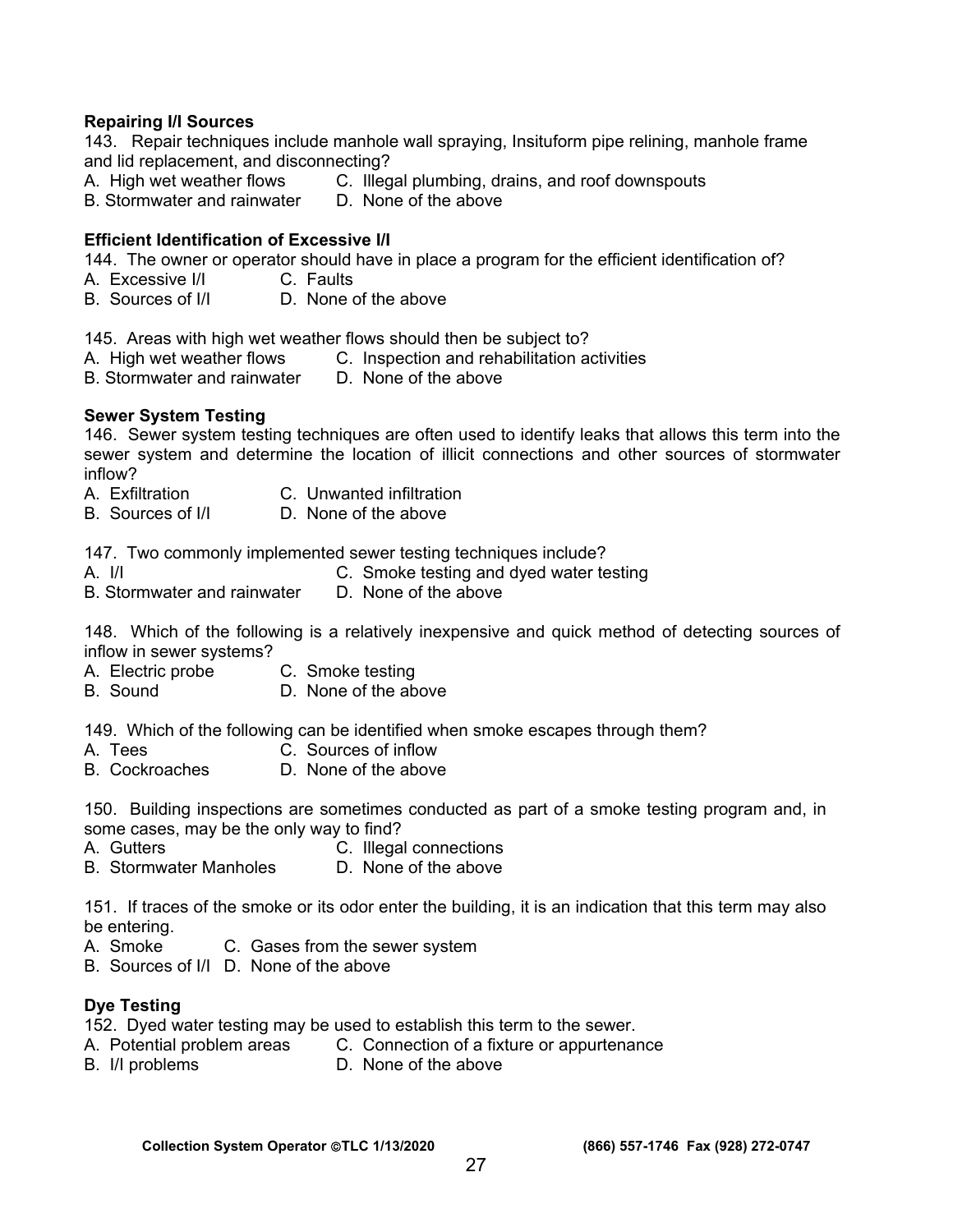153. Which of the following can be used to identify structurally damaged manholes that might create potential I/I problems?

- A. Smoke testing C. Dyed water testing
- B. Prober D. None of the above

#### **Sewer System Inspection**

154. Which of the following and pipelines are the first line of defense in the identification of existing or potential problem areas?

- A. The presence of roots C. Visual inspection of manholes
- B. Potential problem areas D. None of the above

155. Visual inspections provide additional information concerning the accuracy of system mapping, the presence and?

- A. Potential problem areas C. Degree of I/I problems
- B. The presence of roots D. None of the above

#### **Low Pressure System Description and Operation Vacuum Sewers**

156. When the wastewater level reaches a certain level, sensors within the holding tank opens this term that allows the contents of the tank to be sucked into the network of collection piping.

- A. Vacuum sewer system(s) C. Vacuum collection and transportation systems
- 
- B. Vacuum valve D. None of the above

157. Which of the following are small buildings that house a large storage tank and a system of vacuum pumps?

- A. Interface valve C. Vacuum within the vacuum mains
- B. Vacuum stations D. None of the above

#### **Applications**

158. Vacuum collection and transportation systems can provide significant capital and ongoing operating cost advantages over \_\_\_\_\_\_\_\_\_\_\_\_\_\_, particularly in flat terrain, high water table, or hard rock areas.

- A. Vacuum sewer system(s) C. Conventional gravity systems
	-
- B. Unconventional gravity systems D. None of the above

159. Which of the following are installed at shallow depths, significantly reducing excavation, shoring and restoration requirements, and minimizing the disruption to the community?

- A. Vacuum sewer system(s) C. Conventional gravity systems
	-
- B. Unconventional gravity systems D. None of the above

160. The alignment of this term is extremely flexible, without the need for manholes at changes in grade or direction.

- A. Conventional gravity sewers C. Vacuum system
- B. Vacuum mains D. None of the above

161. Turbulent velocities of 5 to 6m/sec are developed as the sewage and air passes through the?

- A. Vacuum sewer system(s) C. Vacuum collection and transportation systems
- 
- B. Interface valve D. None of the above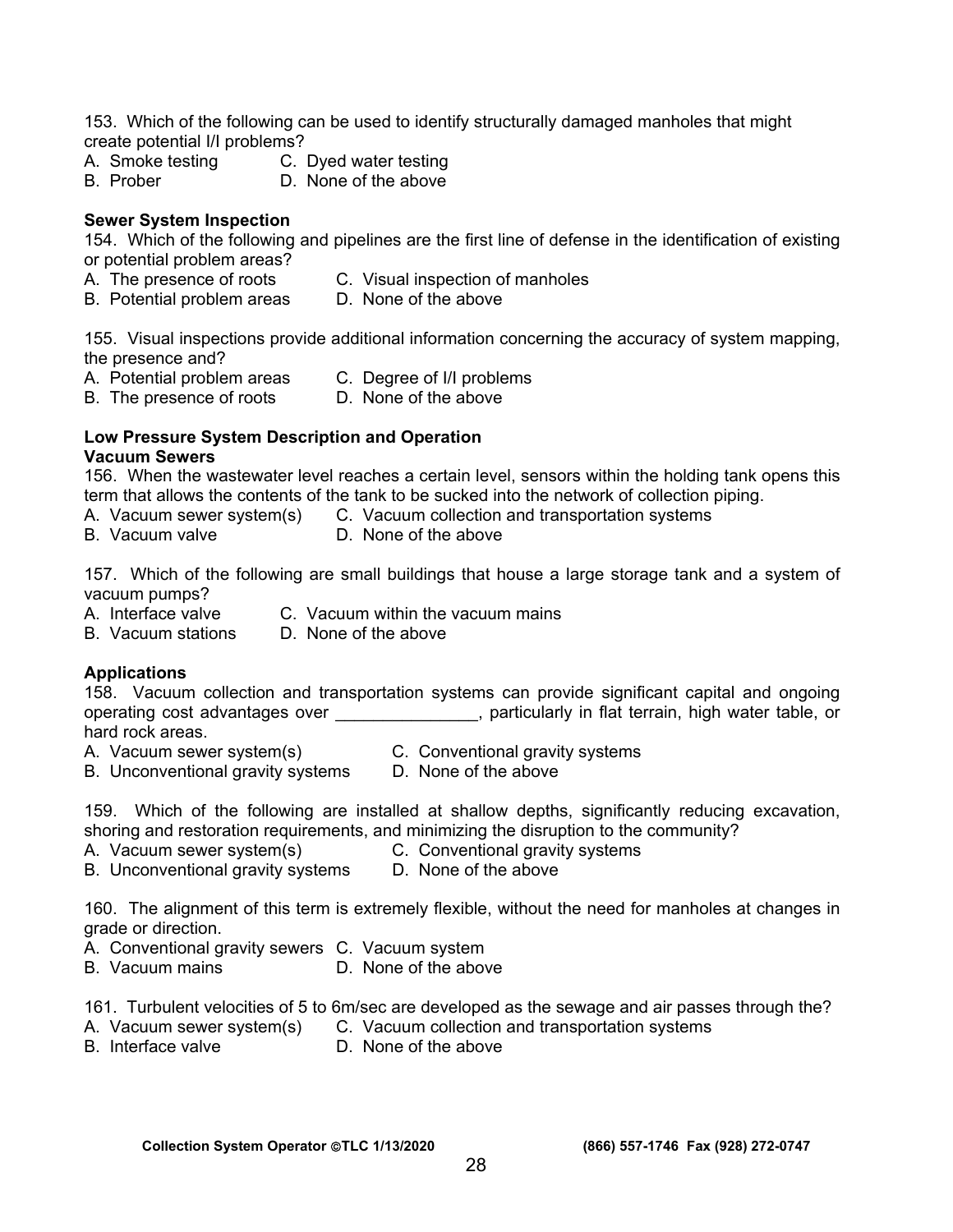162. No electricity is required at this \_\_\_\_\_\_\_\_\_\_\_\_\_\_\_\_\_\_\_\_\_\_\_\_\_\_, enabling the system to be installed in virtually any location.

- A. Interlock valve C. Vacuum system loop control<br>B. Interface valve D. None of the above
- D. None of the above

#### **Vacuum Interface Valves**

163. Which of the following is capable of serving at least four equivalent tenements, and multiple valve chambers may be installed to serve higher flow rates?

- A. Interface valve C. Vacuum main
- B. Controller/sensor unit D. None of the above

164. The vacuum sewer lines are under a vacuum of 16"-20" Hg created by which Lacktriangle at the vacuum station.<br>C. Vacuum pumps

- A. Collection sump
- B. Controller/sensor unit D. None of the above

165. Sewage flows by gravity from homes into a?

- A. Collection sump C. Base
- B. Vacuum basin D. None of the above

166. When 10 gallons accumulates in the sump, the located above the sump automatically opens and differential air pressure propels the sewage through the valve and into the?

- A. Collection tank C. Controller/sensor unit
- B. Vacuum main D. None of the above

167. Sewage flows through the vacuum lines and into the collection tank at the vacuum station. Sewage pumps transfer the sewage from this term to the wastewater treatment facility or nearby gravity manhole.

- A. Collection tank C. Controller/sensor unit
- B. Collection sump D. None of the above

#### **Valve Pit Package**

168. Which of the following flows by gravity from up to four homes into a sealed fiberglass sump?

- A. Raw sewage C. Solids only
- B. Liquids D. None of the above

169. Vacuum from this term opens the valve and outside air from a breather pipe closes it.

- A. Lift station C. Vacuum service line
- B. Sewer line D. None of the above

170. Which of the following propels the sewage at velocities of 15-18 feet per second, disintegrating solids while being transported to the vacuum station.

- A. Differential air pressure C. Vacuum pressure
- B. High velocity **D.** None of the above

#### **Vacuum Lines**

171. Which of the following are installed in narrow trenches in a saw tooth profile for grade and uphill transport?

- A. Vacuum sewer system(s) C. Vacuum pump(s)
- B. Vacuum service lines D. None of the above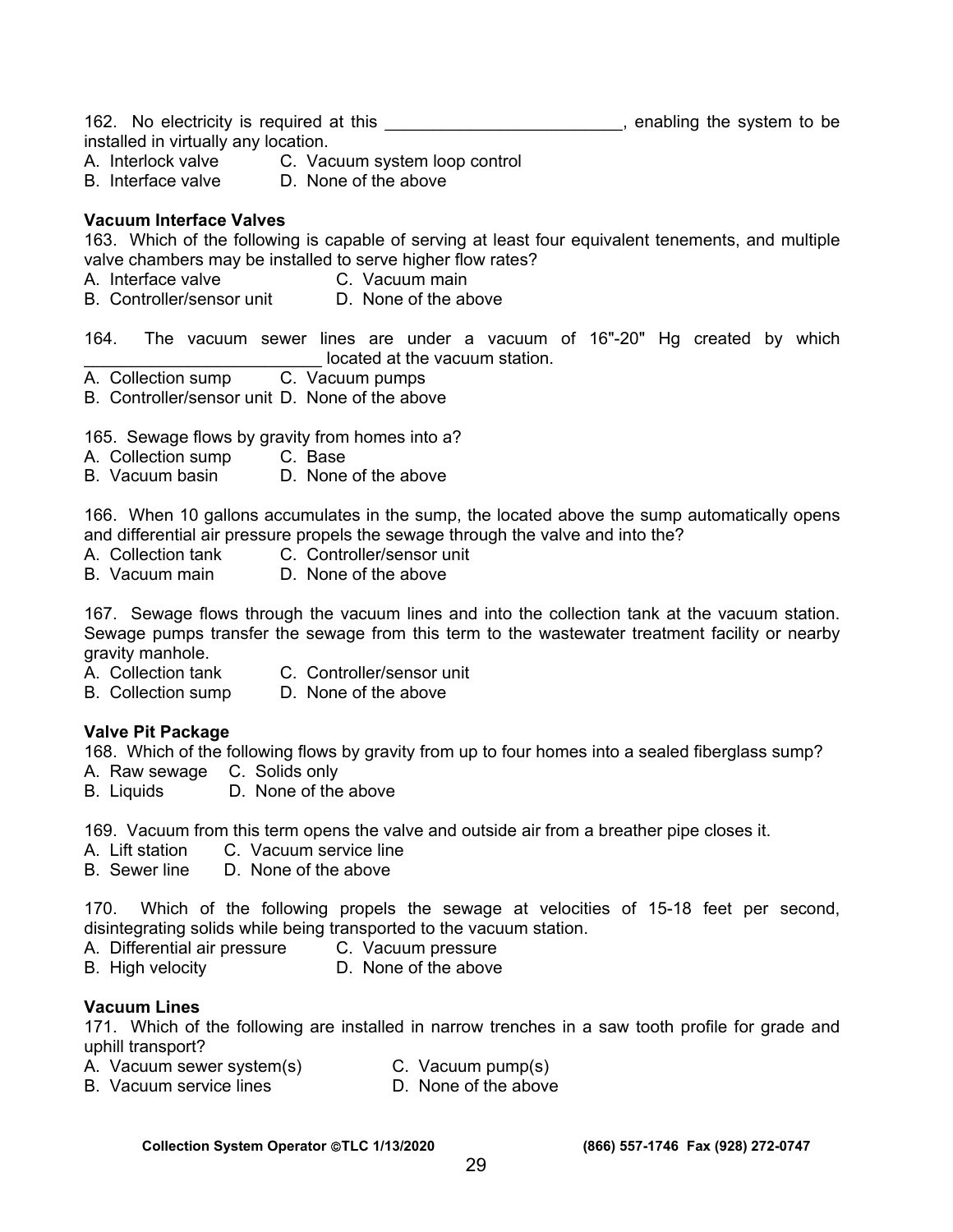#### **Line Sizes**

172. Which of the following can extend or reduce this range. Longer distances are possible depending on local topography?

- A. Elevation changes C. Collection tank
- B. Vacuum pump(s) D. None of the above

#### **Vacuum Station**

173. The vacuum station is similar in function to a lift station in a gravity sewer system. Sewage pumps transfer the sewage from the?

A. Elevation changes C. Collection tank

B. Vacuum pump(s) D. None of the above

#### **Vacuum Pumps**

174. Which of the following typically run 2 to 3 hours each per day and don't need to run continuously since the vacuum interface valves are normally closed?

- A. Elevation changes C. Collection tank
- B. Vacuum pump(s) D. None of the above

175. Which of the following are sized to increase the system vacuum from 16" to 20" Hg in three minutes or less?

- A. Elevation changes C. Collection tank
- B. Vacuum pump(s) D. None of the above

176. Busch rotary vane vacuum pumps are standard. The two non-clog sewage pumps are each sized for peak flow.

A. True B. False

177. Which of the following connect individually to the collection tank, effectively dividing the system into zones?

A. Vacuum sewer system(s) C. Vacuum pump(s)

B. The incoming vacuum lines D. None of the above

#### **Review**

#### **Pressure Sewers**

178. Which of the following do not rely on gravity, the system's network of piping can be laid in very shallow trenches that follow the contour of the land?

- A. Grinder pump(s) C. Both the STEP and grinder systems
- B. Pressure sewers D. None of the above

179. There are two kinds of this term, based upon the type of pump used to provide the pressure.

- A. Septic tank/effluent pump C. STEP and grinder systems<br>B. Pressure sewers D. None of the above
	- D. None of the above

180. Systems that use this \_\_\_\_\_\_\_\_\_\_\_\_\_\_\_\_\_\_\_\_\_\_\_\_\_\_\_\_\_\_\_\_\_\_ are a combination are referred to as STEP pressure sewers.

- A. Septic tank/effluent pump C. STEP and grinder systems
	-
- 
- B. Pressure sewers **D. None of the above**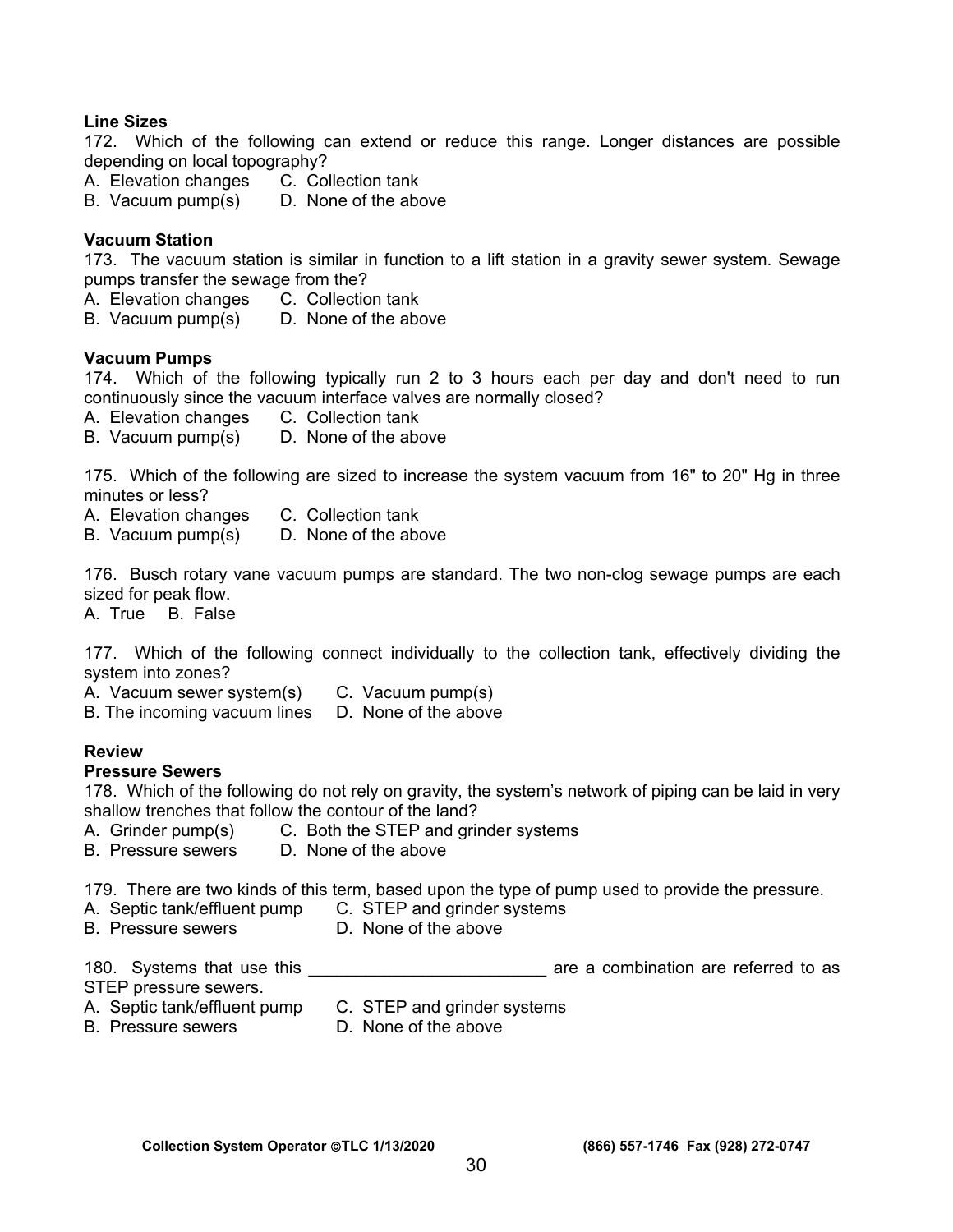181. Which of the following eliminate the need to periodically pump the septic tanks for all the properties connected to the system?

- A. Grinder pump(s) C. Two kinds of pressure sewer systems
- B. Pressure sewers D. None of the above

#### **Manhole Sub-Section**

182. Manholes should undergo routine inspection typically every one to three years. A. True B. False

183. There should be a baseline for manhole inspections (e.g., once every year) with problematic manholes being inspected more frequently.

A. True B. False

184. The reviewer should conduct visual observation at a small but representative number of manholes for the items listed: various pipeline inspection techniques, the most common include: lamping, camera inspection, sonar, and CCTV.

A. True B. False

#### **Sewer System Inspection Techniques**

185. There are a number of inspection techniques that may be employed to inspect a sewer system. The reviewer should determine if an inspection program includes frequency and schedule of inspections and procedures to record the results.

A. True B. False

186. Sewer system cleaning should always be considered before inspection is performed in order to provide adequate clearance and inspection results.<br>A. True B. False

B. False

#### **More on Manholes**

187. When designing a wastewater system, the design engineer begins by first determining the amount of money that is available.

A. True B. False

188. The design engineer bases his design on the average daily use of solids per person in the area to be served.

A. True B. False

189. An allowance for unavoidable infiltration of surface and subsurface water into the lines is sometimes added to the peak flow to obtain the design flow. A. True B. False

190. The average daily flow (based on the average utilization) is multiplied by a peak flow factor to obtain the?

- A. Design flow C. Water per person in the area to be served
- B. Infiltration allowance D. None of the above

191. Which of the following is 500 gallons per inch of pipe diameter per mile of sewer per day?

- A. Design flow C. Water per person in the area to be served
- B. Infiltration allowance D. None of the above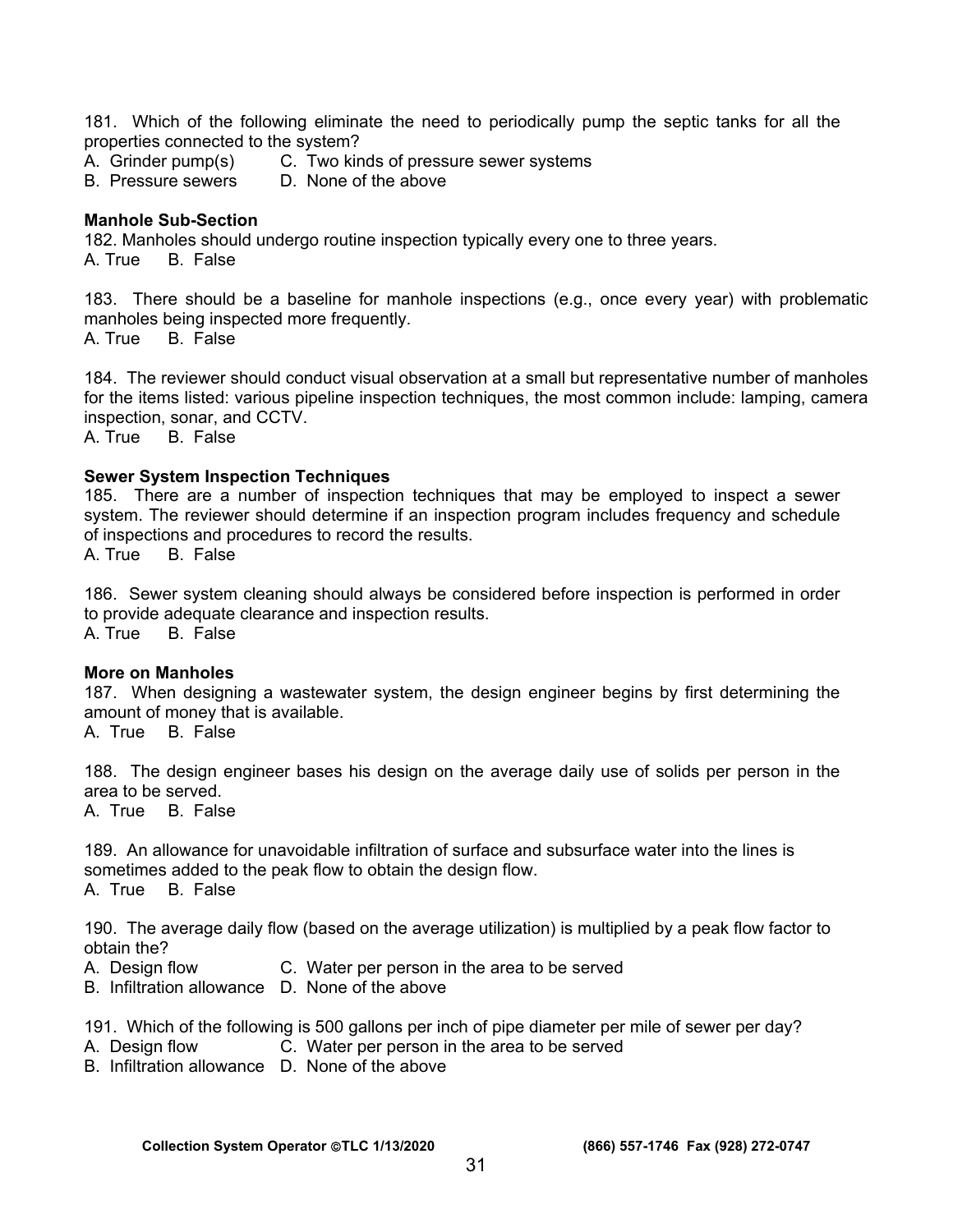192. A typical infiltration allowance is \_\_\_\_\_\_\_\_\_\_\_\_\_\_\_\_\_\_\_\_\_ gallons per inch of pipe diameter per mile of sewer per day.

A. 500 C. 10

B. 1000 D. None of the above

193. From the types of sewage and the estimated design flow, the engineer can then tentatively select the types, sizes, slopes, and  $\Box$  of the piping to be used for the system.

- A. Ground elevations C. Soil analysis
- B. Distances below grade D. None of the above

194. Upon acceptance of the preliminary designs, final design may begin. During this phase, adjustments to the preliminary design should be made as necessary, based upon additional surveys, soil analysis, or other design factors. The final designs should include a general map of the area that shows the locations of

A. Ground elevations C. All sewer lines and structures

B. Grades D. None of the above

195. Engineers should include detailed plans and profiles of the sewers showing ground elevations, \_\_\_\_\_\_\_\_\_\_\_\_\_\_\_\_\_\_\_\_\_\_\_\_\_\_, and the locations of any appurtenances and structures, such as

manholes and lift stations.

- A. Pipe sizes and slopes C. Soil analysis
- B. Grade D. None of the above

196. Which of the following are also included for those appurtenances and structures?

- A. Ground elevations C. Construction plans and details
- B. Grade D. None of the above

#### **Lead and Oakum Joint, Compression Joint and No-Hub Joints**

197. Which of the following may be made of grout?

- A. Mortar joints C. A no-hub joint
- B. Compression joints D. None of the above

198. Which of the following eliminate the use of oakum and mortar joints for sewer mains?

- A. Mortar joints C. Speed seal joints
- B. Compression joints D. None of the above

199. Which of the following is an assembly tool is used to force the spigot end of the pipe or fitting into the lubricated gasket inside the hub?

- A. Mortar joints C. A no-hub joint
- B. Compression joints D. None of the above

200. Which of the following uses a gasket on the end of one pipe and a stainless steel shield and clamp assembly on the end of the other pipe?

- A. Mortar joints C. A no-hub joint
- B. Compression joints D. None of the above

201. Which of the following type of seal is made a part of the vitrified pipe joint when manufactured, it is made of polyvinyl chloride and is called a plastisol joint connection?

- A. Mortar joints C. Speed seal joints
- B. Compression joints D. None of the above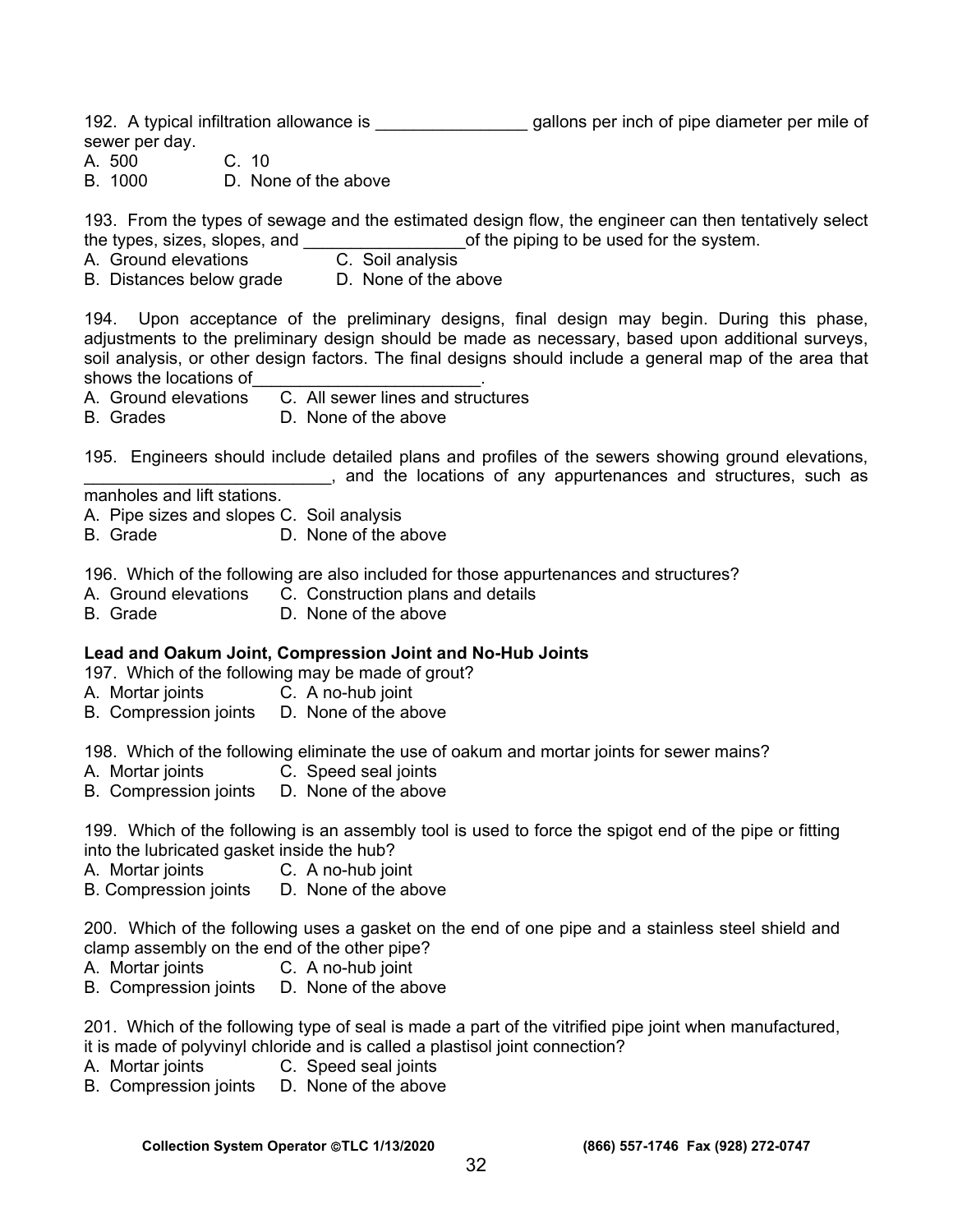#### **Closed Circuit Television (CCTV) Inspections Camera Inspection**

# 202. The benefits of camera inspection include not requiring \_\_\_\_\_\_\_\_\_\_ and little equipment and set-up time is required.

- A. Capacity evaluation C. Confined space entry
- B. Trench safety D. None of the above

203. Camera inspection is more comprehensive than **the sensul in that more of the sewer** can be viewed.

A. Lamping C. Lighting

B. Sonar D. None of the above

204. This technique also does not fully capture the invert of the pipe and its condition. Sonar is a newer technology deployed similarly to?

- A. CCTV cameras C. Camera inspection
- B. Radar D. None of the above

205. Which of the following emits a pulse that bounces off the walls of the sewer?

- A. Sonar C. Radar
- B. Trenchless technologies D. None of the above

206. Sewer scanner and evaluation is similar to sonar in that a more complete image of a pipe can be made than with?

A. Lamping C. CCTV

B. Sonar D. None of the above

# **Closed Circuit Television (CCTV) Inspections**

207. Which of the following may be done on a routine basis as part of the preventive maintenance program, as well as part of an investigation into the cause of I/I?

A. Lamping C. CCTV inspections

B. Sonar D. None of the above

208. A benefit of which of the following is that a permanent visual record is captured for subsequent reviews?

- A. Sewer system cleaning C. CCTV inspection
- B. Trenchless technologies D. None of the above

# **Sewer Flow Measurements**

209. Which of the following is the water that enters the sewer through direct connections such as roof leaders, direct connections from storm drains or yard, area, and foundation drains, the holes in and around the rim of manhole covers, etc?

- A. RII C. Infiltration
- B. Inflow D. None of the above

210. Which of the following is stormwater that enters the collection system through defects that lie so close to the ground surface that they are easily reached?<br>A. RII 6. C. Infiltration

- C. Infiltration
- B. Inflow D. None of the above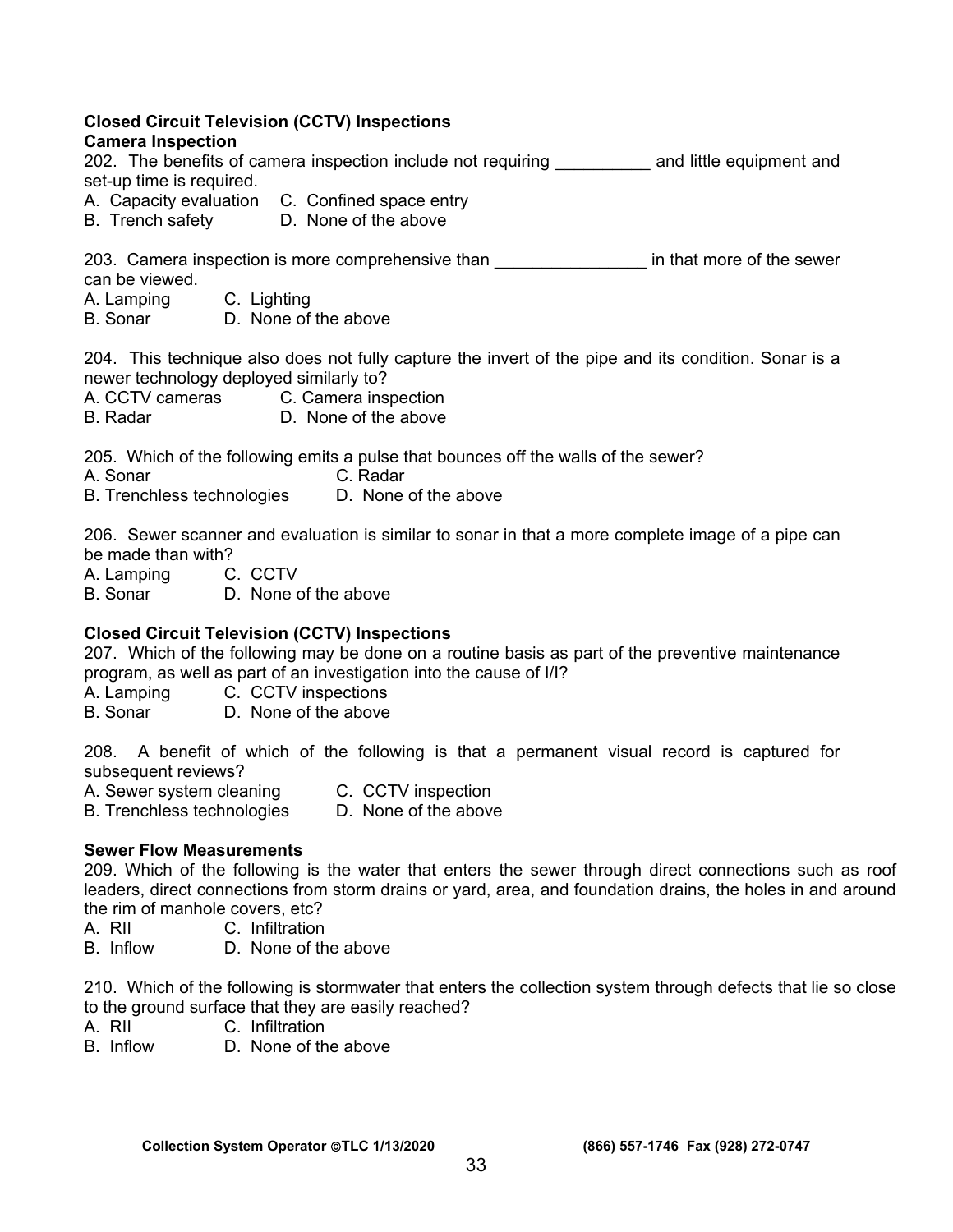211. Which of the following performed for the purpose of quantifying I/I are typically separated into three components: base flow, infiltration, and inflow?

- A. Base flow C. Flow Measurements<br>B. Infiltration D. None of the above
- D. None of the above

212. Which of the following is generally taken to mean the wastewater generated without any I/I component?

- A. Base flow C. Flow Measurements
- B. Infiltration D. None of the above

213. Which of the following is the seepage of groundwater into pipes or manholes through defects such as cracks, broken joints, etc?

- A. RII C. Infiltration
- B. Inflow D. None of the above

#### **Sewer Flow Capacity**

214. The minimum velocity is necessary to prevent the?

- A. Deposition of solids C. Stoppages
- B. Infiltration D. None of the above

#### **Sewer Line Mapping**

215. Which of the following and repairs are unlikely if mapping is not adequate?

- A. Introduction of flows C. Efficient collection system maintenance
- B. Inspection D. None of the above

216. Collection system maps should have a numbering system which uniquely identifies all manholes and?

- A. Engineering endeavors C. Quality sanitary sewer designs
- B. Sewer cleanouts D. None of the above

217. Which of the following should have permanently assigned numbers and never be renumbered. Maps should also indicate the property served and reference its cleanout?

- A. Introduction of flows C. Manholes and sewer cleanouts
- B. Inspection D. None of the above

218. Which of the following should indicate the diameter, the length between the centers of manholes, and the slope or direction of flow?

- A. Engineering endeavors C. Quality sanitary sewer designs
- B. Sewer line maps D. None of the above

219. All maps should have this term and was drafted and the date of the last revision?

- A. Overflow points C. Date the map
- B. Introduction of flows D. None of the above

220. Maps may come in different sizes and scales to be used for different purposes. Detailed local maps may be used by maintenance or repair crews to perform the duties. However, these detailed local maps should be keyed to one overall map that shows the entire system.

A. True B. False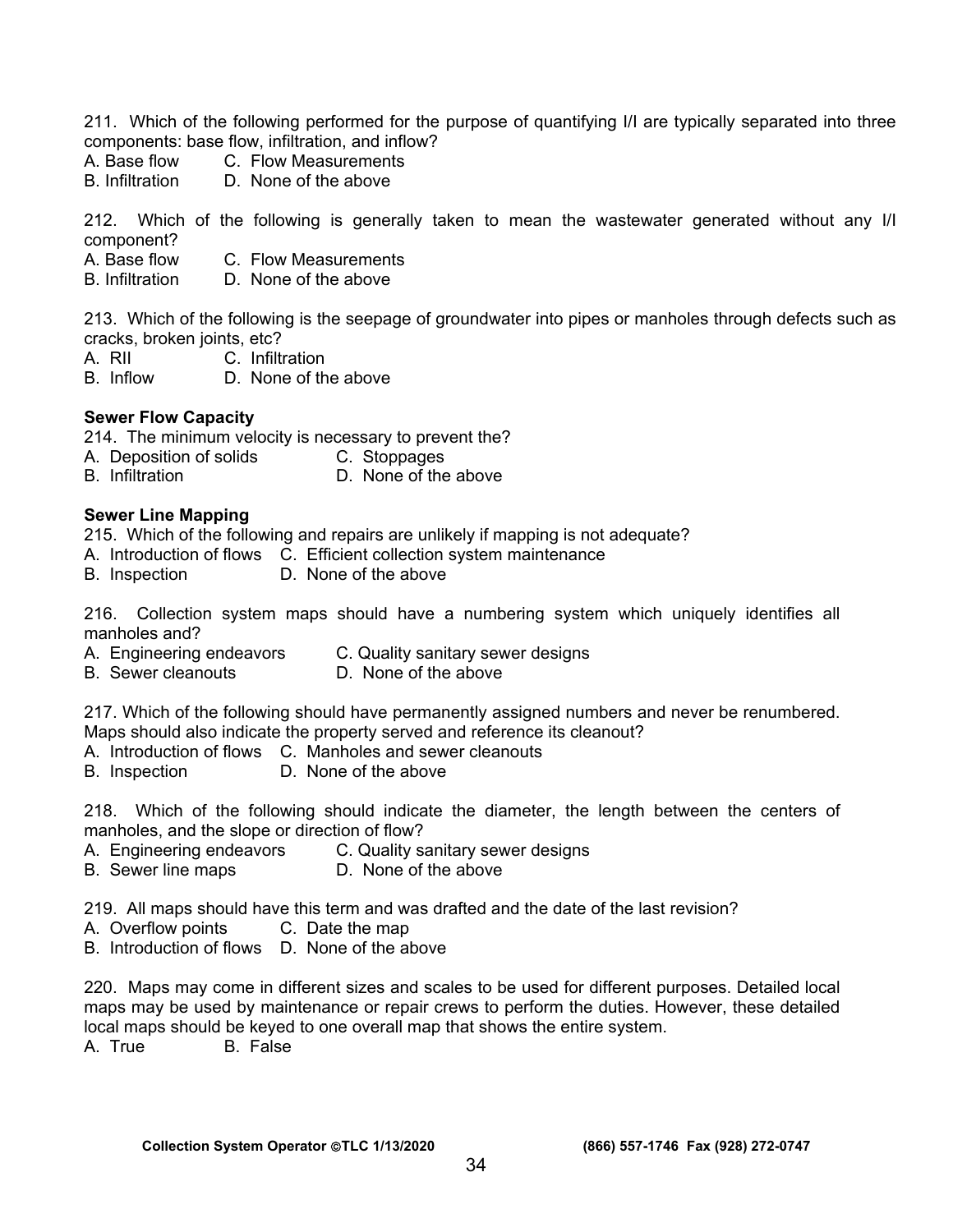#### **Geographic Information System (GIS)**

221. If a GIS program is being used by the owner or operator, the reviewer should ask if the program is capable of accepting information from the?

- A. Overflow points C. Owner or operator's management program
- 
- B. Inspection D. None of the above

222. Reviewers should check to see that maps and plans are available to the personnel in the office and to field personnel or contractors involved in all?

- A. Engineering endeavors C. Quality sanitary sewer designs
- 
- B. Sewer line maps D. None of the above

#### **New Sewer Construction**

223. Which of the following keep costs and problems associated with operations, maintenance, and construction to a minimum?

- A. Engineering endeavors C. Quality sanitary sewer designs
- 
- B. Sewer cleanouts D. None of the above

# **Collection Systems O&M Section 90-100 QUESTIONS**

224. Which of the following of wastewater collection systems activities on a trouble or emergency basis has been the usual procedure and policy in many systems?

- A. Routine preventative operations C. Operation and maintenance
- B. Routine operation **D.** None of the above

225. Which of the following activities of the collection system has been delayed or omitted, primarily for political or financial reasons?

- A. Routine preventative C. Planned operation and preventive maintenance
- B. Routine operations D. None of the above

226. The system's goal should be a minimum of cleaning between \_\_\_\_\_\_\_\_\_\_\_\_% of the sewers every year.

A. 10-20 C. 30-40

B. 20-30 D. None of the above

#### **Sewer Cleaning and Inspection**

227. As sewer system networks age, the risk of deterioration, **example 227.** As sewer system networks age, the risk of deterioration, collapses becomes a major concern.

A. Sanitary sewer overflow(s) C. Blockages

B. Rehabilitation **D. None of the above** 

228. Which of the following are essential to maintaining a properly functioning system; these activities further a community's reinvestment into its wastewater infrastructure?

- A. CCTV cleaning **C. Cleaning and inspecting sewer lines**
- B. Rod straitening program(s) D. None of the above

#### **Inspection Techniques**

229. Which of the following are required to determine current sewer conditions and to aid in planning a maintenance strategy?

- A. Documentation of inspections C. Cleaning and inspecting sewer lines
- B. Inspection programs **D. None of the above**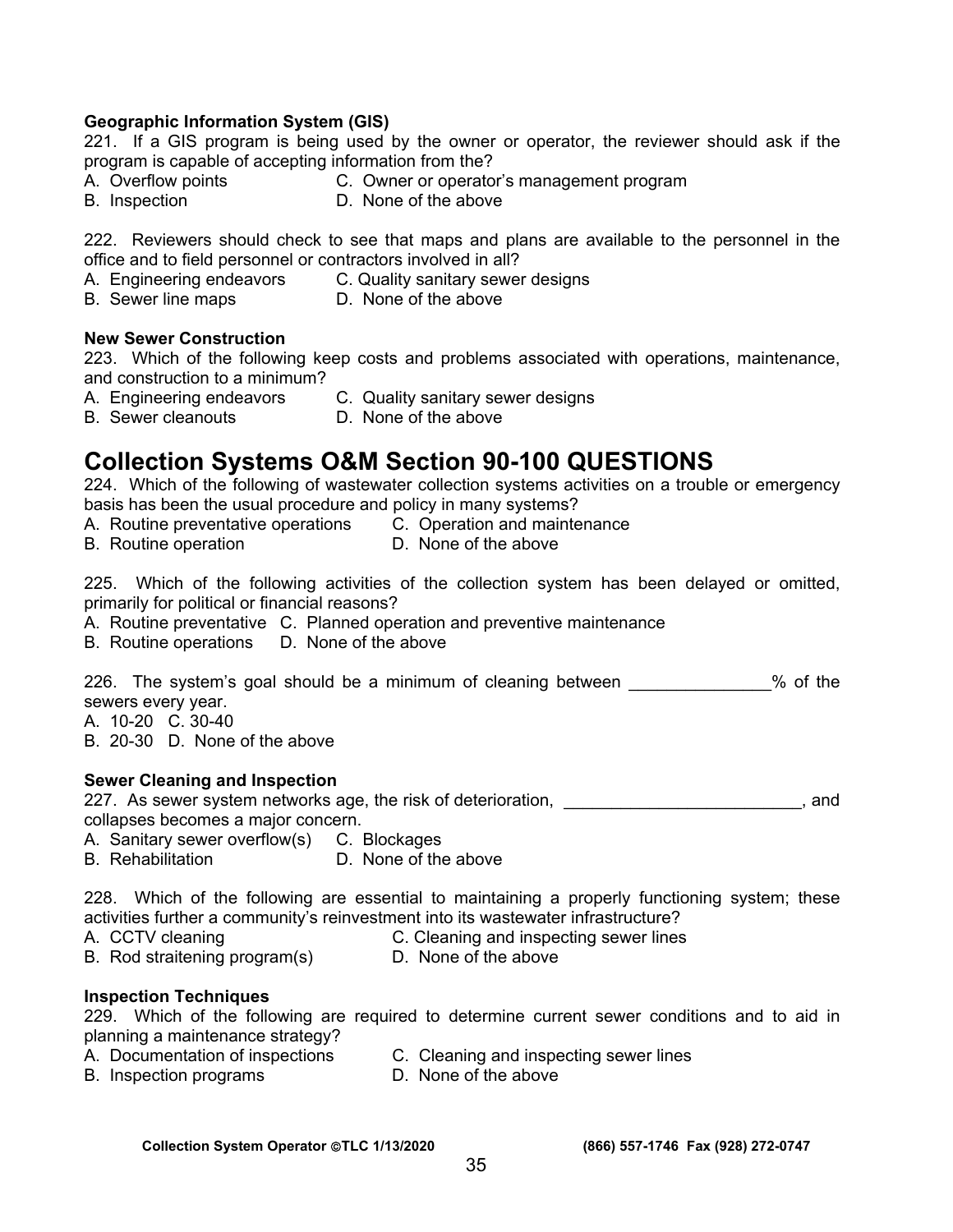#### **Most sewer lines are inspected using one or more of the following techniques:**

230. Which of the following are the most frequently used most cost efficient in the long term, and most effective method to inspect the internal condition of a sewer?

- A. Television (TV) inspections C. Inspection program(s)
- B. Lamping **D.** None of the above

231. Which of the following in smaller sewers are attached to a sled, to which a parachute or droge is attached and floated from one manhole to the next?

- A. Slick C. The cable and camera
- B. Kite D. None of the above

232. Which of the following produce a video record of the inspection that can be used for future reference?

- A. CCTV inspection(s) C. Polaroid still photographs
- B. Inspection program(s) D. None of the above

233. Which of the following are vital in fully understanding the condition of a sewer system?

- A. Visual inspections C. Walk-through or internal inspection
- B. Operators D. None of the above

234. Which of the following should pay specific attention to sunken areas in the groundcover above a sewer line and areas with ponding water?

- A. Cameras C. Sonar
- B. Operators D. None of the above

235. For large sewer lines, a **we commended.** This inspection requires the operator to enter a manhole, the channel, and the pipeline, and assess the condition of the manhole frame, cover, and chimney, and the sewer walls above the flow line.

- A. Visual inspections C. Walk-through or internal inspection
- B. Operators D. None of the above

236. Which of the following of manholes and pipelines are comprised of surface and internal inspections?

- A. Visual inspections C. Walk-through or internal inspection
- B. Operators D. None of the above

#### **Smoke Testing of Sewers is Done to Determine:**

237. Location of \_\_\_\_\_\_\_\_\_\_\_\_\_\_\_\_\_\_\_\_ due to settling of foundations, manholes and other structures

- A. Broken sewers C. Illegal connections
- B. Diversion points D. None of the above

238. Location of uncharted manholes and

- A. Broken sewers C. Illegal connections
- B. Diversion points D. None of the above

| 239 |  |  |  |  | that buildings or residences are connected to the sanitary sewer |  |
|-----|--|--|--|--|------------------------------------------------------------------|--|
|-----|--|--|--|--|------------------------------------------------------------------|--|

# A. Dye testing C. Illegal connections<br>B. Proof D. None of the above

D. None of the above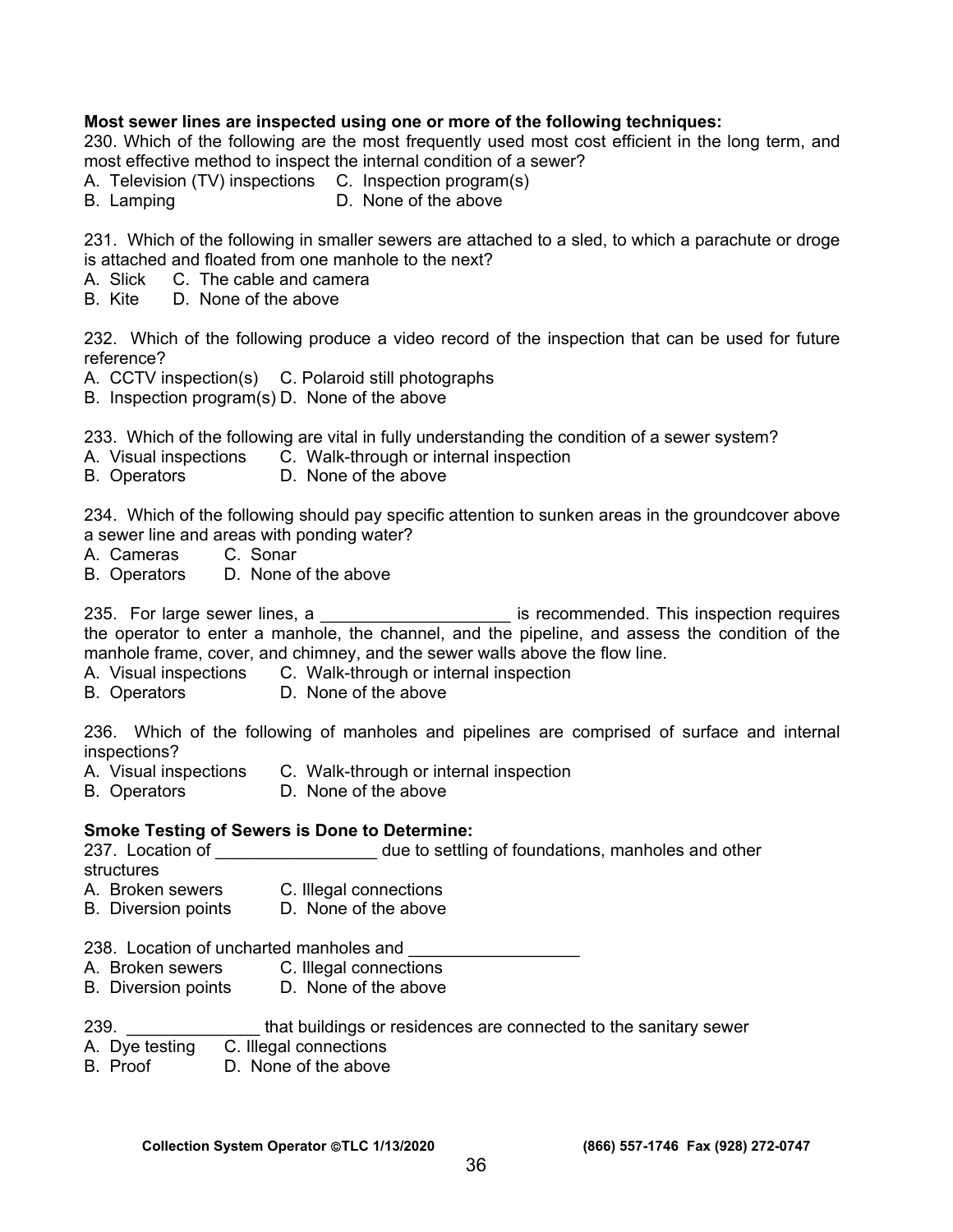- 240. **Example 240.** Such as roof leaders or downspouts, yard drains and industrial drains
- A. Broken sewers C. Illegal connections
- B. Diversion points D. None of the above
- 241. **Example 241.** Example used to verify connections of drains to sanitary or storm sewers.
- A. Dye testing C. Illegal connections B. Proof D. None of the above
- 242. **Example 242. 242. 242. 242. 242. 242. 242. 242. 242. 242. 242. 242. 252. 252. 252. 252. 252. 252. 252. 252. 252. 252. 252. 252. 252. 252. 252. 252. 252. 252.**
- A. Dye testing C. Illegal connections<br>B. Proof D. None of the above
- D. None of the above

# **Identify the Cleaning Method**

243. Directs high velocities of water against pipe walls. Removes debris and grease build-up, clears blockages, and cuts roots within small diameter pipes. Efficient for routine cleaning of small diameter, low flow sewers.

- A. Jetting C. Kites, Bags, and Poly Pigs
- B. Flushing D. None of the above

244. Round, rubber-rimmed, hinged metal shield that is mounted on a steel framework on small wheels. The shield works as a plug to build a head of water. Scours the inner walls of the pipe lines. Effective in removing heavy debris and cleaning grease from line.

- A. Scooter **C. Mechanical Rodding**
- B. Hydraulic Balling D. None of the above

245. Similar in function to the ball. Rigid rims on bag and kite induce a scouring action. Effective in moving accumulations of decayed debris and grease downstream.

- A. Jetting C. Kites, Bags, and Poly Pigs
- B. Flushing D. None of the above

246. Most effective in lines up to 12 inches in diameter. Uses an engine and a drive unit with continuous rods or sectional rods. As blades rotate, they break up grease deposits, cut roots, and loosen debris.<br>A. Scooter

- 
- C. Mechanical Rodding
- B. Hydraulic Balling D. None of the above

247. Partially removes large deposits of silt, sand, gravel, and some types of solid waste. Cylindrical device, closed on one end with 2 opposing hinged jaws at the other. Jaws open and scrape off the material and deposit it in the bucket.

- A. Jetting C. Bucket Machine
- B. Flushing D. None of the above

248. A threaded rubber cleaning ball that spins and scrubs the pipe interior as flow increases in the sewer line. Removes deposits of settled inorganic material and grease build-up. Most effective in sewers ranging in size from 5-24 inches.

- A. Scooter C. Mechanical Rodding
- B. Hydraulic Balling D. None of the above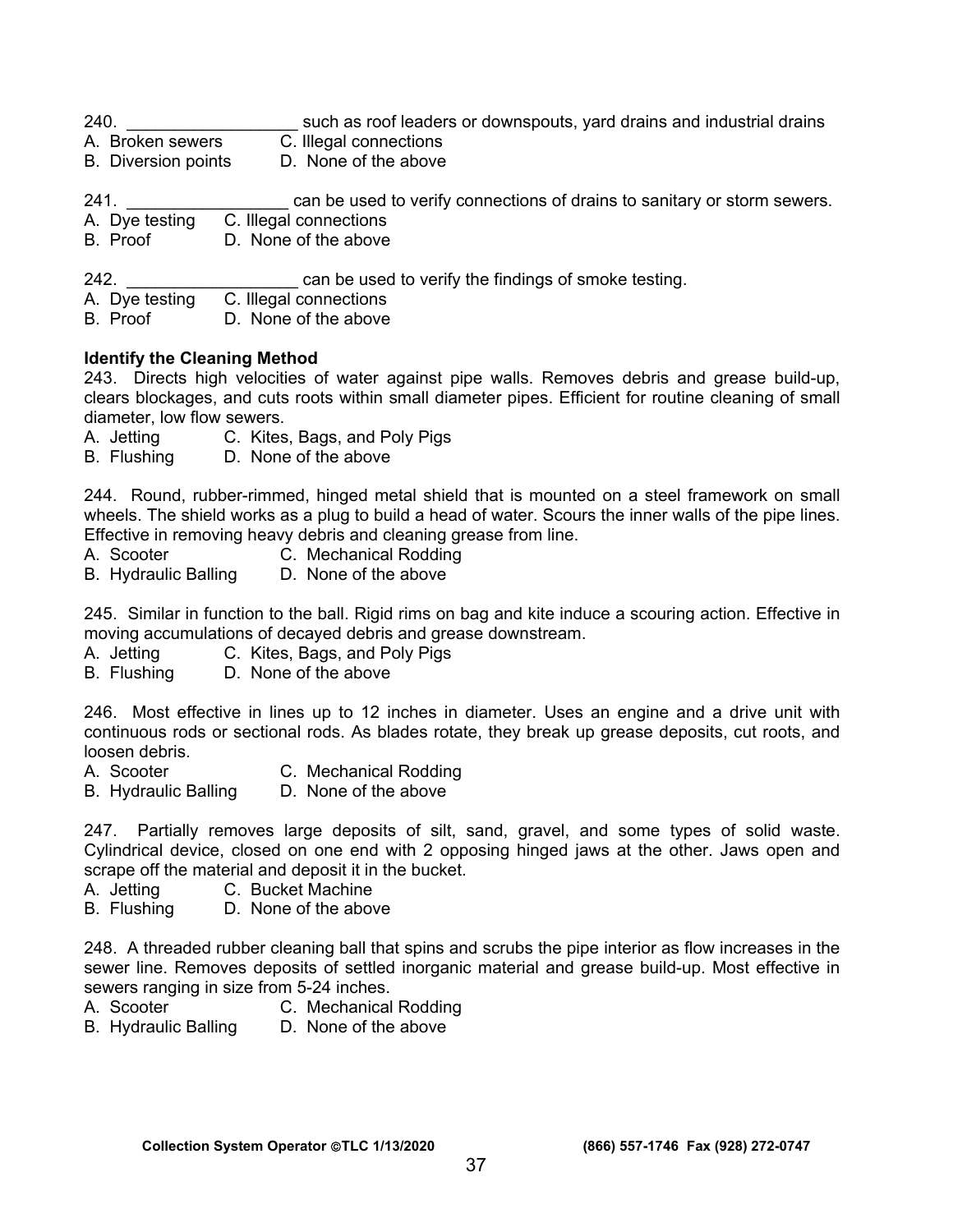249. Introduces a heavy flow of water into the line at a manhole. Removes floatables and some sand and grit. Most effective when used in combination with other mechanical operations, such as rodding or bucket machine cleaning.<br>A. Jetting C. Kites, Bags, are

- A. Jetting C. Kites, Bags, and Poly Pigs<br>B. Flushing D. None of the above
- D. None of the above

#### **More on Sewer Cleaning Procedures**

A maintenance plan attempts to develop a strategy and priority for maintaining pipes based on several of the following factors:

| 250.                                                                                                                        | - frequency and location; 80 percent of problems occur in 25 percent of                                                                                                                                                                                                                                                                               |  |  |  |  |  |
|-----------------------------------------------------------------------------------------------------------------------------|-------------------------------------------------------------------------------------------------------------------------------------------------------------------------------------------------------------------------------------------------------------------------------------------------------------------------------------------------------|--|--|--|--|--|
| the system.<br>A. Problems<br>B. Location                                                                                   | C. Cleaning and repairs<br>D. None of the above                                                                                                                                                                                                                                                                                                       |  |  |  |  |  |
| 251.<br>priority.                                                                                                           | - pipes located on shallow slopes or in flood prone areas have a higher                                                                                                                                                                                                                                                                               |  |  |  |  |  |
| A. Problems<br><b>B.</b> Location                                                                                           | C. Cleaning and repairs<br>D. None of the above                                                                                                                                                                                                                                                                                                       |  |  |  |  |  |
| complexity of the complexity of the<br>C. Cleaning and repairs<br>A. Problems<br>D. None of the above<br><b>B.</b> Location | 252. Force main vs. gravity-force mains have a higher priority than gravity, size for size, due to the                                                                                                                                                                                                                                                |  |  |  |  |  |
| 253.<br>A. Age<br><b>B.</b> Subsurface conditions                                                                           | depth to groundwater, depth to bedrock, soil properties (classification,<br>strength, porosity, compressibility, frost susceptibility, erodibility, and pH).<br>C. Pipe diameter/volume conveyed<br>D. None of the above                                                                                                                              |  |  |  |  |  |
| 254.<br>the production of $H_2S$ gases.<br>A. Corrosion potential                                                           | - Hydrogen Sulfide ( $H_2S$ ) is responsible for corroding sewers, structures,<br>and equipment used in wastewater collection systems. The interior conditions of the pipes need to<br>be monitored and treatment needs to be implemented to prevent the growth of slime bacteria and<br>C. Pipe diameter/volume conveyed                             |  |  |  |  |  |
| B. Subsurface conditions D. None of the above                                                                               |                                                                                                                                                                                                                                                                                                                                                       |  |  |  |  |  |
| 255.<br>constructed sewers.<br>A. Age<br><b>B.</b> Subsurface conditions                                                    | - older systems have a greater risk of deterioration than newly<br>C. Pipe diameter/volume conveyed<br>D. None of the above                                                                                                                                                                                                                           |  |  |  |  |  |
| 256.<br><b>B.</b> Subsurface conditions                                                                                     | - pipes constructed of materials that are susceptible to corrosion have a<br>greater potential of deterioration and potential collapse. Non-reinforced concrete pipes, brick pipes,<br>and asbestos cement pipes are examples of pipes susceptible to corrosion.<br>A. Construction material C. Pipe diameter/volume conveyed<br>D. None of the above |  |  |  |  |  |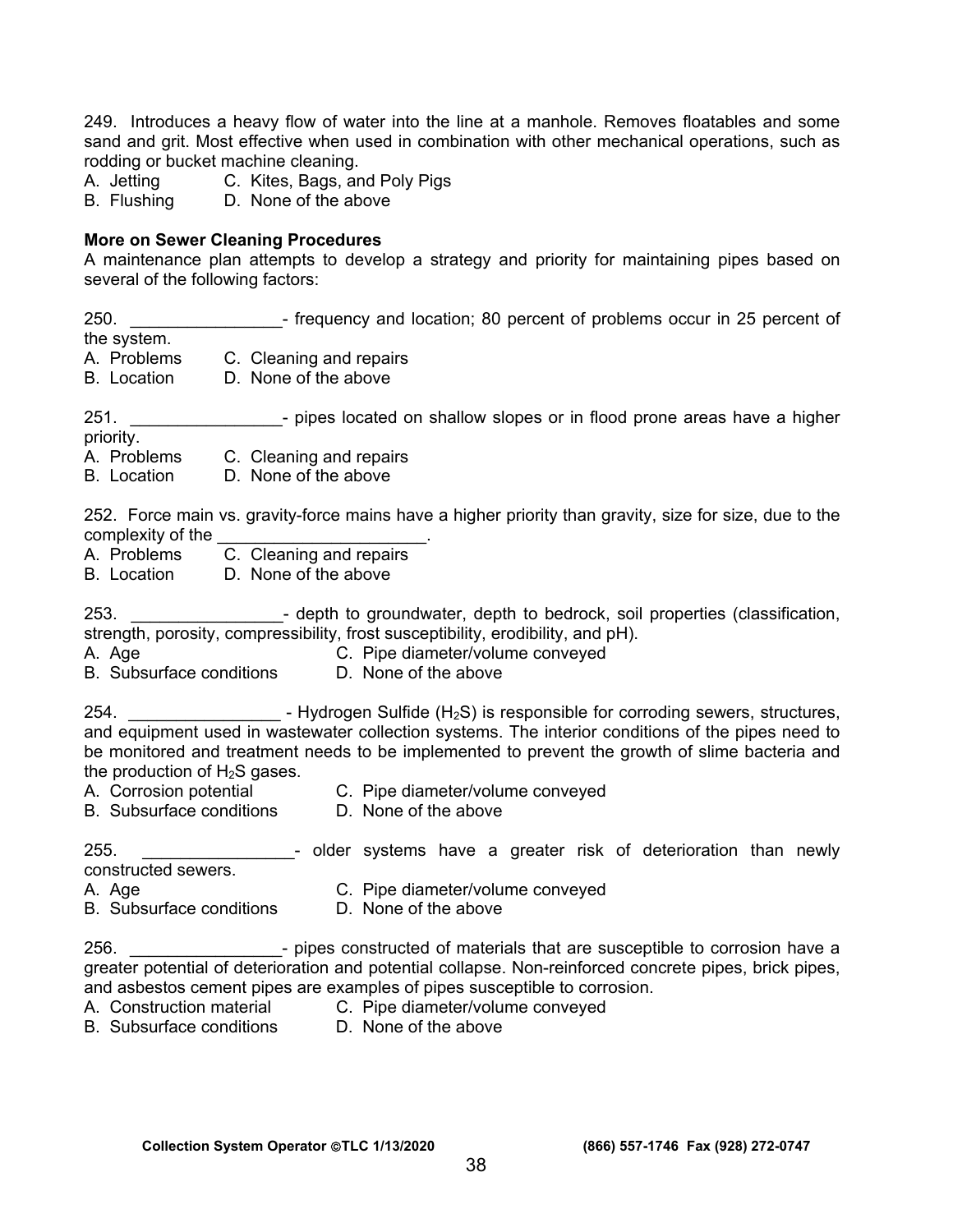257. **Example 257.** Provide that carry larger volumes take precedence over pipes that carry a

smaller volume.

- A. Age C. Pipe diameter/volume conveyed<br>B. Subsurface conditions B. None of the above
- B. Subsurface conditions
- 

# **Limitations of Cleaning Methods**

258. Which of the following will normally utilize a variety of cleaning methods including jetting, high velocity cleaning, rodding, bucket machining, and using stop trucks?

- A. Backups into residences C. The collection system
- B. Variety of cleaning methods D. None of the above

259. With the preventive maintenance approach, most collection system operators also have been using combination trucks with both?

- A. The cleaning and inspection crews C. Flush and vacuum systems
- B. Chemicals' effectiveness D. None of the above

260. To control roots, most collection system operators use?

- A. Steep-grade hill areas C. A vapor rooter eradication system
- B. Variety of cleaning methods D. None of the above

261. The cleaning and inspection crews will usually consist of two members to operate each of the?

- A. Flush and vacuum systems C. Combination trucks and TV trucks
- B. Chemicals' effectiveness D. None of the above

#### **Detailed Cleaning Methods**

The purpose of sewer cleaning is to remove foreign material from the sewer and generally is undertaken to alleviate one of the following conditions:

262. Which of the following is caused by either the premature operation of combined wastewater overflows because of downstream restrictions to hydraulic capacity or pollution caused by the washing through and discharge of debris from overflows during storms?

- A. Odor C. Blockages
- B. Pollution D. None of the above

263. Which of the following is caused by the retention of solids in the system for long periods resulting in, among other things, wastewater turning septic and producing hydrogen sulfide?

A. Odor C. Blockages<br>B. Pollution D. None of the

D. None of the above

264. Which of the following is where the sewer needs to be cleaned before inspection. This requirement most often occurs when using in-sewer CCTV inspection techniques?

- A. Sewer rehabilitation C. Hydraulic capacity
- B. Sewer inspections D. None of the above

265. Which of the following is semisolid obstructions resulting in a virtual cessation of flow?

- A. Odor C. Blockages
- B. Pollution D. None of the above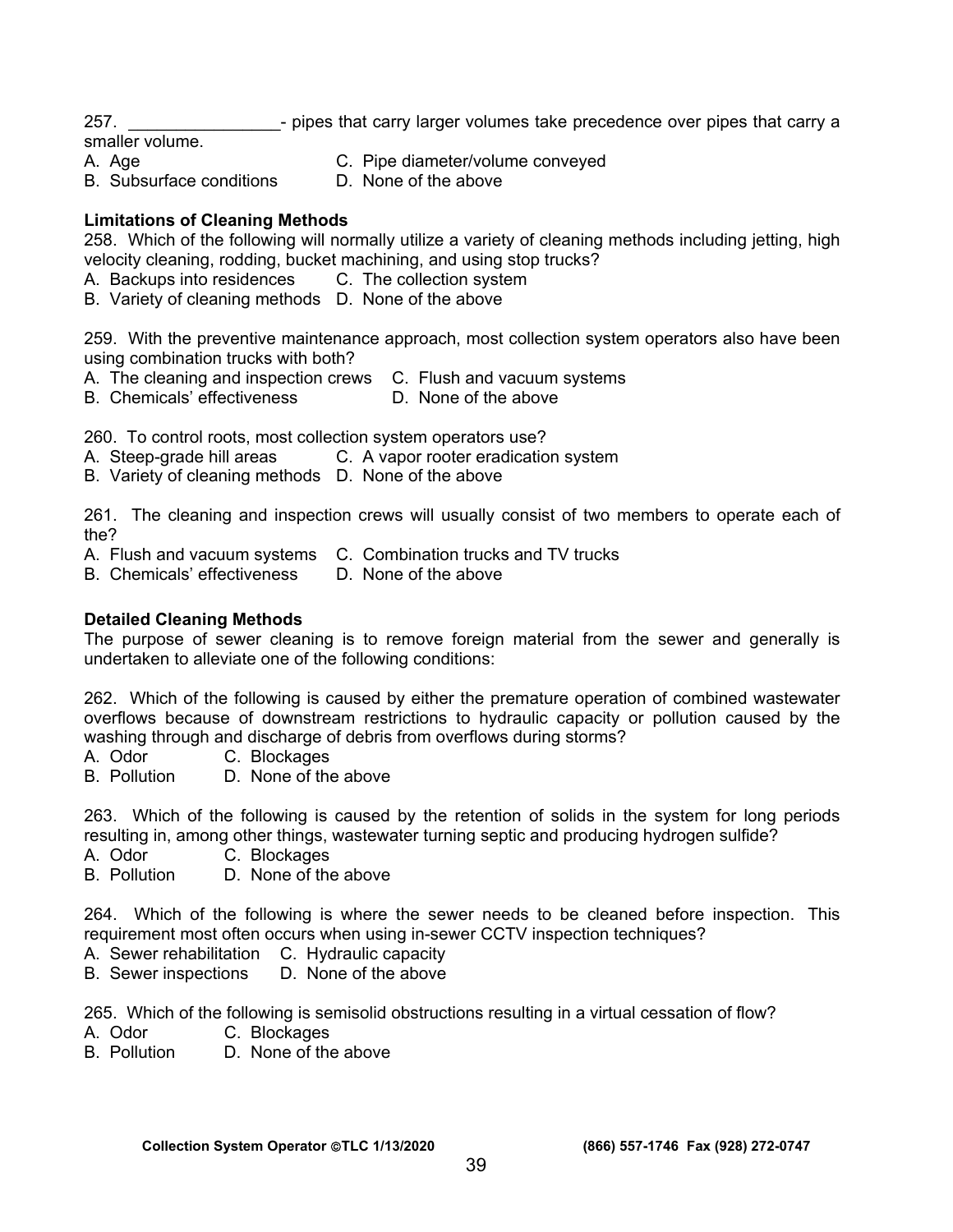266. Which of the following is in some cases, sediment, roots, intrusions, grease, encrustation and other foreign material restrict the capacity of a sewer, causing surcharge or flooding? Cleaning the sewer may alleviate these problems permanently, or at least temporarily.

- A. Sewer rehabilitation C. Hydraulic capacity<br>B. Sewer inspections D. None of the above
- B. Sewer inspections

267. Which of the following is where it is necessary to clean the sewers immediately before the sewer being rehabilitated?

- A. Sewer rehabilitation C. Hydraulic capacity
- B. Sewer inspections D. None of the above

268. Traditionally used in larger-diameter sewers, which method involves manually excavating the material and placing it in buckets for removal? As the sewer system can be hazardous, the technique now is used infrequently. High-pressure jet equipment also can be used manually in larger sewers.

- A. Cutting C. Manual or Mechanical Digging
- B. Rodding D. None of the above

269. Which is a technique where custom buckets are dragged through the sewer and the material deposited into skips?

- A. Cutting C. Dragging
- B. Rodding D. None of the above

270. Which method depends on the ability of high-velocity jets of water to dislodge materials from the pipe walls and transport them down the sewer?

- 
- A. Jet Rodding C. Cutting<br>B. Dragging D. None of D. None of the above

271. The distance from the access point is limited to approximately 60 ft in this method.

- A. Cutting C. Manual or Mechanical Digging
- B. Rodding D. None of the above

272. Which method generally is used for removing roots from sewers? High-pressure water jet cutters have been developed for removing even more solid intrusions, such as intruding connections. Care is required to eliminate damage to the existing sewer structure.

A. Jet Rodding C. Cutting

B. Dragging D. None of the above

273. Which of the following uses water under high pressure is fed through a hose to a nozzle containing a rosette of jets sited so the majority of flow is ejected in the opposite direction of the flow in the hose?

- A. Cutting C. Manual or Mechanical Digging
- B. Jet Rodding D. None of the above

274. Which of the following the main limitation of this technique is that cautions need to be used in areas with basement fixtures and in steep-grade hill areas?

- A. Jetting C. Kite or Bag
- B. Bucket machine(s) D. None of the above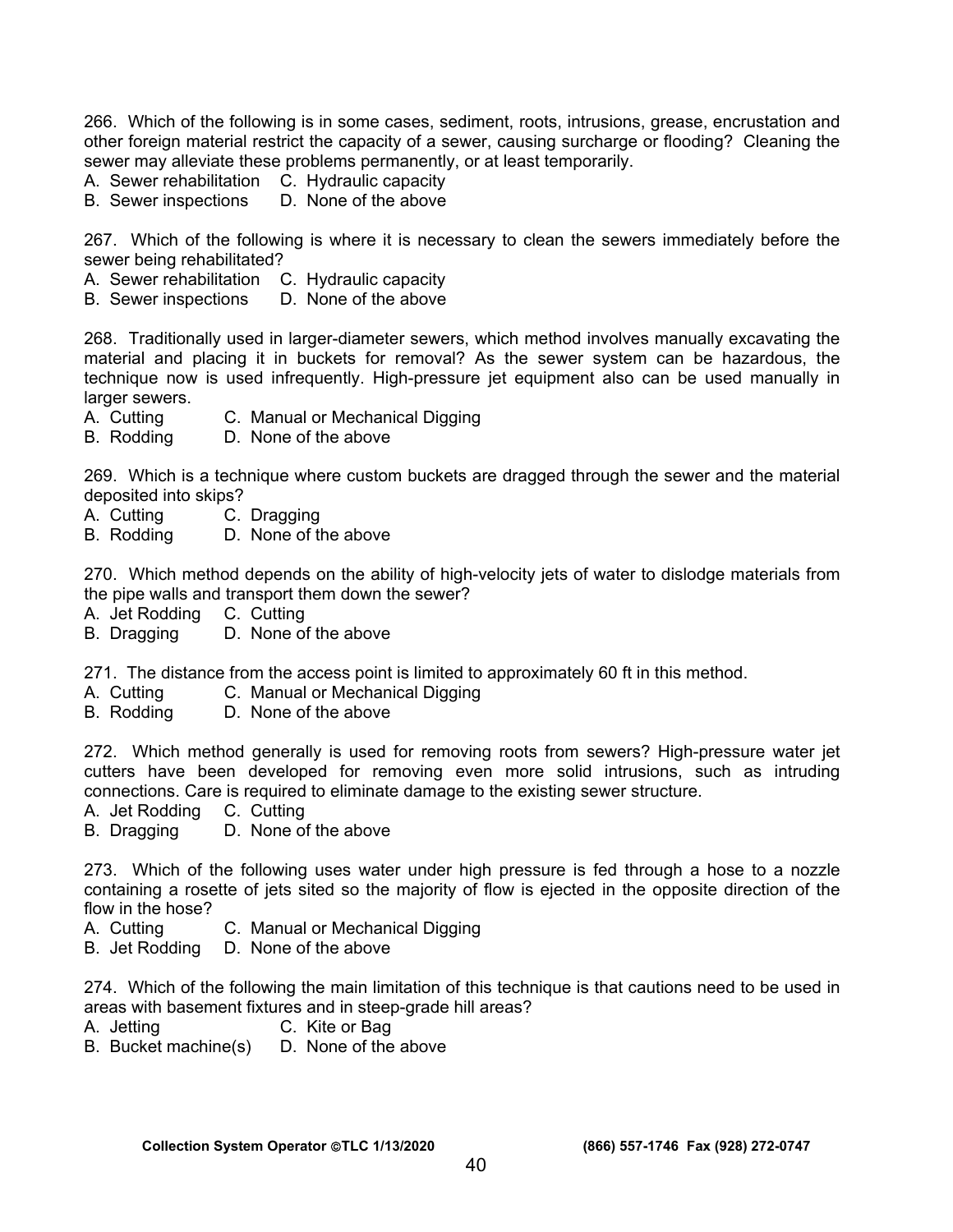275. Balling - Balling cannot be used effectively in pipes with \_\_\_\_\_\_\_\_\_\_\_\_\_\_or protruding service connections because the ball can become distorted.

- A. Backups into residences C. Bad offset joints
- B. Completely plugged D. None of the above

276. Which of the following cleaning larger lines, the manholes need to be designed to a larger size in order to receive and retrieve the equipment?

- A. Bucket machine(s) C. Scooter
- B. Jetting D. None of the above

277. Bucket Machine- This device has been known to damage sewers and the set-up of this equipment is?

- A. Good for steep-grade hill areas C. Time-consuming
	-
- B. Able to backups into residences D. None of the above

278. Which of the following is not very effective in removing heavy solids?

- A. Jetting C. Kite or Bag
- B. Flushing **D. None of the above**

279. Which of the following causes backups into residences have been known to occur when this method has been used by inexperienced operators?

- A. Jetting C. High Velocity Cleaner
- B. Chemicals' effectiveness D. None of the above

280. Which of the following when using this method, use caution in locations with basement fixtures and steep-grade hill areas?

- A. Bucket machine(s) C. Scooter
- B. Kite or Bag D. None of the above

#### **Sewer – Hydraulic Cleaning Sub-Section**

281. The purpose of sewer cleaning is to remove accumulated material from the sewer. Cleaning helps to prevent?

- A. Velocity C. Blockage(s)
- B. Infiltration D. None of the above

282. Which of the following in gravity sewers are usually caused by a structural defect, poor design, poor construction, an accumulation of material in the pipe?

- A. Stoppages C. Inflow
- B. Infiltration D. None of the above

283. Protruding traps may catch debris, which then causes a further buildup of?

- A. Velocity C. Blockage(s)
- B. Solids D. None of the above

#### **Sewer Cleaning Methods**

284. Mechanical cleaning uses physical devices to scrape, cut, or pull?

- A. Infiltration C. Sewer cleaning
- B. Material from the sewer  $\Box$  None of the above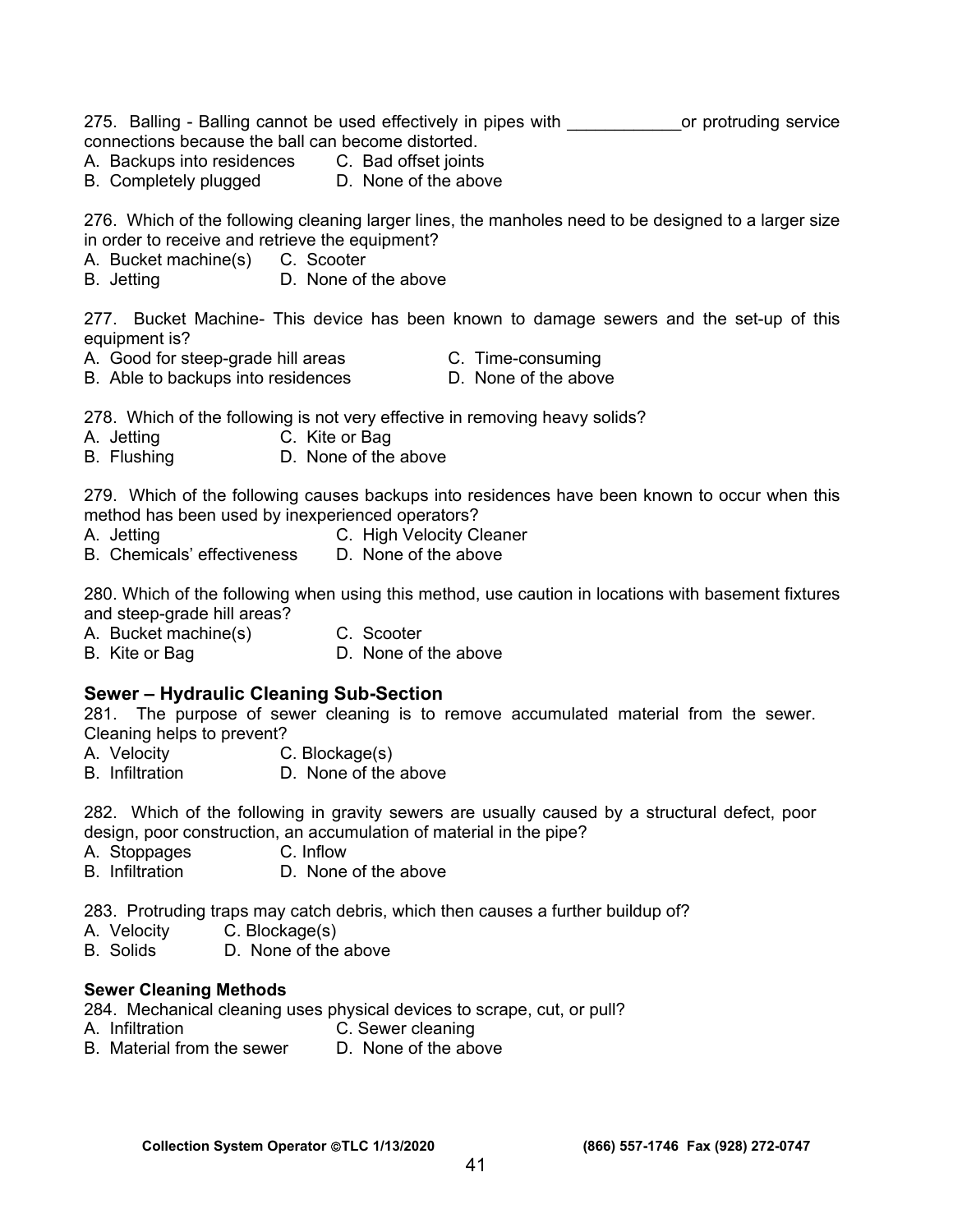285. Chemical cleaning can facilitate the control of odors, grease buildup, root growth, corrosion, and insect and?

- A. Deposition of solids C. Rodent infestation
- B. Infiltration D. None of the above

#### **Sewer Cleaning Records**

286. Which of the following identified should include those due to grease or industrial discharges, hydraulic bottlenecks in the collection system, areas of poor design?

- A. Both infiltration and inflow or I/I C. General I/I source areas
- B. Potential problem areas **D.** None of the above

#### **Parts and Equipment Inventory**

287. Without such an inventory, the collection system may experience long down times or periods of inefficient operation in the event of a?

A. Problem collection system areas C. Breakdown or malfunction

B. Infiltration D. None of the above

# **Sewer Maintenance - Advantages and Disadvantages**

#### **Advantages and Disadvantages**

288. According to the text, one benefit of implementing a sewer maintenance program is the reduction of?

A. SSOs C. Fire hazard

B. Rehabilitation D. None of the above

#### **Visual Inspection**

289. In smaller sewers, the scope of problems does provide information needed to make decisions on?

- A. SSOs C. Sewer line cleaning
- B. Rehabilitation D. None of the above

290. Sewer line cleaning is prioritized based on the age of the pipe and the frequency of the problems within it, many cities use rodding and?

- A. Visual inspection(s) C. Pressurized cleaning methods to maintain the pipes<br>B. Rehabilitation D. None of the above
- D. None of the above

291. Which of the following are rarely used because cleaning by this method tends to be time consuming?

- A. Bucket machine(s) C. Scooter
- B. Jetting D. None of the above

292. Most cities that use chemicals into the cleaning program may hire an expert crew, adopting a new program, and instituting a detention time to ensure the?

- A. Results C. Cost
	-
- B. Chemicals' effectiveness D. None of the above

#### **Sewer System Rehabilitation**

293. The collection system owner or operator should have a?

- A. Sewer sampling system program C. Sewer rehabilitation program
- B. Problem solving unit **D.** None of the above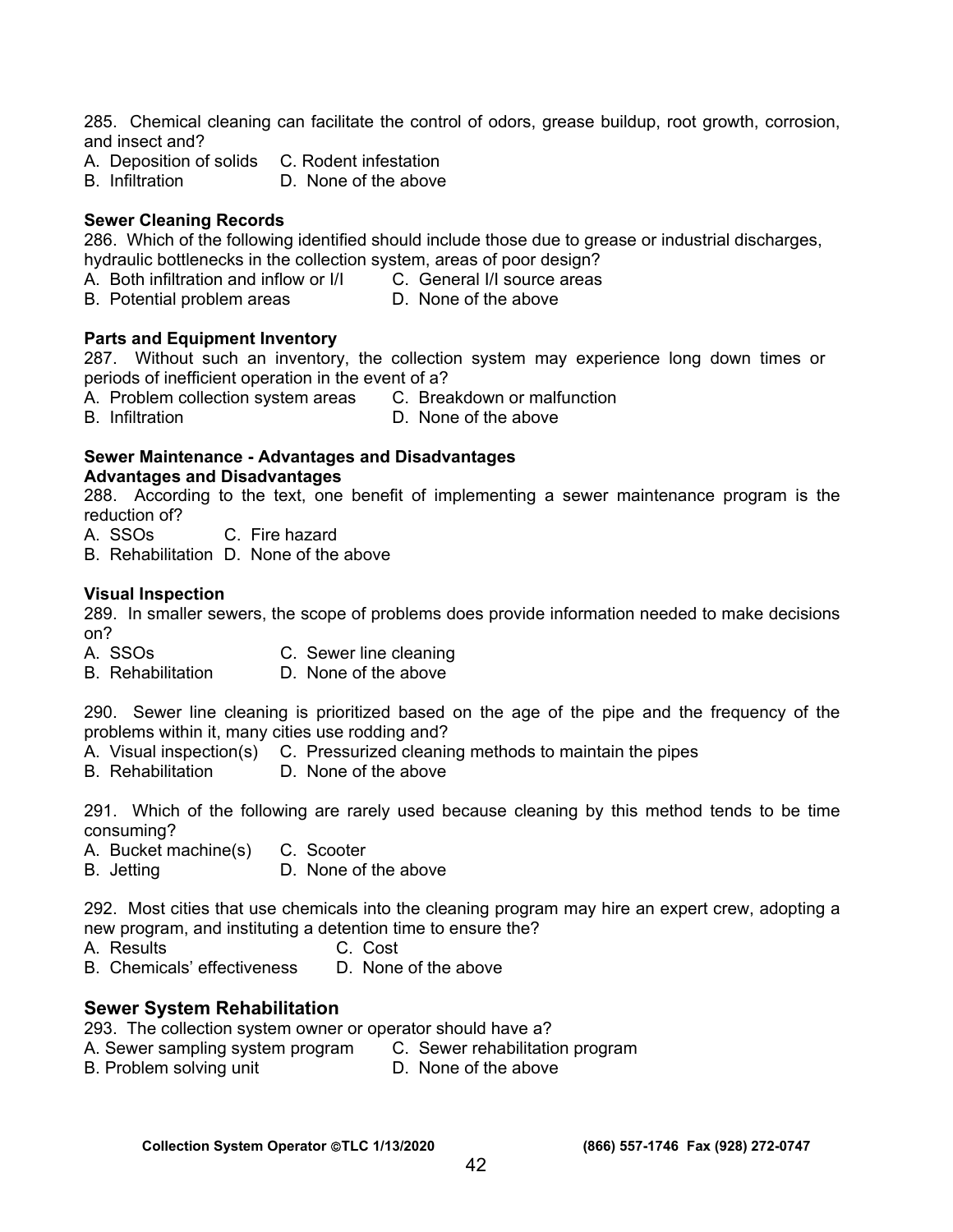294. There are many rehabilitation methods; the choice of methods depends on pipe size, type, location, dimensional changes, sewer flow, material deposition, surface conditions, and?

- A. A serious source of  $\vert/\vert$  C. Severity of  $\vert/\vert$ 
	-
- B. Non-structural repairs D. None of the above

295. Which of the following involve either the replacement of all or a portion of a sewer line, or the lining of the sewer?

- A. Sanitary sewer service line C. Structural repairs
- B. Rehabilitation program D. None of the above

296. Manholes should not be neglected in this program.

- A. Debris discharged C. Cracks or loose joints in the sewer pipe
- B. Rehabilitation D. None of the above

297. Manhole covers can allow significant inflow to enter the system because they are often located in the?

- A. Sanitary sewer service line C. Path of surface runoff
- B. Rehabilitation program D. None of the above

298. Manholes themselves can also be this term from cracks in the barrel of the manhole.

- A. A significant source of infiltration C. Warm, moist, nutrient rich atmosphere
- B. Non-structural repairs **D.** None of the above

#### **Tree Roots vs. Sanitary Sewer Lines Root Growth in Pipes**

299. Roots require oxygen to grow, they do not grow in this term or where high ground water conditions prevail.

- A. Debris discharged C. Cracks or loose joints in the sewer pipe
- B. Pipes that are full of water D. None of the above

300. The flow of warm water inside the sanitary sewer service pipe causes water with this surrounding the pipe.

- A. A significant source of infiltration C. Vapor to escape to the cold soil
- B. Non-structural repairs **D.** None of the above

301. Tree roots are attracted to the water vapor leaving the pipe and they follow the vapor trail to the source of the moisture, which are usually in?

- A. Sanitary sewer service line C. Exert considerable pressure
- B. Cracks or loose joints D. None of the above

302. Upon reaching the crack or pipe joint, this term will penetrate the opening to reach the nutrients and moisture inside the pipe.

- A. A significant source of infiltration C. Tree roots
- B. Severity of I/I D. None of the above

#### **Problems Caused by Roots Inside Sewers**

303. Homeowners will notice the first signs of this term by hearing gurgling noises from toilet bowls and observing wet areas around floor drains after completing the laundry.

- A. A significant source of infiltration C. Slow flowing drainage system
- B. Non-structural repairs **D.** None of the above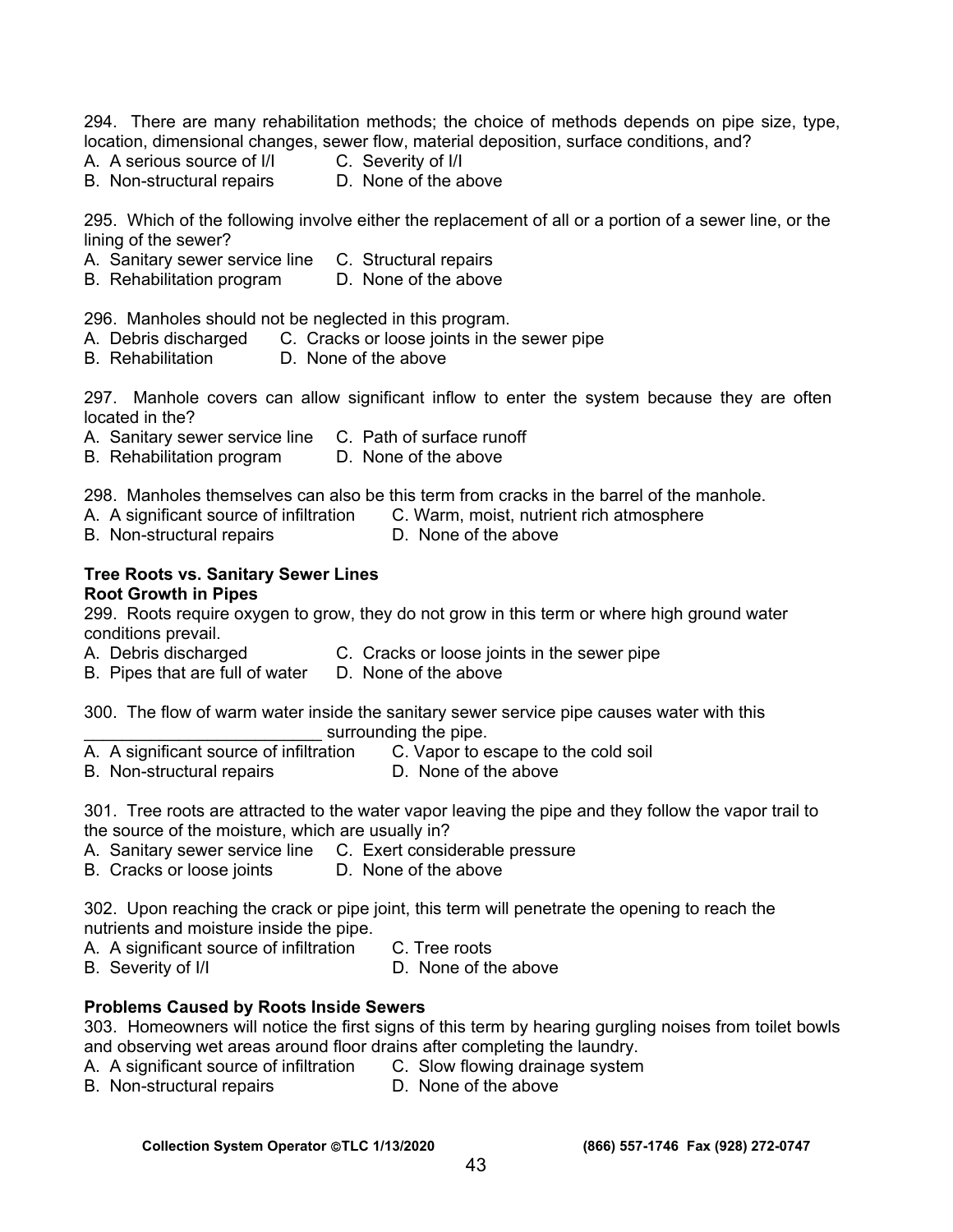304. As roots continue to grow, they expand and exert considerable pressure where they entered the pipe.

- A. Sanitary sewer service line The C. At the crack or joint
- B. Cracks or loose joints in the sewer pipe D. None of the above
- -

305. Which of the following term and pipes that are structurally damaged will require replacement?

- A. A significant source of infiltration C. Severe root intrusion
- B. Non-structural repairs **D.** None of the above
- 

#### **Tree Roots in Sewer**

306. Roots from trees growing on private property and on parkways throughout the City are responsible for many of the sanitary sewer service backups and?

- A. Drought conditions C. Damaged sewer pipes
	-
- B. Inflow and infiltration (I&I) D. None of the above

307. The replacement cost of a sanitary sewer service line as a result of \_\_\_\_\_\_\_\_\_\_\_\_\_\_\_ may be

very expensive.

- A. Damage from tree roots C. The common method of removing roots
- B. Tree roots D. None of the above

#### **Pipes Susceptible to Root Damage**

308. Clay tile pipe that was commonly installed by developers and private contractors until the late 1980's is easily penetrated and?

- A. Root intrusion C. Sanitary sewer service backup(s)
- B. Damaged by tree roots D. None of the above

# **Root Growth Control**

309. The common method of removing roots from **with the seam of involves** the use of augers, root saws, and high-pressure flushers.

- A. Root intrusion C. Sanitary sewer service backup(s)
- B. Sanitary sewer service pipes D. None of the above

310. The use of products such as copper sulfate and sodium hydroxide are not recommended because of negative environmental impacts on the?

- A. Root intrusion C. Downstream receiving water
- B. Sewer service D. None of the above

# **Smoking out Sewer Leaks**

311. Which of the following is an effective method of documenting sources of inflow and should be part of any CMOM program?

- A. Taste testing C. Video techniques
- B. Smoke testing D. None of the above

312. Which of the following is a relatively simple process, which consists of blowing smoke mixed with larger volumes of air into the sanitary sewer line, usually induced through the manhole?

- A. Smoke testing C. Inflow
- B. Dye D. None of the above

313. The smoke travels the path of least resistance and quickly shows up at sites that allow?

- A. Surface water inflow C. Sources of exfiltration
- B. CFM D. None of the above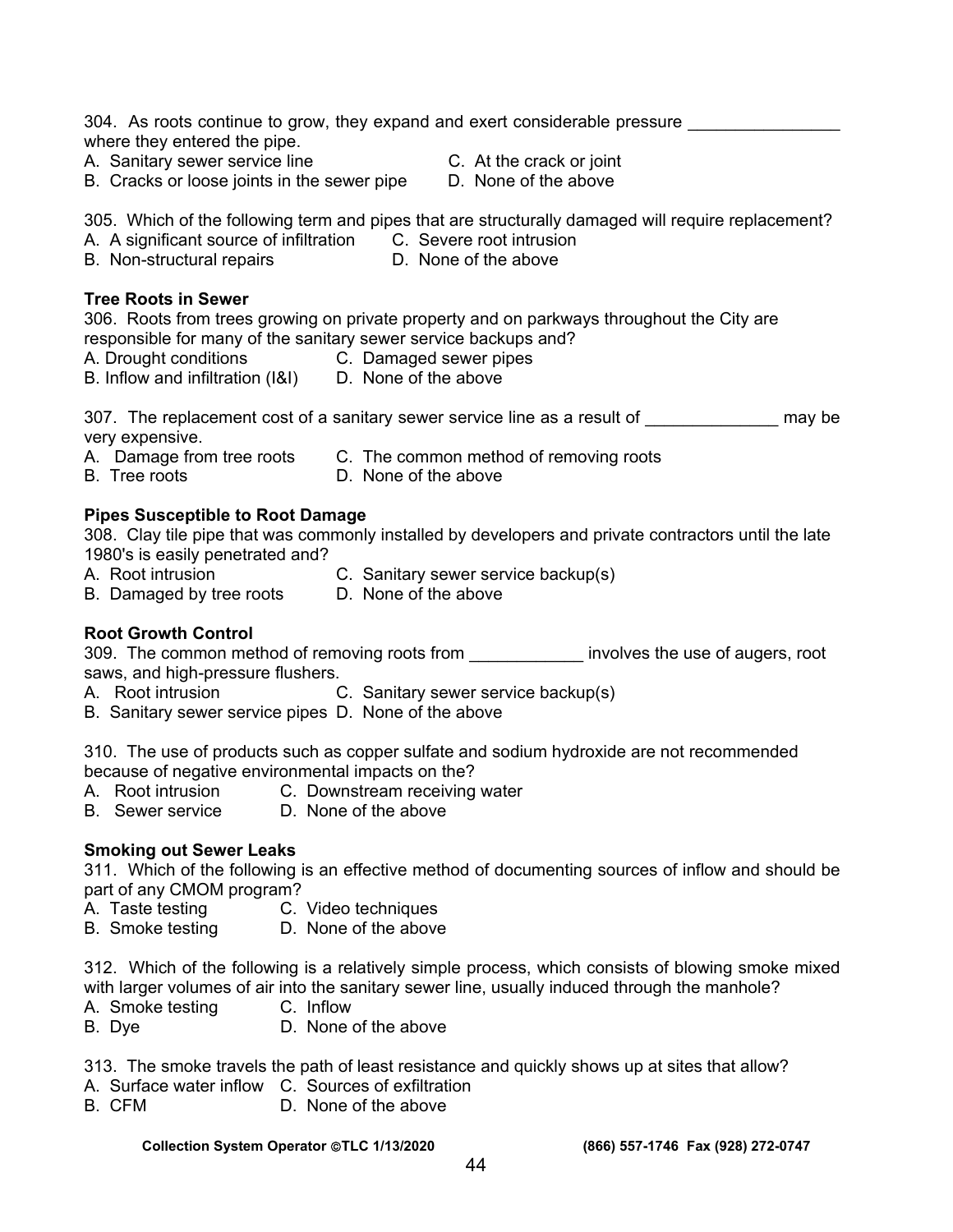#### **Necessary Equipment**

314. Moving the water very quickly is useless if the blower does not have the static pressure to push that water through the lines.

A. True B. False

315. If you've used this term and found that smoke frequently backs up to the surface, this may be your problem.

- A. High CFM blowers C. Video inspection
- B. Smoke testing D. None of the above

#### **Blowers**

316. In general, squirrel cage blowers are usually larger in size, but can provide more static pressure in relation to?

- A. Smoke C. Video inspection and other techniques
- B. CFM D. None of the above

317. Smoke Types: There are two types of smoke currently offered for smoke testing sewers, classic smoke candles and?

- A. Smoke fluids C. Stink bombs
- B. Dye D. None of the above

318. Which of the following are available in various sizes that can be used singularly or in combination to meet any need?

- A. Fire candles C. Smoke candles
- B. Dye D. None of the above

319. Another available source of smoke is a smoke fluid system. Although they have just recently been more aggressively marketed, this term became available for sewer testing shortly after smoke candles.

- A. Smoke fluids C. Video inspection
- B. Dyes D. None of the above

320. The heating chamber will eventually reach a point where it is not hot enough to completely convert all the?

- A. Smoke testing C. Fluid to smoke
- B. Smoke candle(s) D. None of the above

321. Blocking off sections of line is usually a good idea with any type of smoke, but becomes almost a necessity when using?

A. Smoke fluid C. One dozen smoke candles

B. Dye D. None of the above

# **Fats, Oils and Grease Section**

322. Ponds, streams or rivers will be contaminated due to \_\_\_\_\_\_\_\_\_\_\_\_ and will also impact the environment negatively.

- A. Sewer backup(s) C. Management Practices (MPs)
- B. Overflow(s) D. None of the above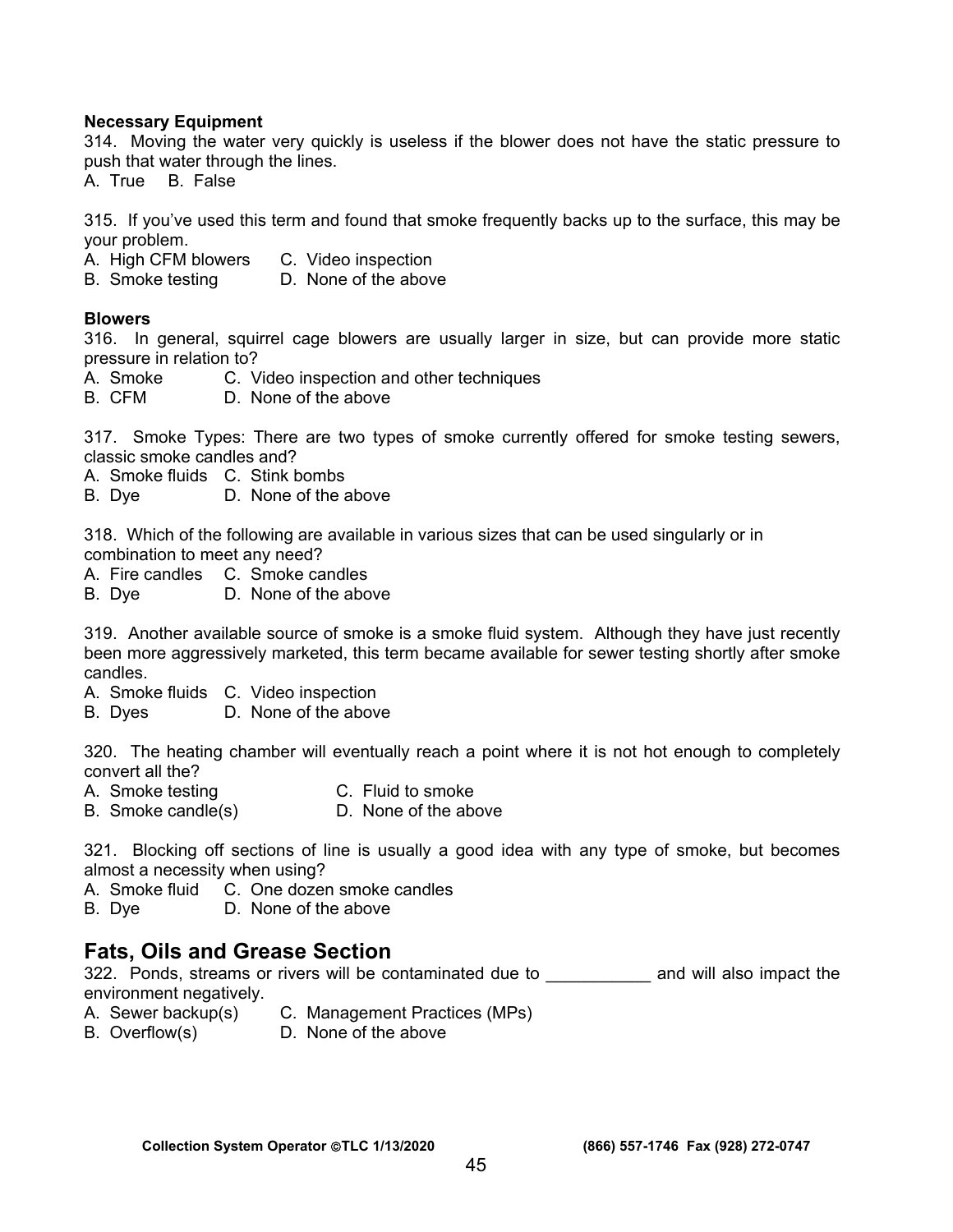#### **Food Service Establishments (FSEs)**

323. Because of the amount of grease used in cooking, the same a significant source of fats, oil and grease (FOG).

- A. Sewer system infiltration C. Food Service Establishments (FSEs)
- B. Customer(s) Inflow D. None of the above

324. To assist improper handling and disposal of FOG **The and State and State and State are generally developed** to assist restaurants and other FSEs with instruction and compliance.

- A. CSO/SSO C. POTW Commercial FOG Program
- B. POTWs D. None of the above

325. According to the text, the **the set of the set of the can handle properly disposed wastes**, but to work effectively, sewer systems need to be properly maintained, from the drain to the treatment plant.

- A. Vactor **C. POTW's sewer system**
- B. Honey pumpers D. None of the above

326. Various businesses and individuals to need to be responsible in maintaining the POTW system because repeated repairs are disruptive to residences and businesses alike. Proper sewer disposal by commercial establishments is required by

A. Law C. POTW's recommendations B. Best management advice (BMAs) D. None of the above

#### **Environmental problem with FOG sewers**

327. The repair or replacement of their damaged property caused by FOG creating can also cost customers thousands of dollars for the repair or replacement of their

damaged property.

- A. Infiltration C. Exfiltration
- B. Sewer backup(s) D. None of the above

#### **Controlling FOG discharges**

328. According to the text, FOG wastes are generated at \_\_\_\_\_\_\_\_\_\_\_\_\_\_ as byproducts from food preparation activities.

- A. FSEs C. Customer service
- B. POTWs D. None of the above

329. There are generally two FOG captured on-site broad categories:

- A. Yellow grease and grease trap waste C. Soft and Hard
- B. White grease and grease waste D. None of the above

330. Food service establishments can adopt a variety of **Example 20** or install interceptor/collector devices to control and capture the FOG material before discharge to the collection system.

- A. Customer service C. Best management practices
- B. POTWs Rules D. None of the above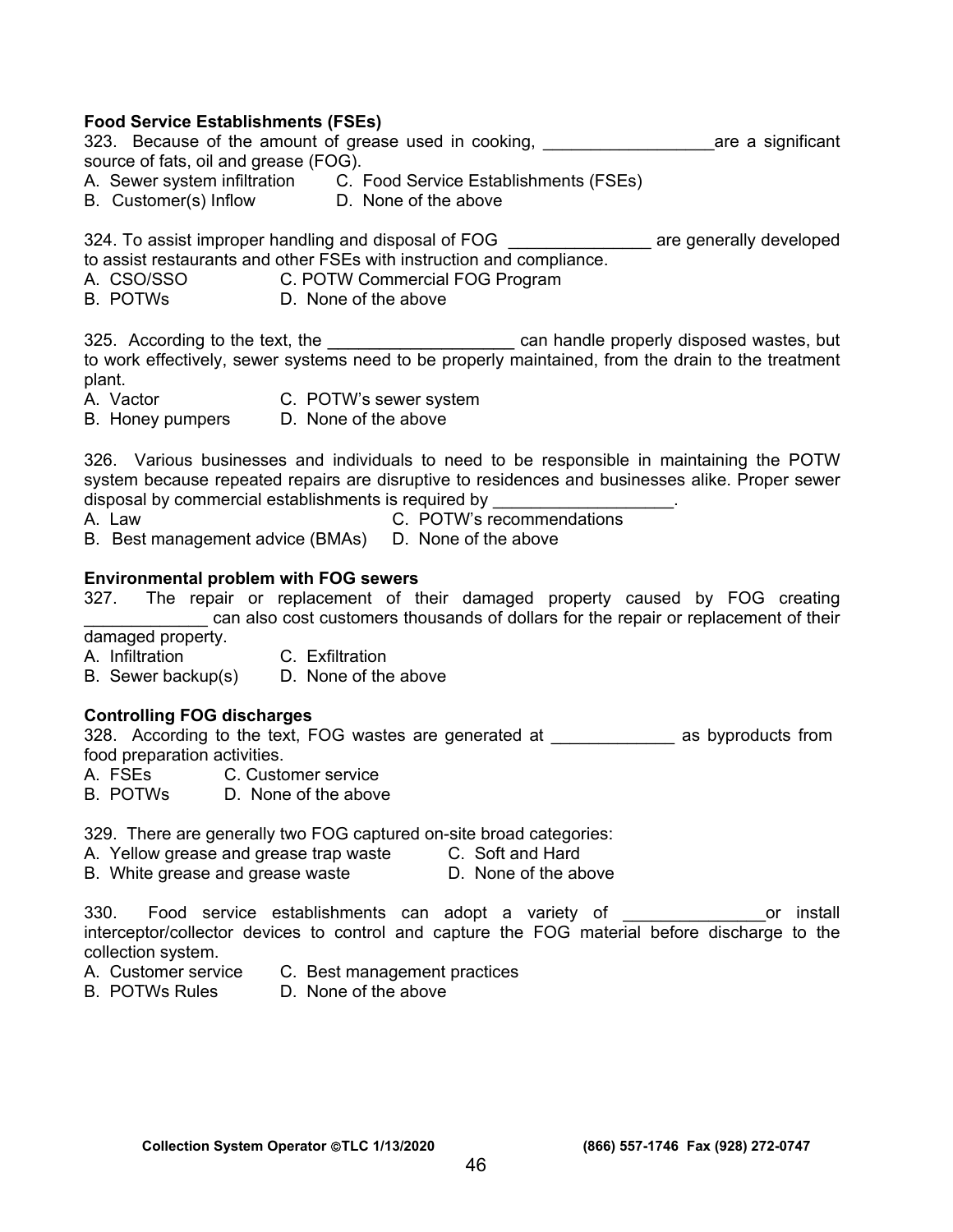#### **Keeping Fats, Oils, and Grease out of the Sewer System**

331. Manholes can overflow into parks, yards, streets, and storm drains, allowing FOG to contaminate local waters, including drinking water. Exposure to untreated wastewater is a publichealth hazard and is an Thealth hazard and is an under the Septic systems and drain fields can cause malfunctions, resulting in more frequent tank pump-outs and other expenses.

- A. EPA violation C. EPA NOV recommendation
- B. OSHA violation D. None of the above

332. When FOG is poured down kitchen drains accumulating inside sewer pipes. As the FOG builds up, it restricts the flow in the pipe and can cause

- A. Infiltration C. Exfiltration
- B. Overflow and clogging D. None of the above

#### **Residential and Commercial Guidelines**

333. \_\_\_\_\_\_\_\_\_\_\_\_\_\_\_into homes create a health hazard as well as an unpleasant mess that can cost hundreds and sometimes thousands of dollars to clean up.

- A. Sewage backflow C. Sewer backups
- B. Trash and debris D. None of the above

334. According to the text, serious environmental and health conditions are created and can enter certain parts of the POTW, \_\_\_\_\_\_\_\_\_\_\_can enter storm drains and flow directly into water bodies and onto beaches creating problems.

A. Sewage backups C. FOG

B. Trash and debris D. None of the above

335. Storm sewers need to be kept clean and car washing can often results in entering the storm sewers.

- A. Sewage backups C. Soap and oil residue(s)
- B. Health hazard(s) D. None of the above

336. \_\_\_\_\_\_\_\_\_\_\_ enters into storm sewers from run-off from your sprinkler, watering hose, or from the rain can carry yard waste.

- A. Fertilizer C. Petroleum-based oil(s)
- B. Negligence D. None of the above

337. Littering can cause the state of the clog catch basins and storm drains.

A. Sewage backups C. Trash and debris

B. Health hazard $(s)$ ) D. None of the above

338. One million gallons of water can be easily contaminated by simply poring down a storm drain could contaminate up to

- A. A gallon of oil C. Dye
- B. FOG D. None of the above

#### **Using best management practices can:**

339. **Example 2339. Example 2339.** Is the primary cause of sewer problems; this in turn causes the likelihood of lawsuits by nearby businesses over sewer problems.

- A. Backup C. FOG Violation(s)
- B. Negligence D. None of the above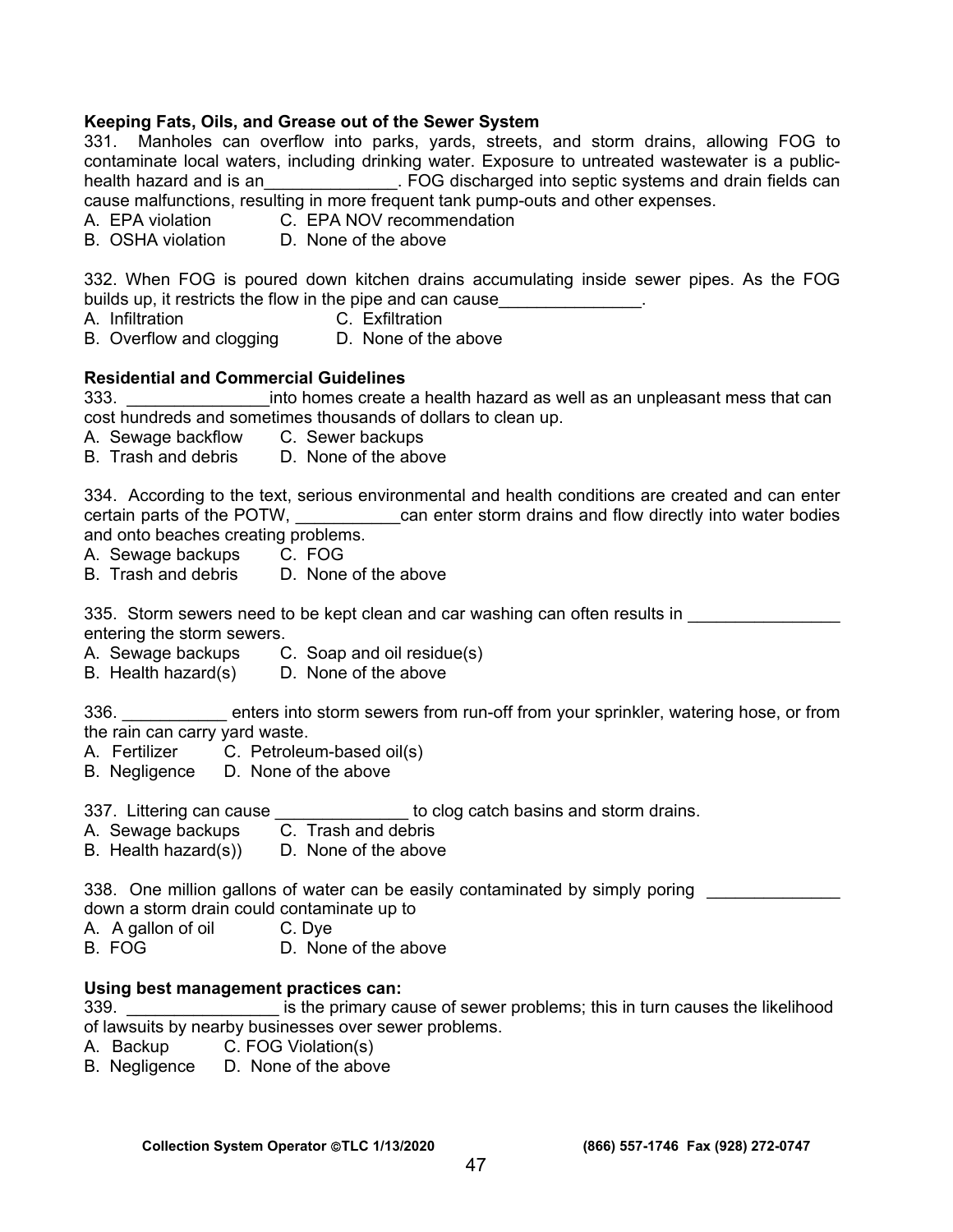340. Workers or the public can be exposed to \_\_\_\_\_\_\_\_\_\_\_\_\_\_\_\_\_\_\_\_during a problem, it is best to reduce exposure, thus limiting some lawsuits.

- A. Backup C. Raw sewage
- B. FOG buildup D. None of the above

341. In order to lessen the likelihood of surcharges from the sewer authority or chargebacks for repairs to sewer pipes are most likely attributable to customer's **Exercise 1** and the second part of the second

- A. Health hazard(s) C. FOG
- B. Soap and oil residue(s D. None of the above

#### **Industrial Uses (Fats, Oils, and Grease) Proper Disposal Methods:**

Ways in which a customer can reduce the amounts of FOG that enters the sewer system is by doing the following:

342. Properly maintained and regularly cleaned\_\_\_\_\_\_\_\_\_\_\_\_\_, on a regular basis. (Usually every 6 months they should be pumped out).

A. Grease interceptors or traps C. Tallow bins

B. Infiltration row D. None of the above

#### **Inspection Checklists**

343. **Example 343.** Who adopt FOG reduction activities, as part of their CMOM program activities are likely to reduce the occurrence of sewer overflows and improve their operations and customer service.

- A. Customer service C. Collection system owners or operators
- B. FPA D. None of the above

344. EPA identified typical numeric local limits controlling oil and grease in the range of \_\_\_\_\_\_\_mg/L to \_\_\_\_\_\_\_\_\_\_\_\_\_ mg/L with 100 mg/L as the most common reported numeric

pretreatment limit.

- A. 500 to 750 C. 50 to 450
- B 10 to 100 D. None of the above

345. Controlling FOG discharges will help \_\_\_\_\_\_\_\_\_\_\_\_\_ prevent blockages that affect CSOs and SSOs, which cause public health and water quality problems.

- A. POTWs C. Pretreatment Program regulations
- B. FSEs D. None of the above

346. Controlling FOG discharges from FSEs is an essential element in controlling CSOs and SSOs and ensuring the proper operations for many entity and ensuring the proper operations for many

- A. POTWs C. Pretreatment Program regulations
- B. FSEs D. None of the above

347. **we can also construct on the constructs** 347. **Constructs and set of the constructs** 347. pretreatment programs for eliminating pollutant discharges that cause interference at POTWs, including interference caused by the discharge of Fats, Oils, and Grease (FOG) from food service establishments (FSE).

- A. POTWs C. The National Pretreatment Program
- B. FSEs D. None of the above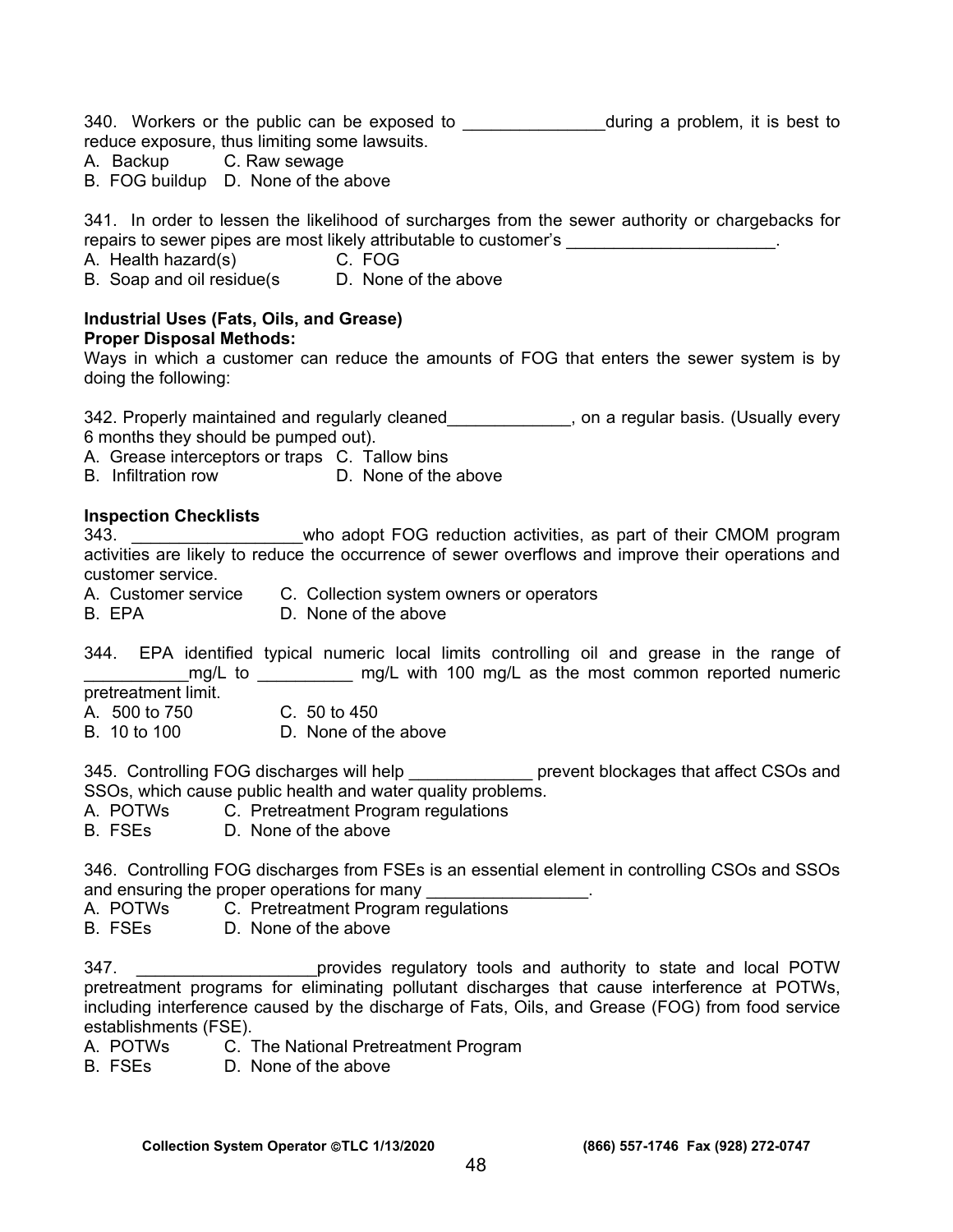# **pH Section**

348. Pure water has a pH very close to?

A. 7 C. 7.7

B. 7.5 D. None of the Above

349. **Example 20 Telecomorporation** are determined using a concentration cell with transference, by measuring the potential difference between a hydrogen electrode and a standard electrode such as the silver chloride electrode.

A. Primary pH standard values C. pH measurement(s)

B. Alkalinity D. None of the Above

350. Mathematically, pH is the negative logarithm of the activity of the (solvated) hydronium ion, more often expressed as the measure of the?

- A. Electron concentration C. Hydronium ion concentration
- B. Alkalinity concentration D. None of the Above

# **Pumps and Lift Stations Section 50-60 QUESTIONS**

351. Pumping Station is a relatively large sewage pumping installation designed not only to lift sewage to a higher elevation, but also to convey it through force mains to gravity flow points located relatively long distances from the?

- A. Submersible pump(s) C. Pumping Station
	-
- B. Dry well **D.** None of the above
- **Lift Stations**

352. Which of the following are designed to operate continuously to keep sewerage from backing up through the system?

- A. Lift Station C. Submersible pump(s)
- B. Dry well **D.** None of the above

353. Which of the following identifies potential problems instantaneously and take the proper steps to rectify the situation before it becomes a public health risk?

- A. Telemetry E. Pumping valve
- B. Checker D. None of the above

#### **A Lift Station contains 4 main Components:**

354. A wet well - usually  $+$  ft. in depth and  $-$  ft. in diameter - that houses two submersible pumps of varying horsepower, discharging piping and floats that operate the pumps and keep a set level in the well.

- A. 8 & 15 C. 4 & 15
- B. 15 & 8 D. None of the above

355. Which of the following houses the piping and valves that prevent backflow in the station, and can lock connection used to bypass the submersibles in an emergency situation?

- A. Pumping station panel C. Supervisory panel
- B. Dry well **D.** None of the above

356. A "Log Book" or "Station Book" which contains the records and maps of the?

- A. Lift Station's area C. Pumping Station location
- B. Dry well area D. None of the above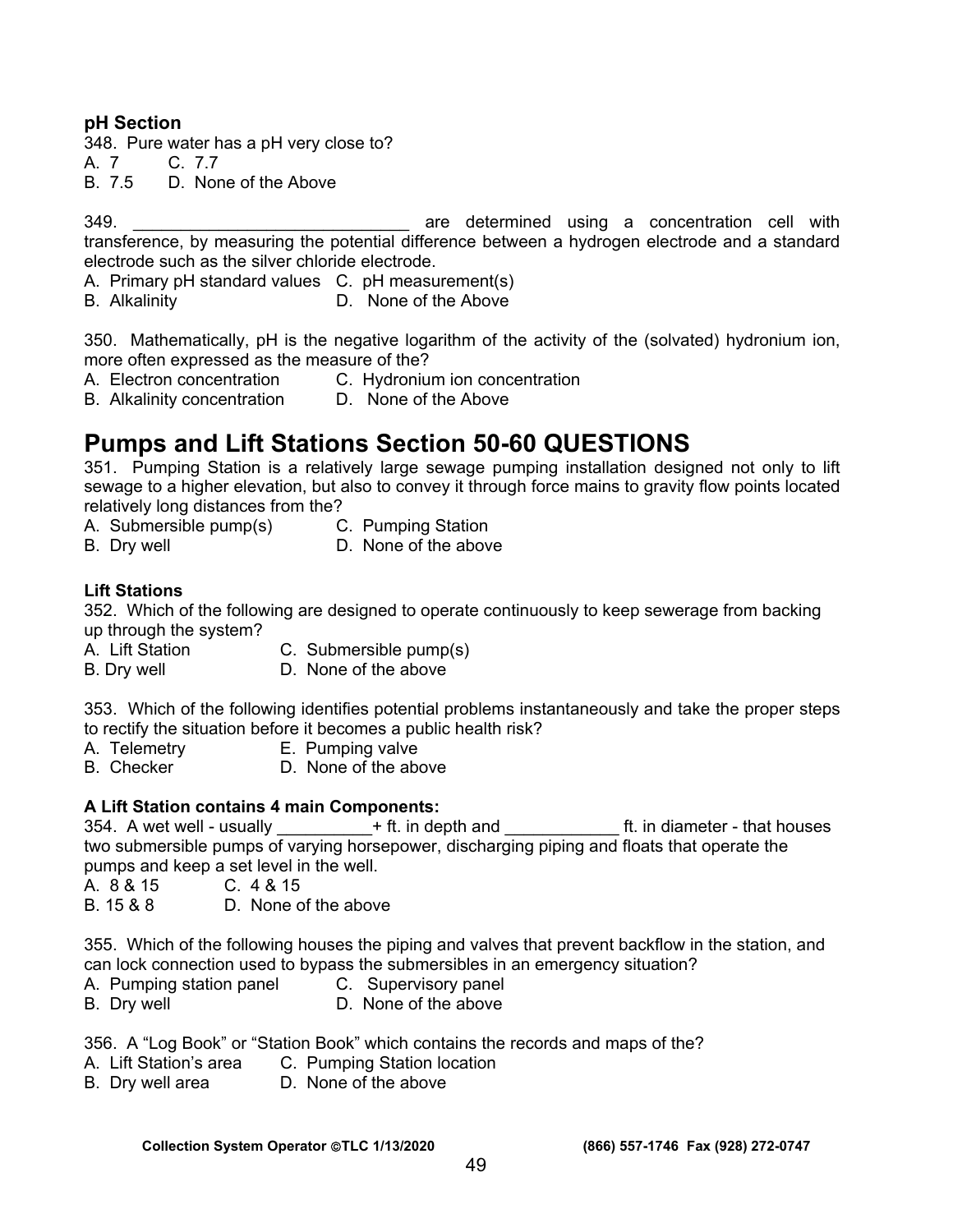#### **Collection Systems, Lift Stations**

- 357. Which of the following are often installed in an enclosed structure?
- A. Lift station equipment and systems C. Submersible station(s)
- B. Key elements of dry well **D.** None of the above

358. Centrifugal pumps are commonly used in?

A. Wet-well C. Pump station control

B. Lift station(s) D. None of the above

359. A more sophisticated control operation involves the use of?

- A. Squirrel motors C. Variable speed drives
- B. Non-adjustable speed drives D. None of the above

360. Which of the following houses pumps and valves are housed in a pump room (dry pit or drywell), that are easily accessible?

A. Dry-well lift stations C. Trapped air column, or bubbler system

B. Submersible lift station(s) D. None of the above

#### **Advantages**

361. Which of the following are used to reduce the capital cost of sewer system construction?

- 
- A. Wet-well C. Pump station control
- B. Lift station(s) D. None of the above

362. Which of the following size is dependent on the minimum pipe slope and flow?

- 
- A. Lift station configuration C. Wet-well maximum detention time<br>B. Gravity sewer lines D. None of the above
- B. Gravity sewer lines
- 

#### **Disadvantages**

363. Which of the following also require a significant amount of power, are sometimes expensive to upgrade, and may create public concerns and negative public reaction?

A. Gravity wastewater conveyance C. Dry well

B. Lift station(s) B. Lift station(s)

364. Which of the following can be eliminated or reduced by selecting alternative sewer routes or extending a gravity sewer using direction drilling or other state-of-the-art deep excavation methods?

- 
- A. Gravity sewer **C. Gravity wastewater conveyance**
- B. Wastewater pumping D. None of the above

#### **Wet-Well**

365. Which of the following depends on the type of lift station configuration and the type of pump controls?

- A. Lift station configuration C. Wet-well maximum detention time
- B. Wet-well design **D. None of the above**

366. Wet-wells are typically designed large enough to prevent rapid pump cycling but small enough to prevent a long detention time and associated?

- A. Wastewater quality C. Drainage
- B. Odor release D. None of the above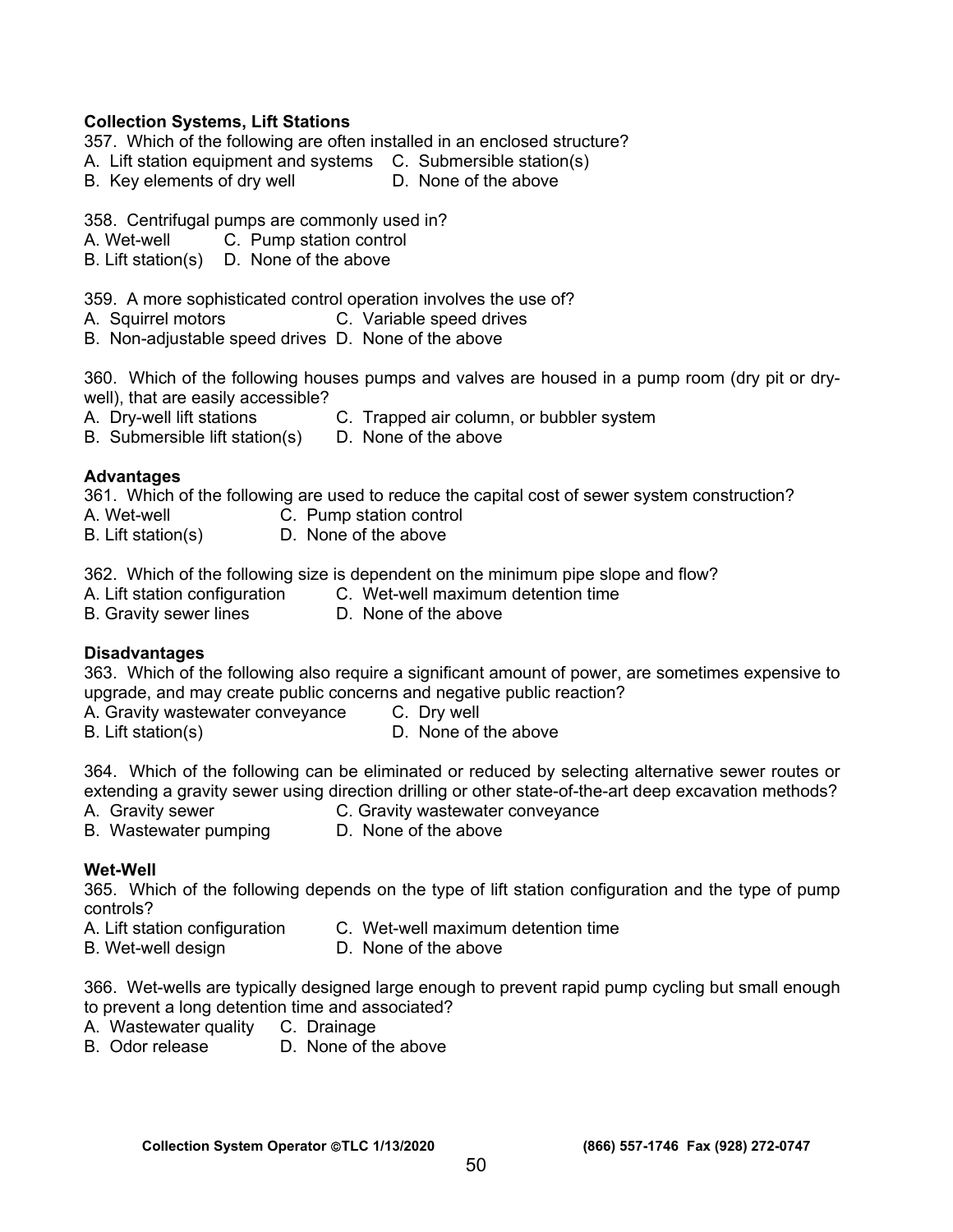367. Which of the following maximum detention time in constant speed pumps is typically 20 to 30 minutes?

A. Lift station pump C. Wet-well B. Dry well **D.** None of the above

#### **Wastewater Pumps**

368. Large lift stations, the size and number of pumps should be selected so that the range of this

can be met without starting and stopping pumps too frequently and without excessive wet-well storage.

- A. Head-losses C. Influent flow rates<br>B. Head capacity D. None of the above
- B. Head capacity

# **Confined Space Section**

#### **Definitions**

#### **Confined space:**

369. A confined space is large enough or so configured that an employee can

- A. Have sufficient oxygen C. Recognize serious safety or health hazards
	-
- B. Bodily enter and perform work D. None of the above

370. A confined space has limited or restricted means for

- A. An internal configuration C.Hazardous atmosphere
- B. Entry or exit **D.** None of the above

371. A permit required confined space (permit space) has an internal configuration such that could be trapped or asphyxiated by inwardly converging walls or by a floor which slopes downward and tapers to a smaller cross-section.

- A. An entrant C. An internal configuration
- B. Hazardous atmosphere D. None of the above

372. A permit required confined space (permit space) contains any other recognized serious safety

- or \_\_\_\_\_\_\_\_\_\_\_\_\_\_\_\_.
- A. Engulfing problems C. Health hazard
- B. Strange atmospheres D. None of the above
- 373. Each \_\_\_\_\_\_\_\_\_\_\_\_\_\_\_\_\_\_\_\_\_\_\_\_\_\_\_ must be marked "Confined Space Entry Permit
- Required".
- A. Permit-Required Confined Space C. Entry or exit

B. Hazardous atmosphere **D.** None of the above

#### **Confined Space Hazards**

374. Fatalities and injuries constantly occur among construction workers who are required to enter

- $\mathcal{L}_\text{max}$  and  $\mathcal{L}_\text{max}$  and  $\mathcal{L}_\text{max}$ A. An internal configuration C. Confined spaces
- B. Hazardous atmosphere D. None of the above
- 375. Workers encounter both inherent and **Warehouse within confined workspaces**.
- A. An internal configuration C. Hazardous atmosphere
- B. Induced hazards D. None of the above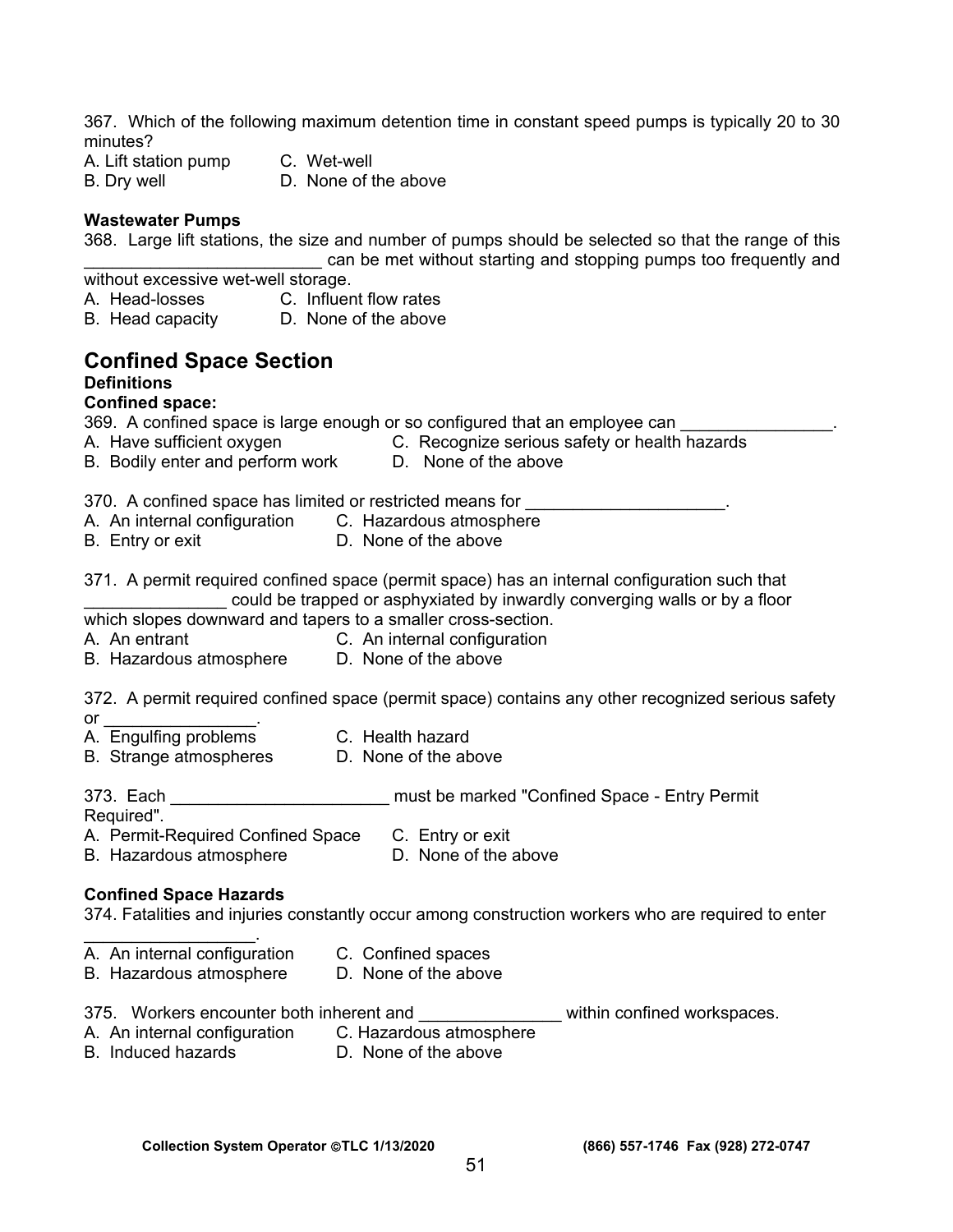# **Inherent Hazards**

are associated with specific types of equipment and the interactions among them. These hazards can be electrical, thermal, chemical, mechanical, etc.

- A. Inherent hazards C. Recognized serious safety or health hazards
- B. Hazardous atmospheres D. None of the above

#### **Induced Hazards**

377. \_\_\_\_\_\_\_\_\_\_\_\_\_\_\_\_ result from a multitude of incorrect decisions and actions that occur during the actual construction process.

- A. Induced hazards C. Build-up of explosive gases<br>B. Below-grade locations D. None of the above
- B. Below-grade locations

#### **Typical Examples of Confined Workspaces**

378. Confined workspaces in construction contain A. Purging agents C. Both inherent and induced hazards B. Below-grade location D. None of the above

#### **Vaults**

| 379. | Workers must enter   |  |  | found on the construction jobsite to perform a |
|------|----------------------|--|--|------------------------------------------------|
|      | number of functions. |  |  |                                                |
|      |                      |  |  |                                                |

- A. Common confined spaces C. A variety of vaults B. Hazards D. None of the above
	-

#### **Oxygen-Deficient Atmosphere**

380. The ever-present possibility of the major problems is one of the major problems

confronting construction workers while working in vaults.

- A. A common confined space C. An oxygen-deficient atmosphere
- B. Vaults D. None of the above

#### **Explosive or Toxic Gases, Vapors, or Fumes**

381. \_\_\_\_\_\_\_\_\_\_\_\_\_\_\_\_\_\_ produce toxic fumes which are confined in the limited

atmosphere of a confined space.

- A. Purging agents **C. Welding and soldering**<br>B. Below-grade locations **D. None of the above**
- B. Below-grade locations

# **Unusual Conditions**

# **Confined Space within a Confined Space**

382. The \_\_\_\_\_\_\_\_\_\_\_\_\_\_\_\_ associated with the outer confined space and those of the inner confined space both require testing, monitoring, and control.<br>A. Potential hazards C. Manholes

- A. Potential hazards
- B. Access passages D. None of the above

383. Often, only the outer space is evaluated for potential hazards. Workers are also faced with with when they enter the inner space.

- A. Poor lighting C. Potentially hazardous conditions
- B. Excavations D. None of the above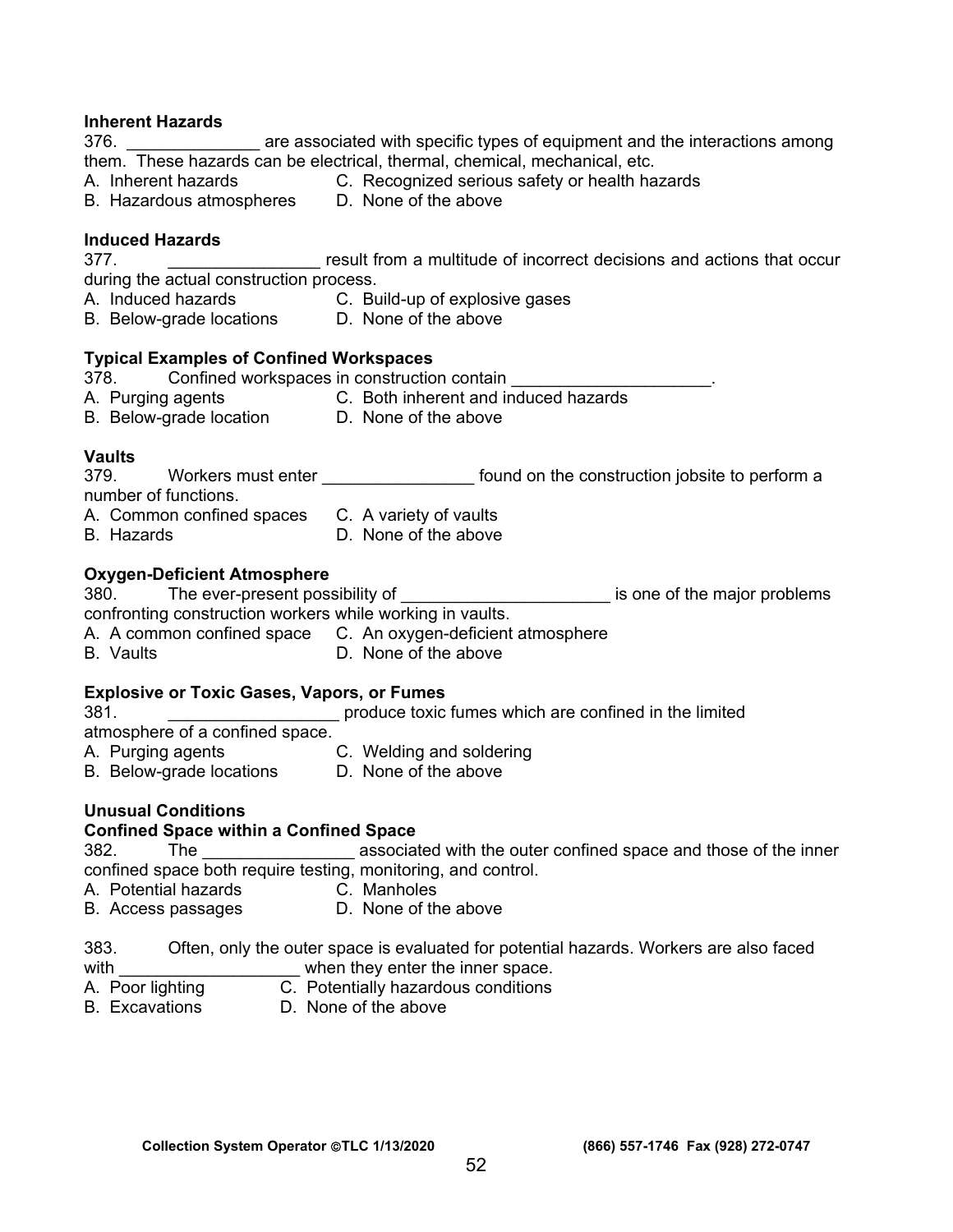**Entry Attendants**<br>384. **A respo** A responsibility of the entry attendant is to be aware of  $\overline{\phantom{a}}$  of hazard exposure on entrants.

- A. The attendants' primary duty C. Possible behavioral effects
- B. Worker training **D. None of the above**

385. A responsibility of the entry attendant is to continuously maintain an accurate count of entrants in the permit space and ensure a means to \_\_\_\_\_\_\_\_\_\_\_\_\_\_\_\_\_\_\_\_\_.

- A. Timely complete the work C. Accurately identify authorized entrants
- B. Add workers when needed D. None of the above

#### **Special Considerations During A Permit Required Entry**

386. If the state of leave the confined space for any significant period of time, the atmosphere of the confined space must be retested before the workers are allowed to reenter the confined space.

- A. Workers C. Unauthorized persons
- B. Attendants D. None of the above

#### **Unauthorized Persons**

387. Actions must be taken when example approach or enter a permit space while entry is under way.

- A. Authorized workers C. Unauthorized persons
- B. Rescue Workers D. None of the above
- 388. \_\_\_\_\_\_\_\_\_\_\_\_\_\_\_\_\_\_\_\_\_\_\_\_\_\_ must be warned to stay away from the permit space,
- 
- A. Authorized workers C. Entrants<br>B. Unauthorized persons D. None of the above B. Unauthorized persons
- 389. If **If If Example 12 have entered the space, they must be advised to exit**
- immediately.
- A. Authorized workers C. Unauthorized persons
- B. Entrants D. None of the above

#### **Entrants**

390. According to the text, all **Example 2018** must be authorized by the entry supervisor to enter permit spaces, have received the required training, have used the proper equipment, and observed the entry procedures and permit requirements

- A. Workers C. Unauthorized persons
- B. Entrants D. None of the above

# **Excavation and Trenching Section**

391. According to the text, the **Example 2014** was revised because excavating is the

most dangerous of all construction operations.

- A. Competent rule **C.** Emergency rule
- B. OSHA excavation standard D. None of the above

392. OSHA also revised the the to clarify the requirements.

- A. Competent rule **C.** Protective equipment standard
- B. Existing standard **D. None of the above**